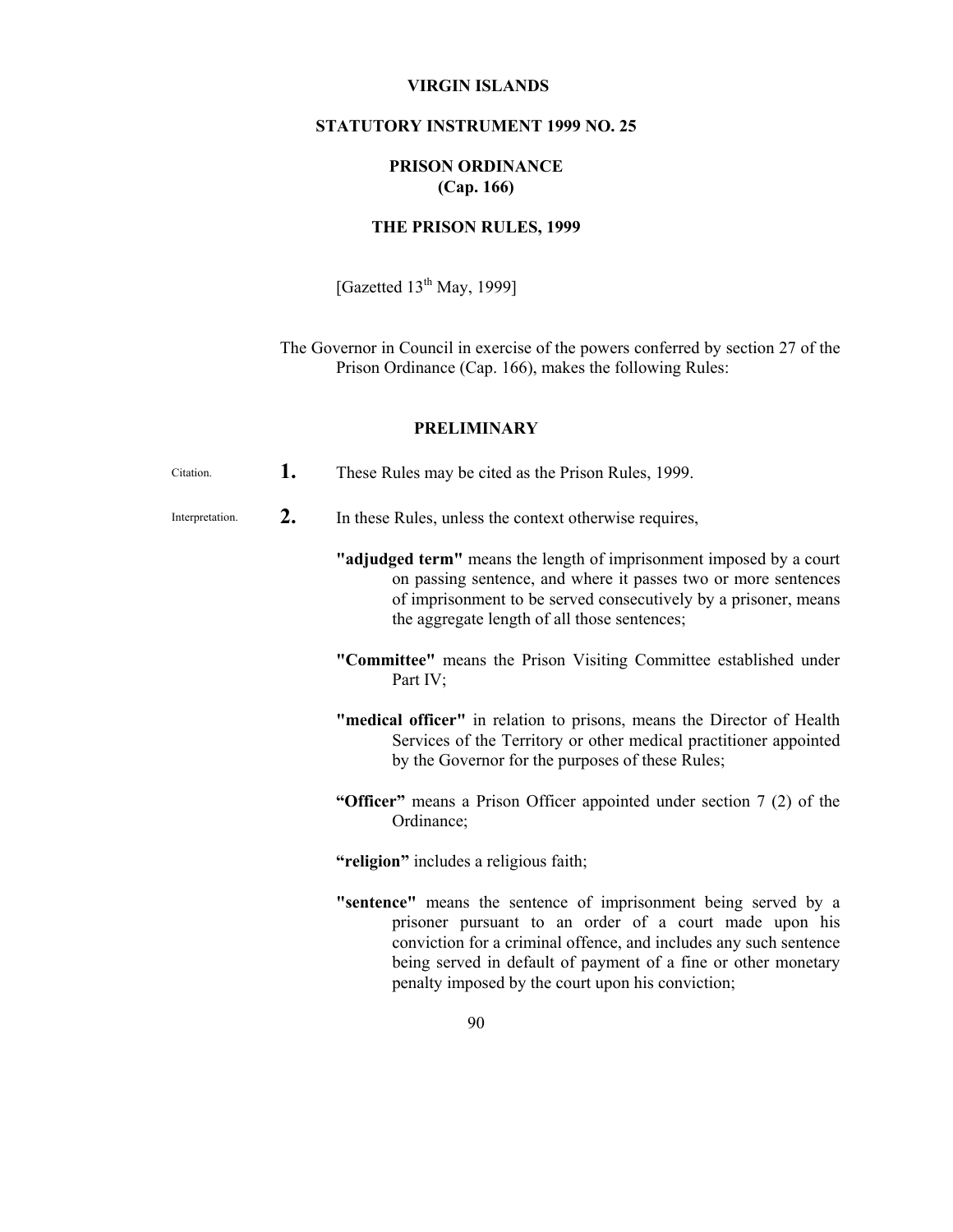- **"Superintendent"** means the Superintendent of Prisons appointed under section 7(1) of the Ordinance;
- **"unconvicted prisoner"** means a prisoner awaiting trial, a prisoner on remand, a prisoner committed for contempt of court, a prisoner convicted but not sentenced, or a prisoner under lawful temporary detention without charge, but does not include a prisoner detained for an indeterminate term at the pleasure of the Governor.

## **PART I GENERAL**

**3.** (1) Immediately upon the admission of a prisoner into prison the Admission, Superintendent shall cause to be entered

search and briefing of prisoners

- (a) in the Prisons Admission Book the name of the prisoner, whether he is convicted, and, if so, the date of commencement and expiration of his sentence, his age, height, weight and other details relevant to his identification;
- (b) in the Reconviction Book the name of every prisoner admitted into prison on a subsequent conviction; and
- (c) in the Prisoner's Property Book any property found upon the prisoner at the time of his admission into prison.

 (2) Subject to rule 15, immediately upon the admission of a prisoner into prison the prisoner shall be searched by an Officer of the same sex as the prisoner concerned, in as seemly a manner (out of sight of other prisoners) as is consistent with the discovery of anything concealed.

 (3) Every prisoner shall, as soon as possible after admission, be separately examined by the medical officer and such examination shall include any test necessary to determine whether a prisoner has an infectious or contagious disease, except that where an unconvicted prisoner is to be tested his consent will be required before the test is carried out.

 (4) The Superintendent may require that any prisoner admitted into prison be photographed and finger-printed.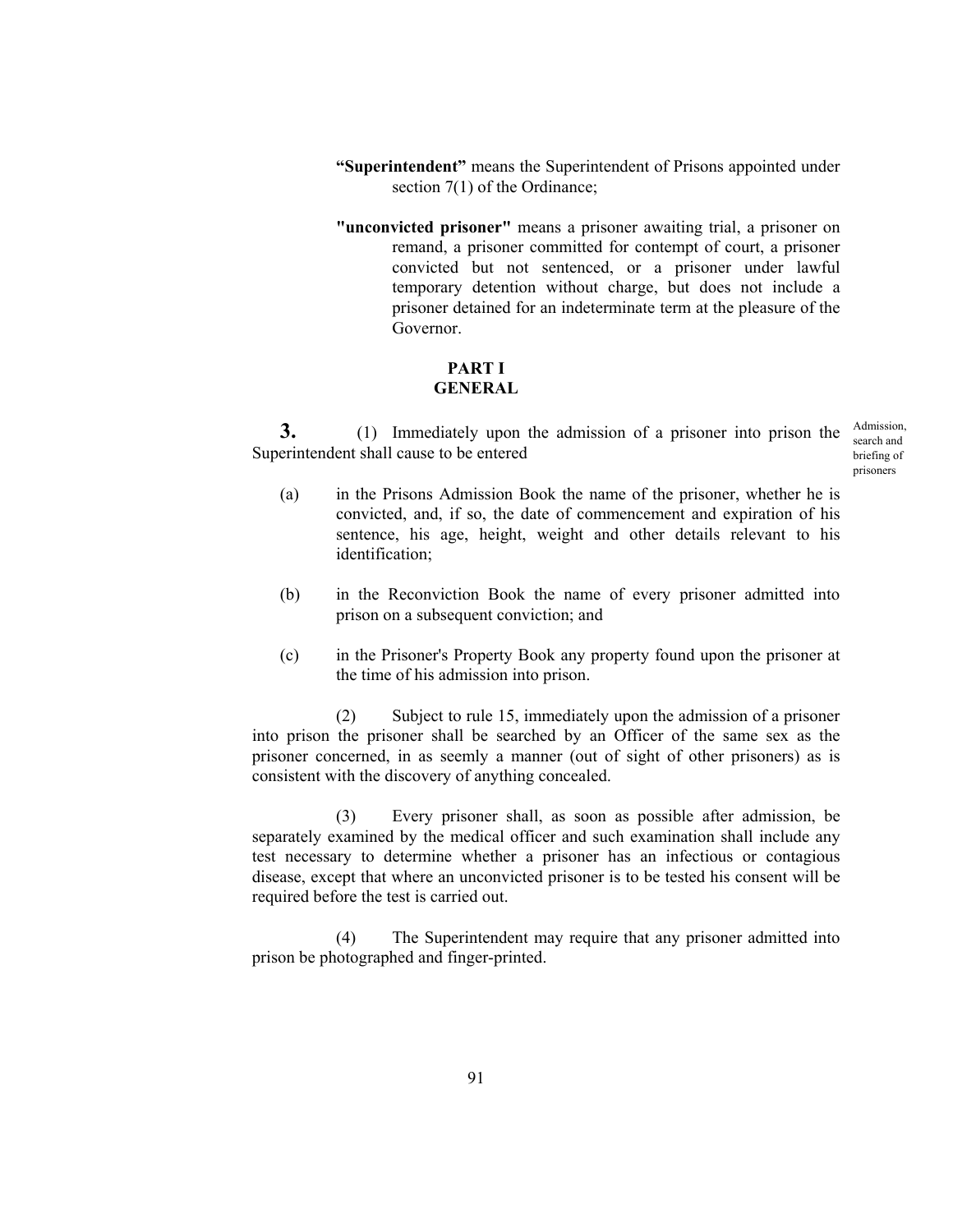(5) Every prisoner shall be provided, within 24 hours of his admission into prison, with sufficient information about these Rules and any other matters which it is necessary for him to know, including the proper method of making requests and complaints.

 (6) A copy of these Rules shall be made available to any prisoner who requests it.

 **4.** (1) Subject to rule 5 and any direction of the Governor, the Superintendent may classify prisoners according to their age, temperament and record, with a view to maintaining good order and furthering rehabilitation.

 (2) As far as reasonably possible unconvicted prisoners shall be kept apart from convicted prisoners, unless any unconvicted prisoner is willing to associate with convicted prisoners.

**5.** (1) Female prisoners shall be kept separate from male prisoners.

 (2) The Superintendent may, subject to any conditions he thinks fit, permit a female prisoner to nurse or tend her child in prison, in which case everything necessary for the child's maintenance and care shall be provided there.

 **6.** For the encouragement of the good conduct, industry and rehabilitation of prisoners the Superintendent shall, subject to the approval of the Governor, establish a system of privileges for each prisoner, including schemes under which money earned by prisoners may be spent by them within the prison.

**7.** (1) Where a prisoner is sentenced to a term of imprisonment for a period exceeding one month, the Superintendent may, on account of that prisoner's good conduct, recommend to the Governor that a portion of the prisoner's sentence not exceeding one third of the adjudged term be remitted.

 (2) A prisoner whose sentence is remitted pursuant to sub-rule (1) shall be discharged when the adjudged term of his sentence less the period of remission has been served.

 (3) In calculating for the purposes of this section how much of the adjudged term of a sentence of a prisoner remains to be served, account shall be taken of any period during which that prisoner was, in respect of the offence for which he was convicted, remanded in custody by any court or by a Justice of the Peace either before conviction and before

Classification and separation of prisoners.

Privileges.

Female prisoners.

Remission of sentence.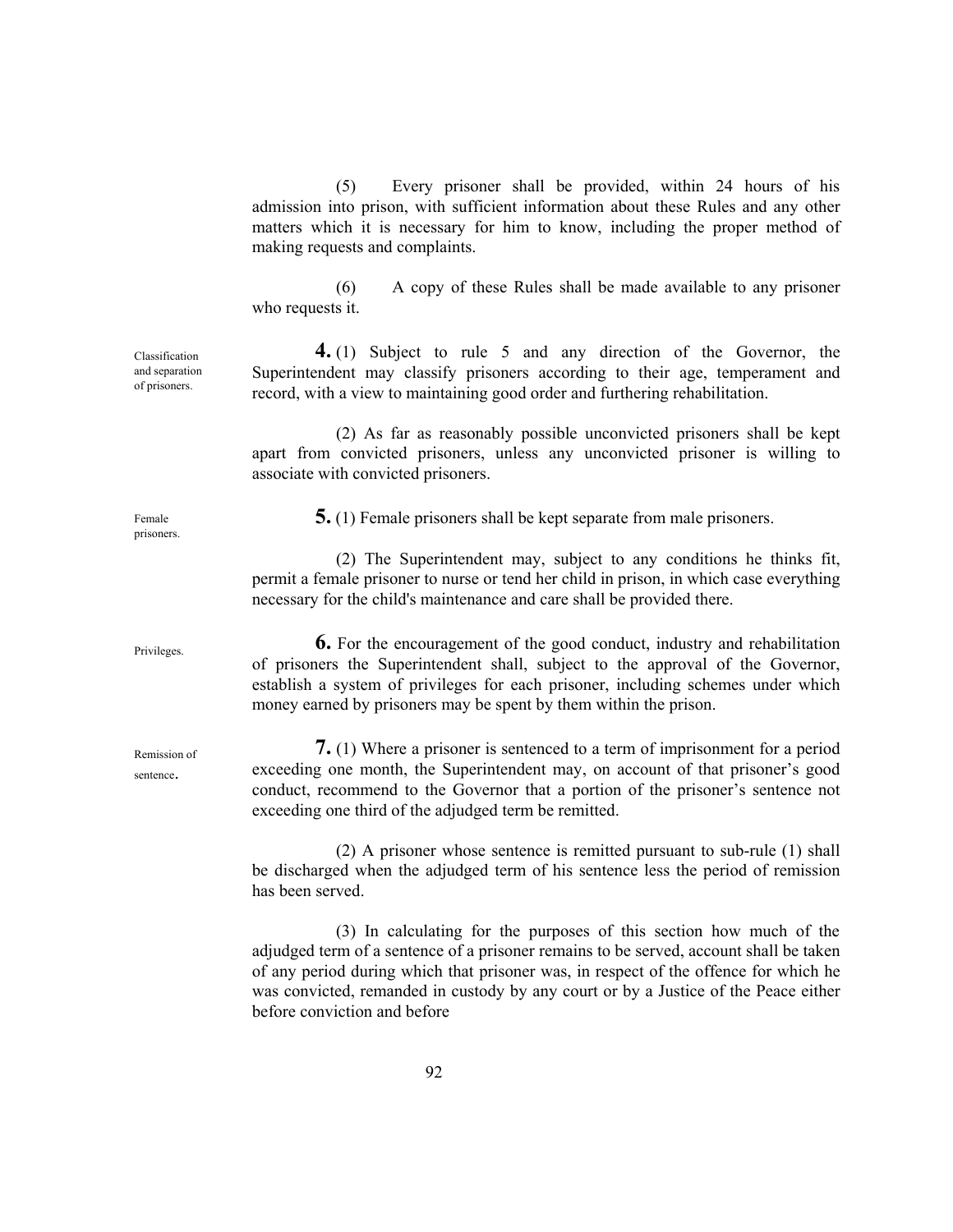the passing of sentence, unless in passing sentence a court has directed that any such period shall not be taken into account.

 (4) Any number of days forfeited by the prisoner under rules 32 and 33 shall not be taken into account in calculating the adjudged term of a sentence.

 (5) This rule shall not apply to any prisoner serving a sentence of imprisonment for life or ordered to be detained in prison for an indefinite term during the pleasure of the Governor.

 **8.** (1) Every request by a prisoner to see the Superintendent or the Committee shall be recorded in the Application Book by the Officer to whom it is made and promptly communicated to the Superintendent.

Requests by prisoners to see certain authorities.

 (2) The Superintendent, as soon as practicable after he is informed of a request under sub-rule (1), shall

- (a) if the request is addressed to himself, make himself available to hear it on any day other than Sunday, or a public holiday;
- (b) if the request is addressed to the Committee, inform a member of the Committee of the request.

 **9.** (1) A prisoner shall be treated as being of the religion stated on his record upon his admission into prison but the Superintendent may, in a proper case and after due inquiry, direct that record to be amended. Religious ministration.

 (2) The Superintendent shall approve the choice by any religious denomination of a prison minister of religion, and shall also approve the nomination of any substitute for the prison minister during the absence of the prison minister.

(3) A prison minister shall

- (a) visit prisoners of his religion as regularly as practicable;
- (b) conduct divine service for prisoners of his religion at least once each week and on the special days of religious observance of that religion; and
- (c) unless other arrangements are made, read the burial service at the funeral of any prisoner of his religion who dies in prison.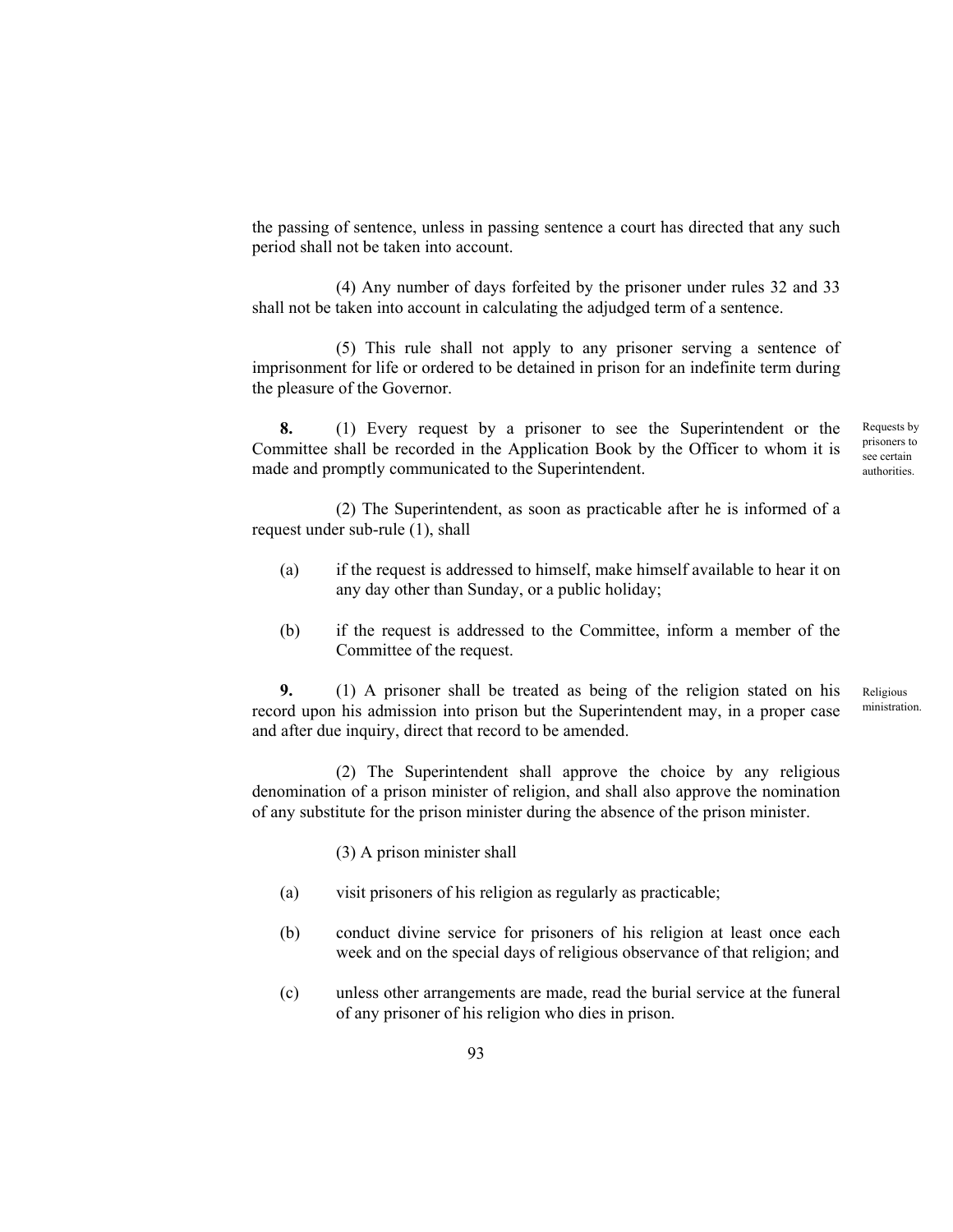- (4) The honorary chaplain shall
- (a) interview every prisoner individually as soon as practicable after the prisoner's admission into and before release from prison; and
- (b) prepare a report of such prisoner interviewed for submission to the committee.

 (5) Where a prisoner belongs to a religion for which no prison minister has been appointed, the Superintendent shall do what he reasonably can, if so requested by the prisoner, to arrange for him to be visited by a minister of that religion.

 (6) The Superintendent shall not require a prisoner to do unnecessary work against his will

- (a) on a Sunday, Saturday or Friday, where that prisoner is of the Christian, Jewish or Muslim religion, respectively;
- (b) on a Saturday where that prisoner is of the Seventh Day Adventist faith;
- (c) on a day recognised as a day for religious observance by any other religion where that prisoner is of a religion not mentioned in (a) or (b).

 (7) Notwithstanding sub-rule (6) (c) the Superintendent shall not allow a prisoner more than one day in any week for religious observance.

 (8) So far as is reasonably practicable, there shall be available for the personal use of every prisoner such religious books as are approved by the Superintendent for use in prisons.

Illness and death of prisoners.

 **10.** (1) The medical officer shall have the death of care of the mental and physical health of the prisoners.

 (2) Every request by a prisoner to see the medical officer shall be recorded in the Medical Book by the Officer to whom it is made and promptly communicated to the medical officer.

 (3) The medical officer may call another medical practitioner into consultation, and shall do so, if time permits, before performing any serious operation.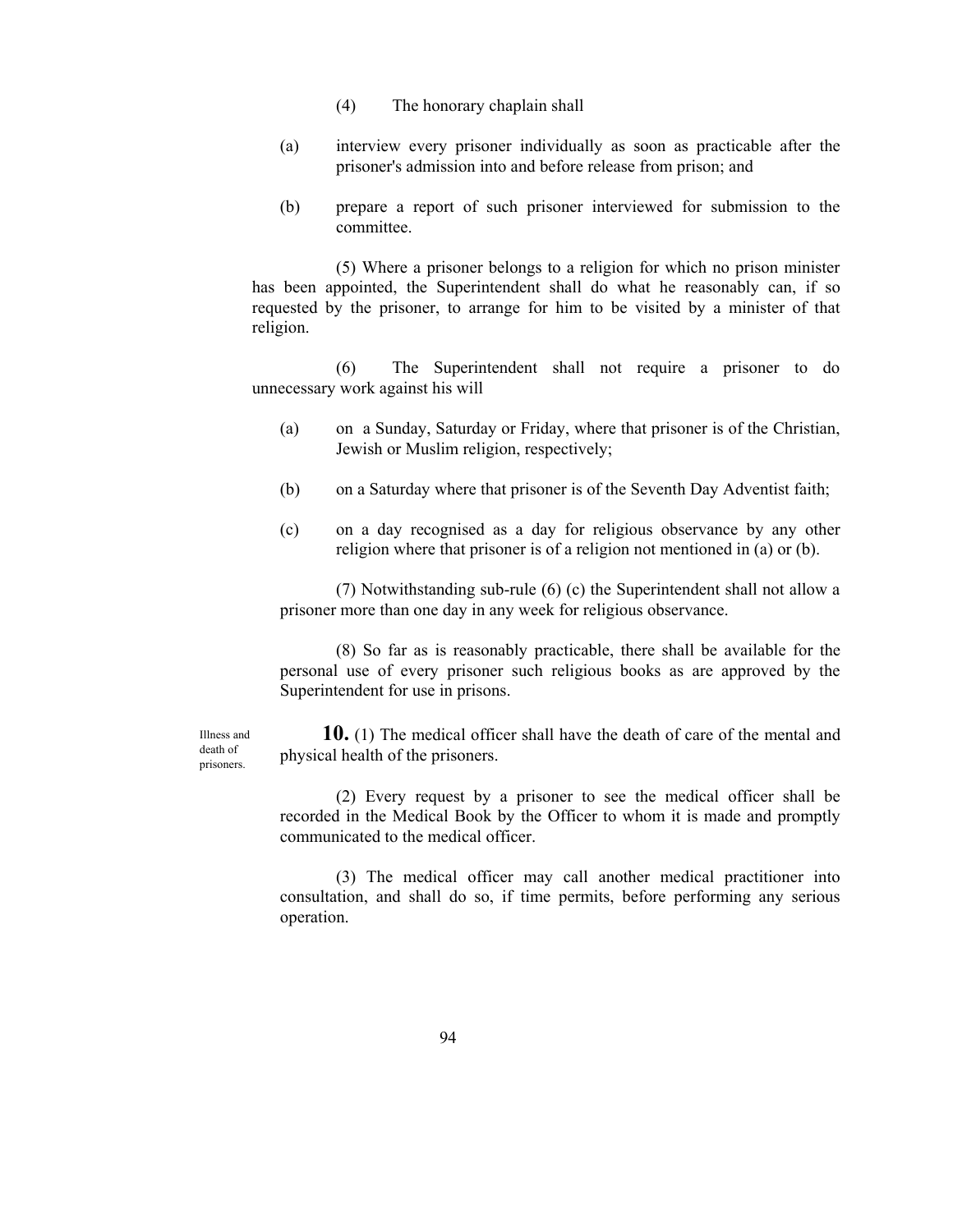(4) If an unconvicted prisoner desires the attendance of a registered medical practitioner or dentist, and will pay any expense incurred, the Superintendent shall, if he is satisfied that there are reasonable grounds for the request, allow him to be attended by that practitioner or dentist, with or without the consultation of the medical officer.

 (5) The medical officer shall report in writing immediately to the Superintendent on the case of any prisoner

- (a) suffering from a disease is notifiable under the that Infectious Diseases Notification Act; or
- (b) whose health is likely to be injuriously affected by continued imprisonment or any conditions of imprisonment,

 and the Superintendent shall duly send a copy of the report to the Governor without delay together with his own recommendations.

 (6) The medical officer shall report in writing to the Superintendent on the case of any prisoner whose mental condition appears to require that special arrangements be made for the prisoner's supervision or care, and the Superintendent may approve any such arrangements, or seek further medical or other advice and notify the Committee of the matter.

 (7) The medical officer shall inform the Superintendent if he suspects any prisoner of having suicidal intentions, and such prisoner shall thereupon be placed under special observation.

 (8) If a prisoner dies, becomes seriously ill, sustains any severe injury or is removed to a hospital on account of mental or physical disorder, the Superintendent shall, if the address concerned is known to him, inform the prisoner's spouse or next of kin, and also any person whom the prisoner may reasonably have asked should be informed.

 (9) If an infant in the prison or a prisoner dies, the Superintendent shall immediately notify the coroner having jurisdiction, the Committee, and the Governor of that death.

 **11.** (1) An unconvicted prisoner may wear his own clothing and arrange for it to be supplied to him from outside the prison, insofar as such clothing is adequate, clean and tidy, but this rule shall otherwise apply to him as to a convicted prisoner.

Clothing of prisoners.

Cap. 180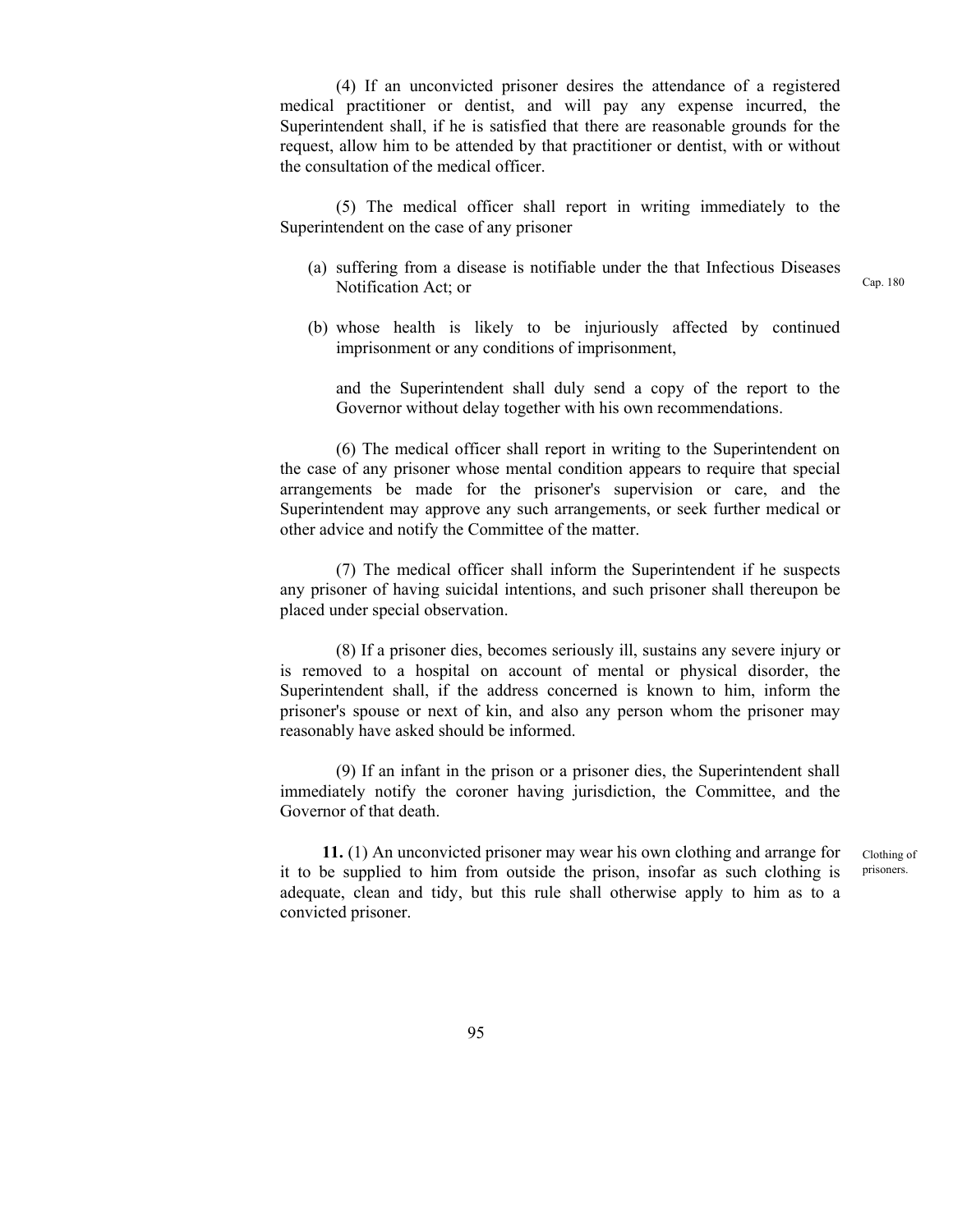(2) A convicted prisoner shall be provided with clothing adequate for the climate and consistent with good health in accordance with a scale approved by the Governor.

 (3) The clothing referred to in sub-rule (2) includes protective clothing for use at work where it is needed.

 (4) Subject to sub-rule (5), a convicted prisoner shall only wear the clothing provided for him under this section unless the Superintendent directs otherwise.

 (5) A prisoner required to be taken in custody to any court shall wear his own clothing or clothing different from that worn in prison.

 (6) A prisoner may be provided, where necessary, with suitable and adequate clothing on his release.

 **12.** (1) Subject to any directions of the Superintendent, an unconvicted prisoner may arrange at his own expense for food to be supplied to him from outside the prison.

 (2) Subject to any directions of the Superintendent, or as advised by the medical officer, no convicted prisoner shall -

(a) be allowed to have any food other than that ordinarily provided;

(b) be given less food than is ordinarily provided.

 (3) The Superintendent may, at his discretion, allow prisoners to receive unprepared food from visitors.

 (4) A prisoner shall be provided at normal times with food that is prepared in accordance with the standards laid down by the medical officer and which satisfies in quality and quantity the standards of dietetics and modern hygiene and takes into account the age, health, nature of work and religious or cultural requirements of the prisoner.

 (5) The medical officer shall regularly inspect the food both before and after it is cooked, and shall report any deficiency or defect to the Superintendent.

(6) Drinking water shall be made available to a prisoner.

Alcohol and tobacco.

Food.

**13.** (1) No prisoner shall be allowed to have any intoxicating liquor except under a written order of the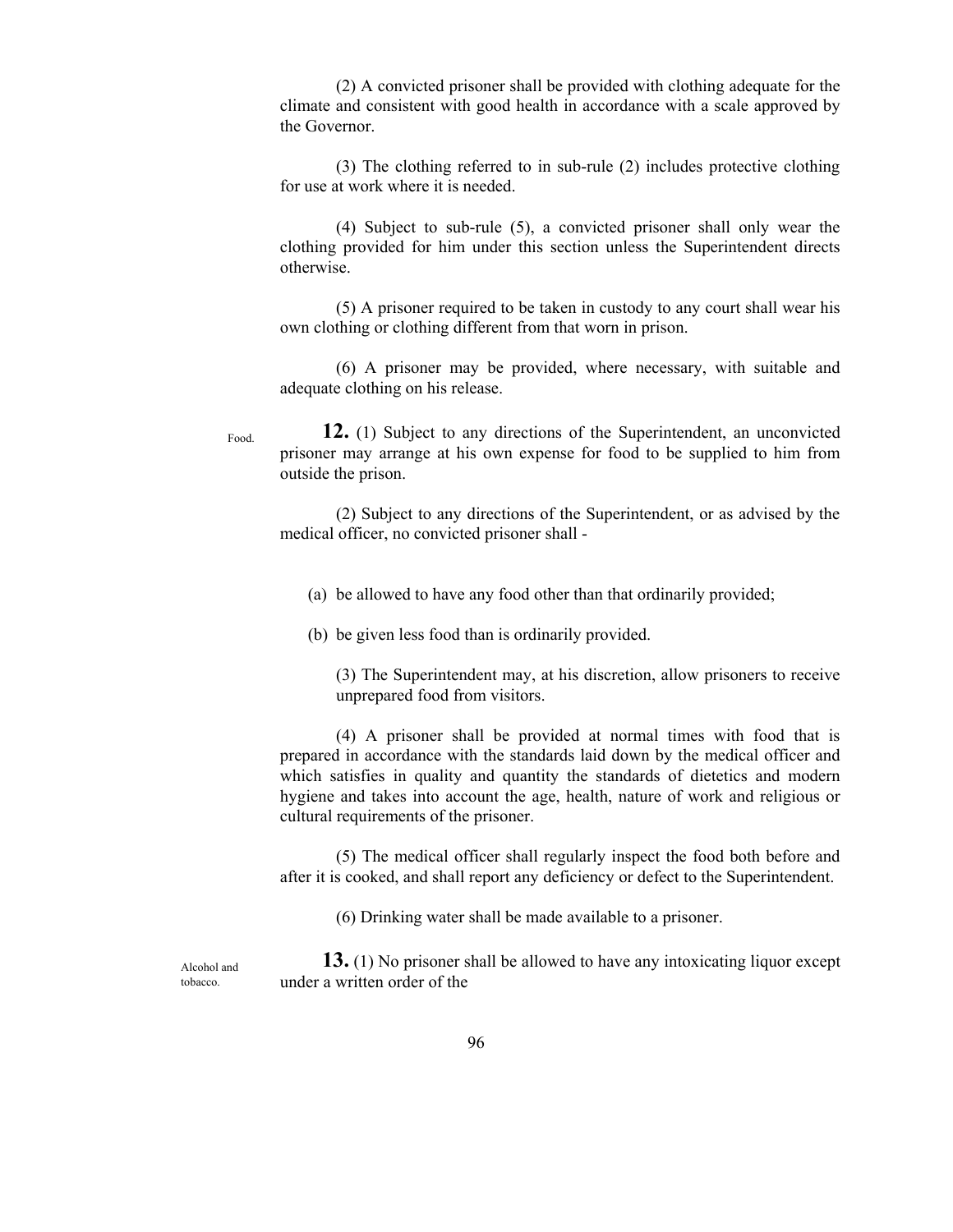medical officer specifying the quantity and the name of the prisoner.

 (2) No prisoner shall be allowed to smoke or have any tobacco except as a privilege under rule 6 and in accordance with any directions of the Superintendent.

**14.** (1) No room or cell shall be used as sleeping accommodation unless certified by the Superintendent

Accommodation and hygiene.

- (a) as being capable of accommodating a specified maximum number of prisoners who may sleep or be confined at one time in the room or cell, which number shall not be exceeded without the authority of the Superintendent; and
- (b) as being otherwise suitable for the confinement of any prisoner.

 (2) Each prisoner shall be provided with a separate bed and with separate bedding adequate for warmth and health.

 (3) Every prisoner shall be provided with toilet articles necessary for his health and cleanliness, which shall be replaced as necessary.

 (4) Every prisoner shall be required to wash at proper times, have a shower on admission into prison and thereafter at least once per week and, in the case of a male prisoner not exempted by the Superintendent, to shave or be shaved daily, and to have his hair cut as may be necessary for neatness, except that an unconvicted prisoner shall not be required to have his hair cut or any beard or moustache usually worn by him shaved off unless the medical officer directs this to be done for the sake of health or cleanliness.

 (5) Notwithstanding sub-rule (4), a prisoner's hair shall not be cut without that prisoner's consent except where the medical officer certifies in writing that this is necessary for the sake of health or cleanliness.

**15.** The Superintendent may permit the medical officer or any person authorised by the medical officer

Intrusive bodily examinatio n of prisoners.

(a) to conduct, with or without the consent of the prisoner, an intrusive bodily search of a prisoner for the purpose of discovering any prohibited or unauthorised article;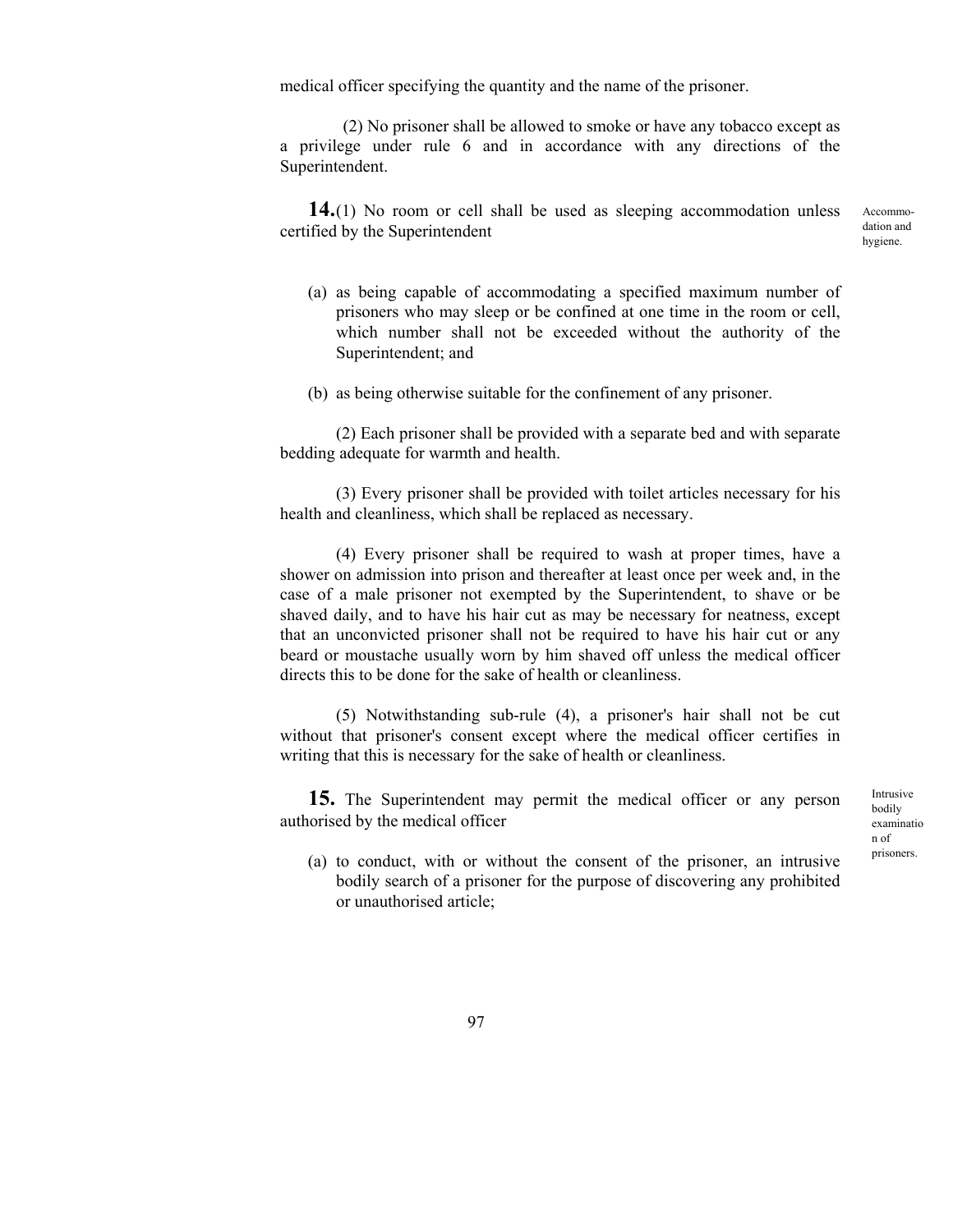(b) to obtain samples from a prisoner of such bodily fluids as may be necessary to detect illness or drug abuse except that no sample other than urine and saliva may be obtained from the prisoner without his consent.

 **16.** (1) A prisoner not engaged in outdoor work shall be given exercise in the open air for not less than one hour each day, if health permits or alternatively exercise consisting of physical training may be given indoors instead of in the open air. Daily exercise.

> (2) The period of exercise referred to in sub-rule (1) may be reduced in special circumstances by the Superintendent.

> (3) The medical officer shall decide upon the fitness of every prisoner for exercise and physical training, and may excuse a prisoner from, or modify, any activity on medical grounds.

> **17.** (1) A convicted prisoner shall be required to do useful work, approved by the Committee, for not more than 10 hours a day, and arrangements shall be made to allow prisoners to work, where possible, outside the cells and in association with one another.

> (2) The medical officer may excuse a prisoner from work on medical grounds, and no prisoner shall be set to do work which is not of a class for which he has been passed by the medical officer as being fit.

> (3) No prisoner shall work in the service of another prisoner or an Officer, or for the private benefit of any person, without the authority of the Superintendent.

> (4) An unconvicted prisoner may, if he wishes, do work as if he were a convicted prisoner.

> (5) A Prisoner may be paid for work at rates approved by the Superintendent, whether generally or in relation to particular cases.

> (6) Every prisoner shall be searched on parade immediately on return from outside work.

 **18.** (1) Every prisoner able to profit from the educational facilities at a prison shall be encouraged to do so.

(2) Programmes of daytime and evening educational classes shall be arranged and, subject to the directions of the

Work.

Education and social welfare.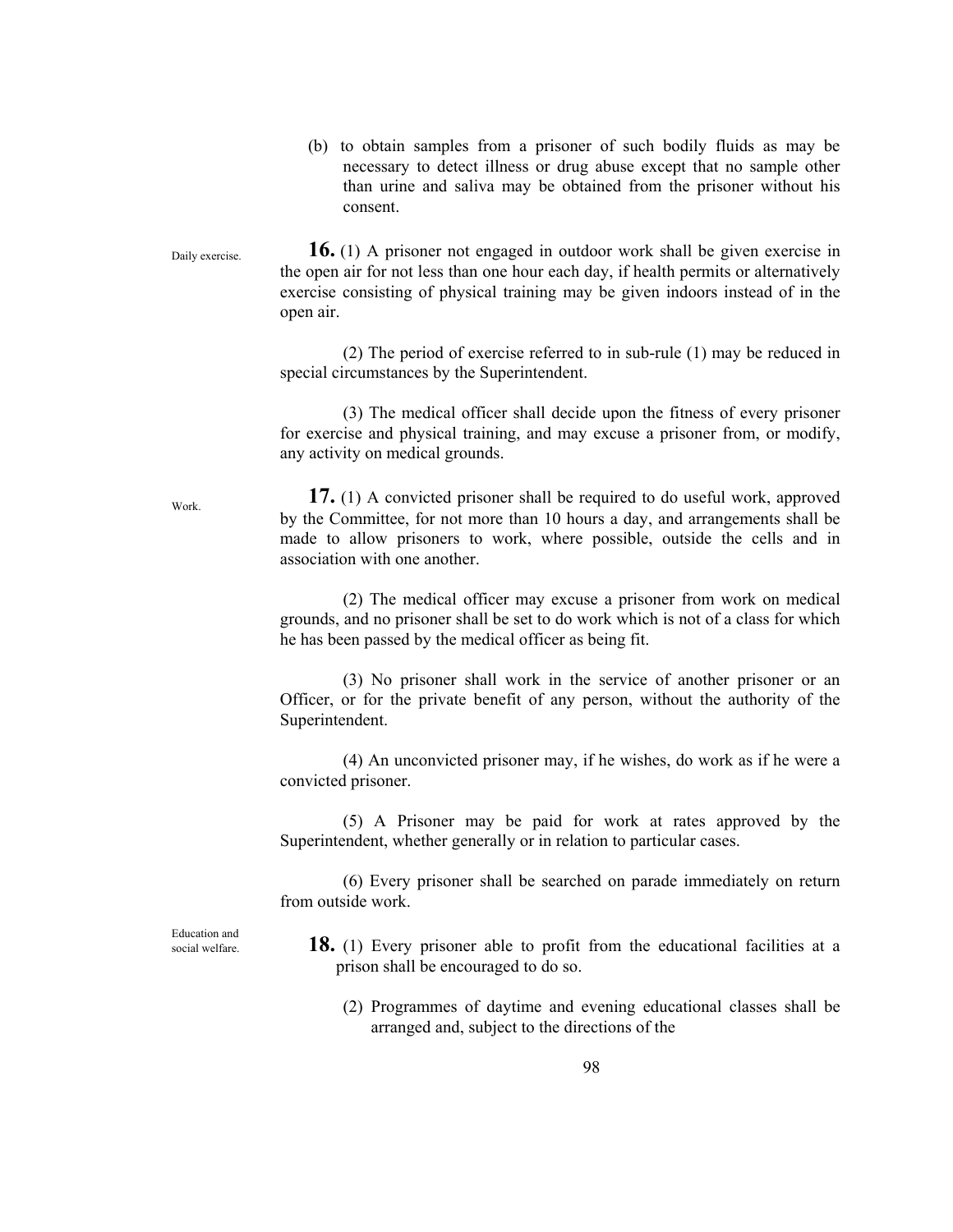superintendent, reasonable facilities shall be afforded to prisoners who wish to do so to improve their education by correspondence courses or private study, or to practise handicrafts in their spare time.

 (3) Special attention shall be paid to the education of illiterate prisoners, and if necessary, they shall be taught to read and write within the hours normally allotted to work.

 (4) A library shall be provided and, subject to the direction of the Superintendent, every prisoner shall be allowed to have library books and exchange them.

 **19.** (1) The Superintendent shall endeavour to maintain such relations between a prisoner and his family as are desirable in the best interests of both. Outside contacts and aftercare.

 (2) A prisoner shall be encouraged and assisted to establish and maintain such relations with persons and agencies outside prison as may, in the opinion of the Superintendent, best promote the interests of his family and his own social rehabilitation.

 (3) From the beginning of a prisoner's sentence, consideration shall be given, in consultation with the appropriate aftercare organisation, to the prisoner's future and the assistance to be given to him after his release.

 (4) The Superintendent may, for the purpose of the rehabilitation of a convicted prisoner, recommend to the Governor that the prisoner be allowed to engage in employment or receive training outside the prison on a day release system, subject to any conditions the Superintendent may see fit to impose.

 (5) Before the Superintendent makes a recommendation to the Governor under sub-rule (4) he shall refer the matter to the Committee for a hearing and determination as to the suitability of the prisoner for the programme.

 (6) The Superintendent when making a recommendation under sub-rule (4) shall specify the security arrangements he intends to put in place for the daily release of the prisoner.

 (7) The Governor in considering a recommendation under subrule (4) shall take into account the conditions being imposed and the security arrangements for the release of the prisoner and if he is satisfied make an Order to that effect, but if he is not, he shall specify any other conditions and

99

security measures he sees fit to impose before making the Order.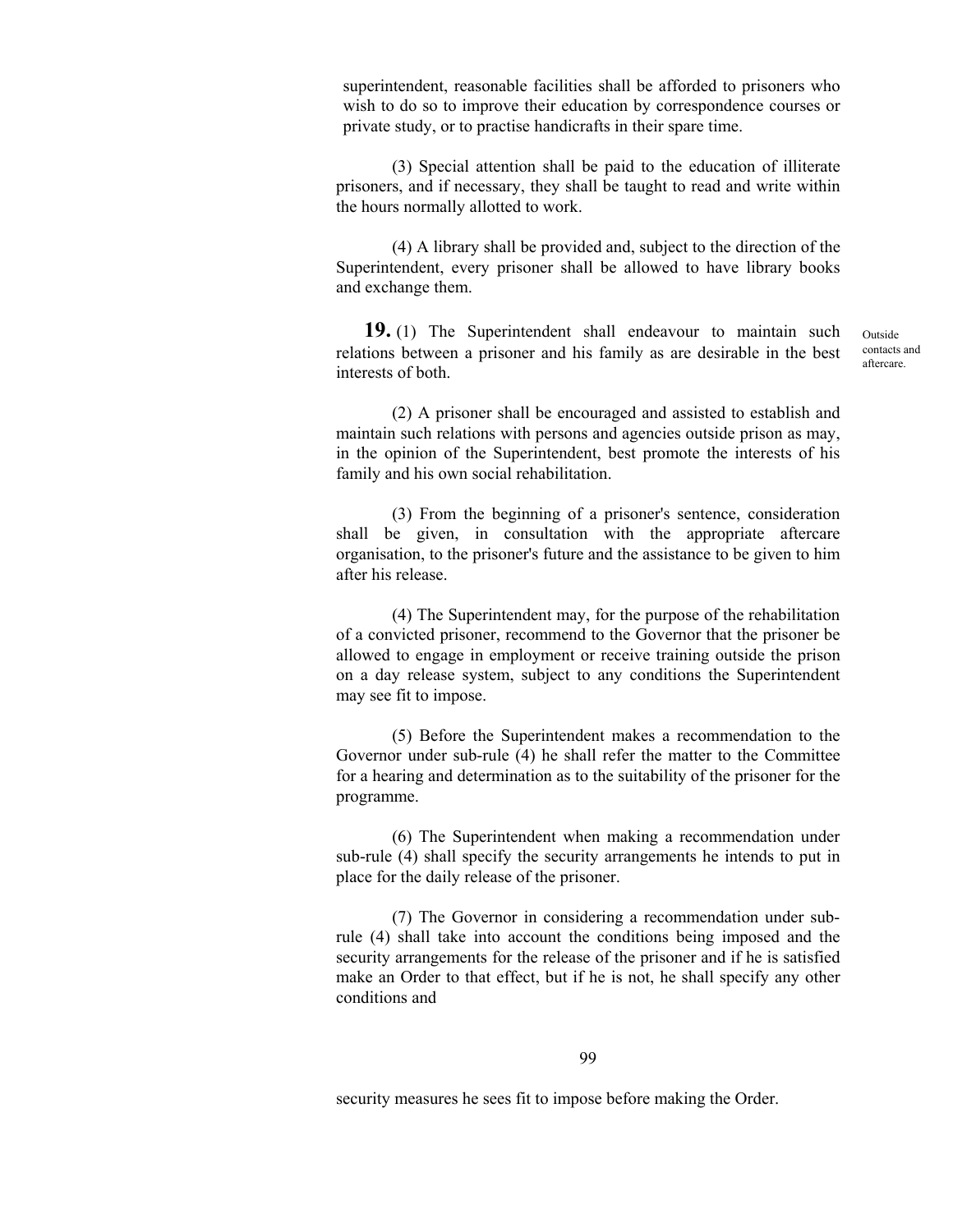(8) A convicted prisoner shall not be eligible to take part in the day release programme under sub-rule (4)

- (a) if he is serving a sentence for any of the following classes of offence:
	- (i) rape or other sexual offence;
	- (ii) murder;
	- (iii) manslaughter;
	- (iv) drugs;
	- (v) firearms; and
	- (vi) any other offence for which the maximum penalty is 14 years or above or an indefinite term during the pleasure of the Governor; and
- (b) unless he has served at least one third of his sentence.

 (9) An employer participating in the day release programme shall sign such agreement of responsibility for and in relation to the prisoner as the Governor may approve, during the time the prisoner is working for him.

Letters and visits.

 **20.** (1) The Superintendent may, with a view to securing discipline or the prevention of crime, or in the interests of any persons, impose restrictions, either generally or in a particular case, upon the communications to be permitted between a prisoner and other persons.

 (2) Except as provided by this rule, a prisoner shall not be permitted to communicate with any person outside the prison, or that person with him, without the leave of the Superintendent.

 (3) Except as provided by this rule, every letter or communication to or from a prisoner may be read or examined by the Superintendent or an Officer deputed by him, and the Superintendent may, at his discretion, stop any letter or communication on the ground that its contents are objectionable or that it is of inordinate length.

(4) Every visit to a prisoner shall take place within the sight and,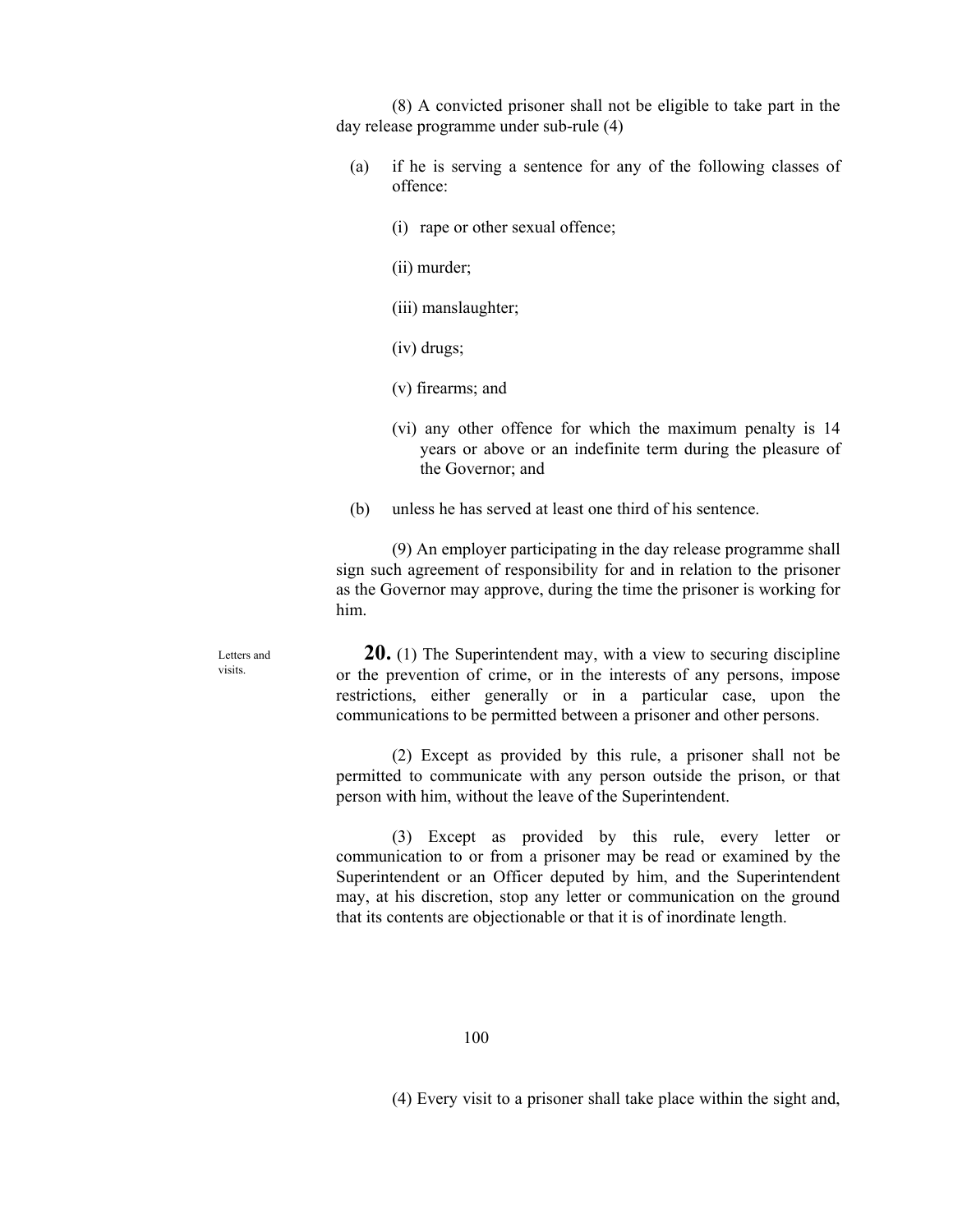except as provided by this rule, the hearing of an Officer, unless the Superintendent otherwise directs.

 (5) The Superintendent may give directions, generally in relation to any visit or class of visit, concerning the days and times when prisoners may be visited.

 (6) An unconvicted prisoner may send and receive as many letters and receive as many visits as he wishes within such limits and subject to such conditions as the Superintendent may direct, either generally or in a particular case.

(7) A convicted prisoner shall be entitled

- (a) to send or receive a letter on his admission into prison and thereafter once a week; and
- (b) to receive a visit once every two weeks.

 (8) The Superintendent may allow a prisoner an additional letter or visit where necessary for his welfare or that of his family.

 (9) Superintendent may allow a prisoner entitled to a visit to send and receive a letter instead.

 (10) The Superintendent may defer the right of a prisoner to a visit until the expiration of any period of cellular confinement.

 (11) The Superintendent may allow additional letters and visits in relation to any prisoner or class of prisoner.

 (12) A prisoner shall not be entitled under this rule to receive a visit from any person other than a relative or friend, except with the leave of the Superintendent.

21. (1) A police officer may, on production of an order issued by or on behalf of the Commissioner of Police, interview any prisoner willing to see him.

 (2) A person detained in prison in default of finding a surety, or of payment of a sum of money, may communicate with, and be visited at any reasonable time on a weekday by, any relative or friend to arrange for surety or payment in order to secure his release from prison.

Visits and communications in connection with legal and other proceedings.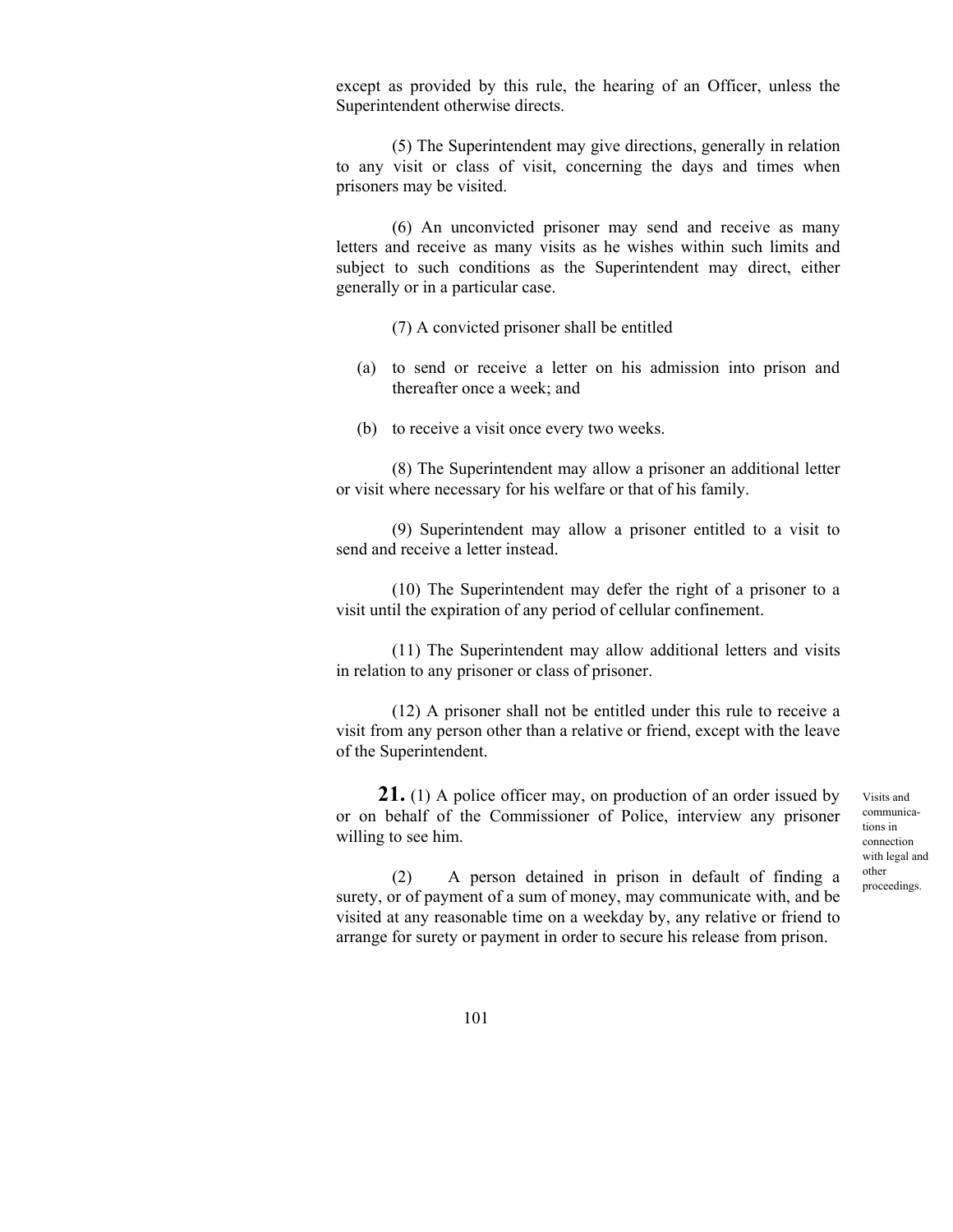(3) The legal adviser of a prisoner in any proceedings, civil or criminal, to which the prisoner is a party, shall be afforded reasonable facilities for interviewing him in connection with those proceedings out of hearing but in the sight of an Officer.

 (4) A prisoner's legal adviser may, with the leave of the Superintendent, interview the prisoner in connection with any other legal business in the sight and hearing of an Officer.

 (5) A prisoner who is a party to any legal proceedings may correspond with his legal adviser in connection with the proceedings and unless the Superintendent has reason to suppose that any such correspondence contains matter not relating to the proceedings it shall not be read or stopped under rule 20 (1).

 (6) A prisoner shall on request be provided with any writing materials necessary for the purposes of sub-rule (5).

 (7) Subject to any directions given in the particular case by the Superintendent, a registered medical practitioner selected by or on behalf of a prisoner who is a party to legal proceedings shall be afforded reasonable facilities for examining him in connection with the proceedings, and may do so out of hearing but in the sight of an Officer.

 **22.** (1) A person being taken to or from a prison in custody shall be exposed as little as possible to public observation, and proper care shall be taken to protect him from curiosity and insult. Custody outside prison.

> (2) A prisoner required to be taken in custody anywhere outside a prison shall be kept in the custody of an Officer or a police officer.

Prisoners property.

 **23.** (1) Subject to any directions by the Superintendent, an unconvicted prisoner may have supplied to him at public expense and retain for his own use, books, newspapers, writing material and any other means of occupation, except any that appear objectional to the Committee or, pending consideration by them, to the Superintendent.

 (2) A prisoner's property, other than property which he is allowed to retain for his own use, shall be taken into the custody of the Superintendent and an inventory of the property shall be kept, and the prisoner shall be required to sign the inventory after he has had a proper opportunity to see that it is correct.

(3) Any cash which a prisoner has at a prison shall be paid into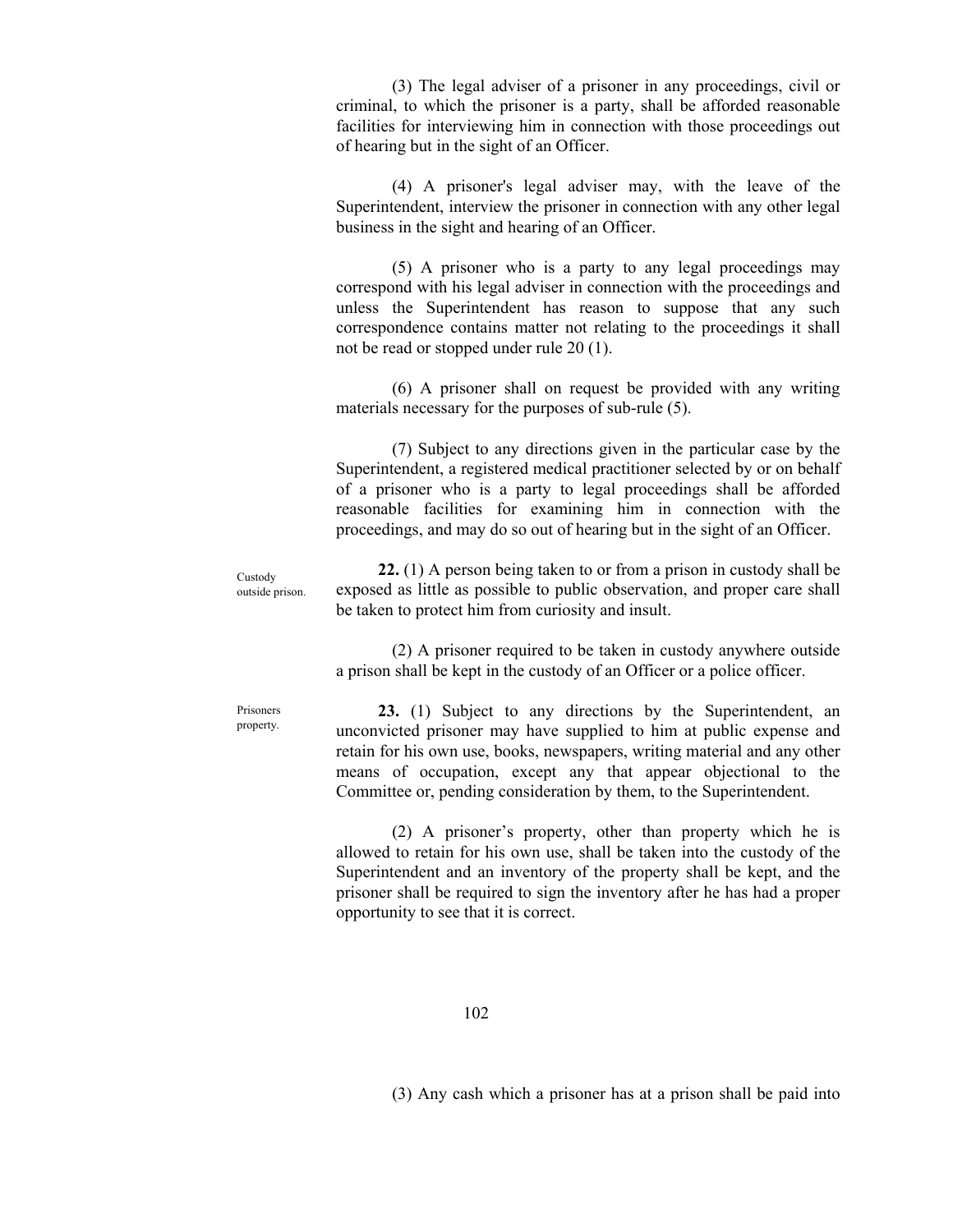an account under the control of the Superintendent and the prisoner shall be credited with the amount in the books of the prison.

 (4) Any article belonging to a prisoner which remains unclaimed for a period of more than three years after he leaves prison, or dies, may be sold or otherwise disposed of, and the net proceeds of any sale shall be paid to Government funds for its general purposes.

 (5) The Superintendent may confiscate any unauthorised article found in the possession of a prisoner after his admission into prison, or concealed or deposited anywhere within the prison.

 **24.** (1) Any money or other article (other than a letter or other communication) sent to a convicted prisoner through the post office shall be dealt with in accordance with the provisions of this rule, and the prisoner shall be informed of the manner in which it is dealt with.

Money and articles received by post.

- (2) Any cash shall, at the discretion of the Superintendent,
	- (a) dealt with in accordance with rule 23 (3)
	- (b) returned to the sender; or

be

 (c) in a case where the sender's name and address are not known, paid to Government funds for its general purposes

 except that in relation to a prisoner committed to prison in default of payment of any sum of money, the prisoner shall be informed of the cash and, unless he objects to it being so applied, it shall be applied in or towards the satisfaction of the amount due from him.

 (3) Any security for money shall, at the discretion of the Superintendent,

- (a) be delivered to the prisoner or placed with his property at the prison; or
- (b) be returned to the sender; or
- (c) in a case where the sender's name and address are not known or the article is of such a nature that it would be unreasonable to return it, be sold or

otherwise disposed of, and the net proceeds of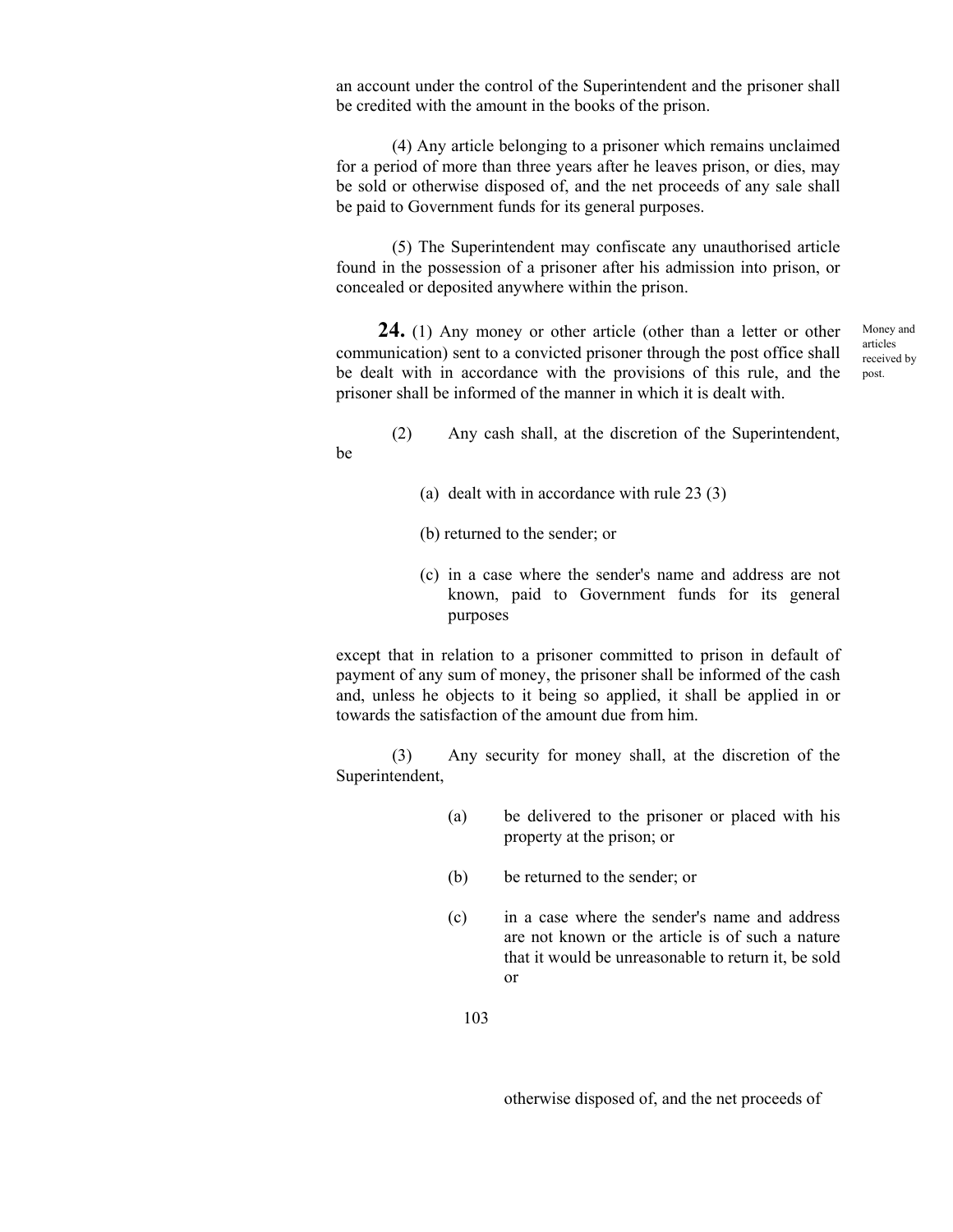any sale applied in accordance with sub-rule (2).

### **PART II DISCIPLINE**

 **25.** (1) Where it appears desirable, for the maintenance of good order and discipline or in his own interests, that a prisoner should not associate with other prisoners, either generally or for particular purposes, the Superintendent may arrange for prisoner's removal from association accordingly. (2) A prisoner shall not be removed under this rule for a period of more than 24 hours without the recommendation of the Committee. (3) The Superintendent may arrange at his discretion for such a prisoner to resume association with other prisoners, and shall do so if in any case the medical officer so advises on medical grounds. **26.** (1) An Officer in dealing with a prisoner shall not use force unnecessarily and, when the application of force to a prisoner is necessary, no more force to a prisoner than is necessary shall be used. (2) No Officer shall act deliberately in a manner calculated to provoke a prisoner. **27.** The Superintendent may order a refractory or violent prisoner to be confined temporarily in a special cell (if available), but a prisoner shall not be so confined as a punishment, or after he ceases to be refractory or violent. **28.** (1) The Superintendent may order a prisoner to be put under restraint where this is necessary to prevent the prisoner from injuring himself or others, damaging property or creating a disturbance. (2) Notice of such an order shall be given without delay to a member of the Committee, and to the medical officer. (3) On receipt of the notice, the medical officer shall inform the Superintendent whether he concurs in the order and the Superintendent shall give effect to any recommendations which the medical officer may make. (4) A prisoner should not be kept under restraint longer than is necessary, nor shall he be so kept for longer than 24 hours without a direction in writing given by the Removal from association. Use of force. Temporary confinement. **Restraints**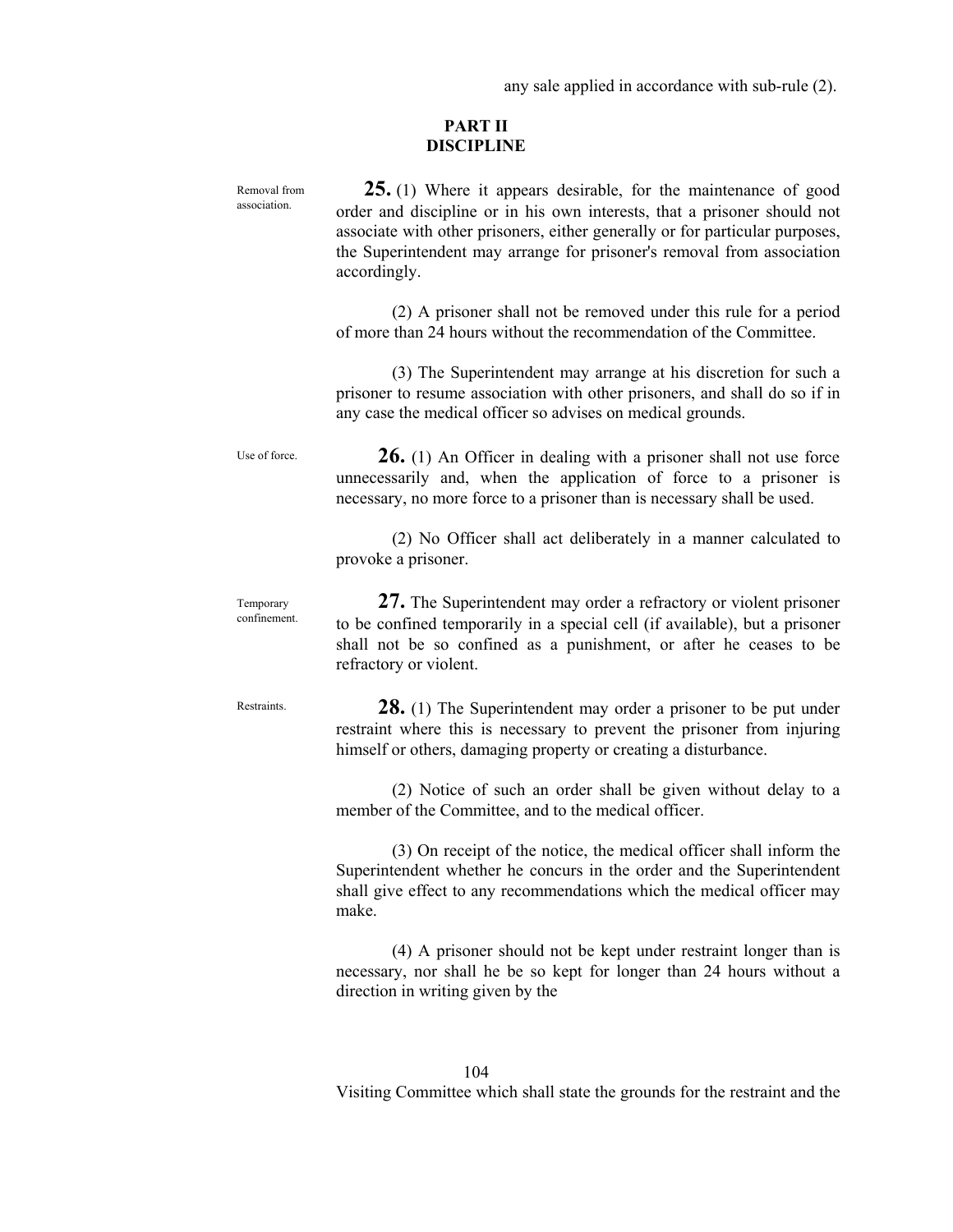duration of time it may continue.

 (5) Particulars of every case of restraint under the foregoing provisions of this rule shall be forthwith recorded.

 (6) Except as provided by this rule, no prisoner shall be kept under restraint otherwise than for safe custody during removal, or on medical grounds by direction of the medical officer.

(7) No prisoner shall be put under restraint as a punishment.

 (8) Any means of restraint shall be of a pattern authorised by the Governor and shall be used in such manner and under such conditions as the Governor may direct.

**29.** A prisoner commits an offence against discipline if he

**Offences** against discipline.

- (a) mutinies or incites another prisoner to mutiny;
- (b) commits an assault;
- (c) detains any person against his will;
- (d) denies access to any part of the prison to an Officer;
- (e) fights with any person;
- (f) intentionally endangers the health or personal safety of others or, by his conduct, is reckless whether such health or personal safety is endangered;
- (g) intentionally obstructs an officer in the execution of his duty;
- (h) escapes from prison or legal custody;
- (i) has in his possession

(i) any prohibited article, or

- (ii) a greater quantity of any article than he is authorised to have;
- (j) sells or delivers to any person any prohibited article;
- (k) sells or, within permission, delivers to any person any article which he is allowed to have only for his own use;

### 105

(l) takes improperly any article belonging to another person or to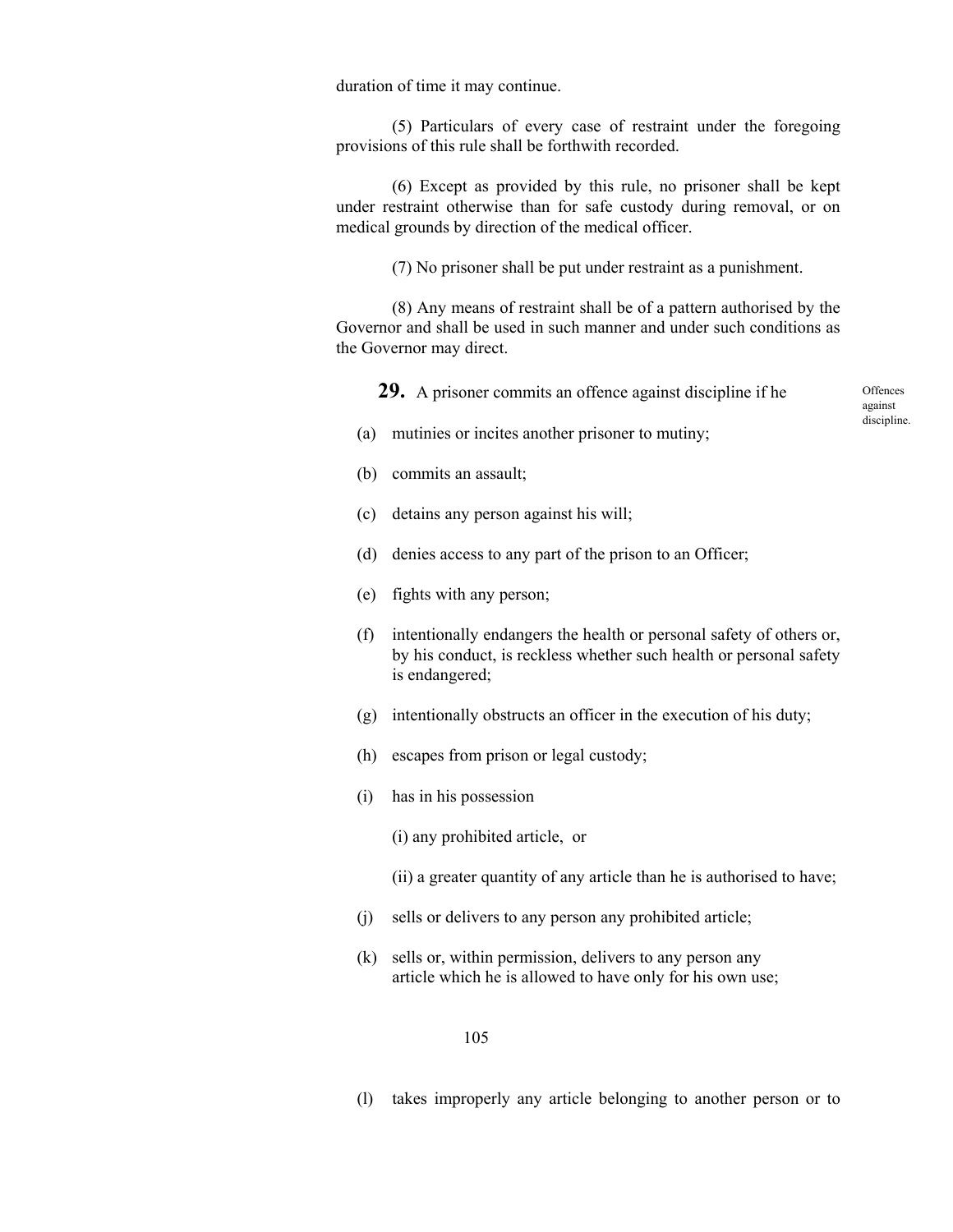the prison;

- (m) intentionally or recklessly sets fire to any part of the prison or any other property, whether or not his own;
- (n) destroys or damages any part of the prison or any other property other than his own;
- (o) absents himself from any place where he is required to be or is present at any place where he is not authorised to be;
- (p) is disrespectful to the Superintendent or to any Officer or to any person visiting the prison;
- (q) uses threatening, abusive or insulting words or behaviour;
- (r) intentionally fails to work properly or, being required to work, refuses to do so;
- (s) disobeys any lawful order;
- (t) disobeys or fails to comply with any rule applying to him;
- (u) makes any false and malicious allegation against an Officer;
- (v) repeatedly makes groundless complaints;
- (w) in any way offends against good order and discipline;
- (x) attempts to commit, or incites another prisoner to commit, or assists another prisoner to commit, any of the foregoing offences.

**Disciplinary** charges.

 **30.** (1) Where a prisoner is to be charged with an offence against discipline, the charge shall be laid as soon as possible, and, save in exceptional circumstances, within 48 hours of the discovery of the offence.

 (2) A prisoner who is to be charged with an offence against discipline may be kept apart from other prisoners pending adjudication of his case.

 (3) Every charge shall be inquired into, in the first instance, by the Superintendent.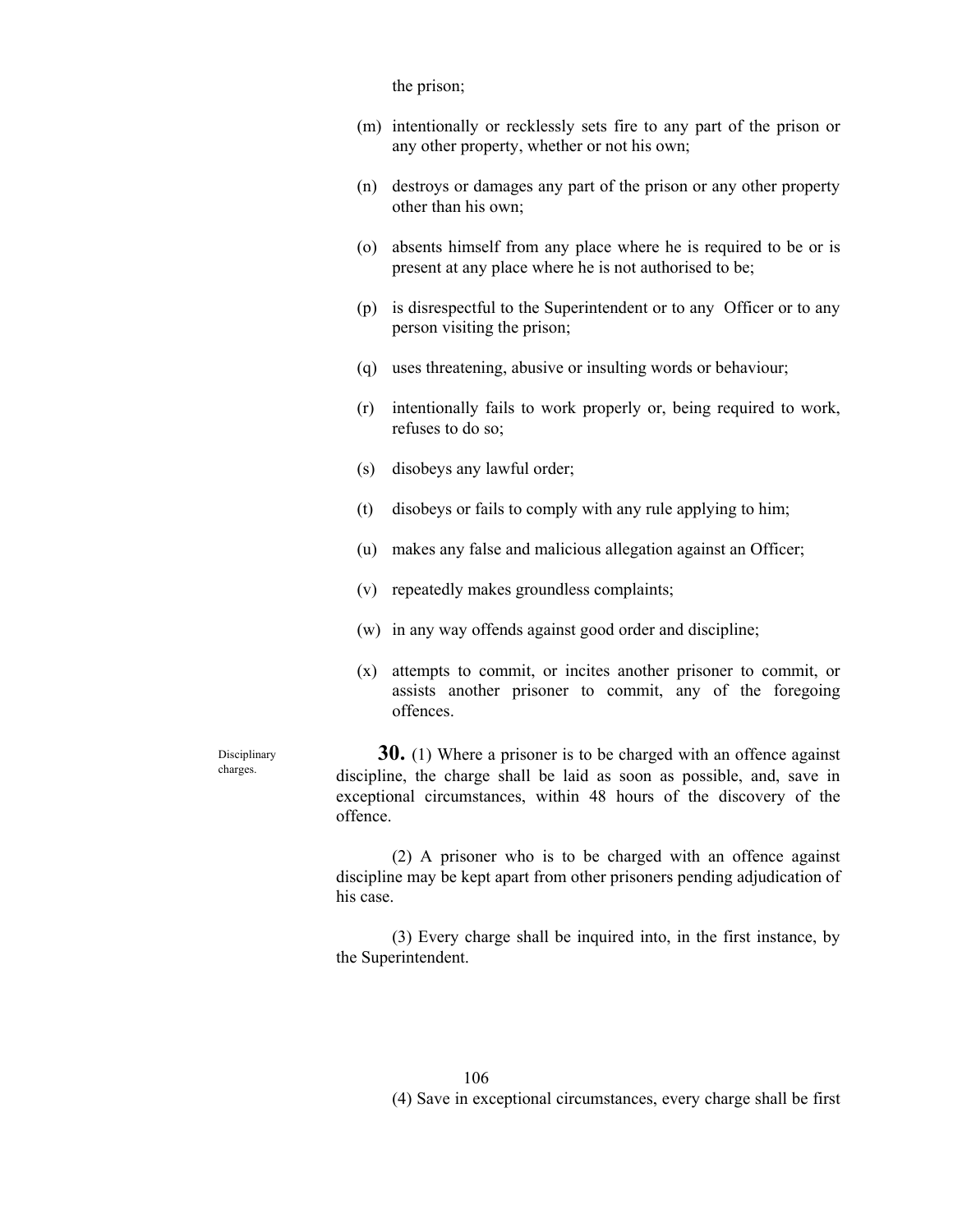inquired into not later than the next day, not being a Sunday or public holiday, after it is laid.

**31.** (1) Where a prisoner is charged with an offence against discipline, he shall be informed of the charge as soon as possible and, in any case, before the time when it is inquired into by the Superintendent. Rights of prisoners charged.

 (2) At any enquiry into a charge against a prisoner, the prisoner shall be given a full opportunity of hearing what is alleged against him and of presenting his own case.

**32.** (1) If the Superintendent finds a prisoner guilty of an offence against discipline, he may, subject to rule 35, impose one or more of the following punishments Punishments.

(a) a caution;

- (b) forfeiture for a period not exceeding 28 days of any privileges under rule 6;
- (c) exclusion from associated work for a period not exceeding 14 days;
- (d) stoppage of earnings for a period not exceeding 28 days;
- (e) cellular confinement for a period not exceeding 3 days;
- (f) forfeiture of remission of sentence for a period not exceeding 28 days;
- (g) in the case of an unconvicted prisoner, forfeiture for any period of the right under rule 24 (1) to have articles there mentioned;
- (h) in the case of an unconvicted prisoner guilty of escaping or attempting to escape, forfeiture of the right to wear his own clothing under rule 11 (1);

 (2) If a prisoner is found guilty of more than one offence, punishments may be ordered to run consecutively.

 (3) In the case of an offence against discipline committed by a prisoner who was under the age of 21 years when it was committed, subrule (1) shall have effect, but

(a) the maximum period of forfeiture of privileges shall be 14 days; and

#### 107

(b) the maximum period of stoppage of earnings shall be 14 days.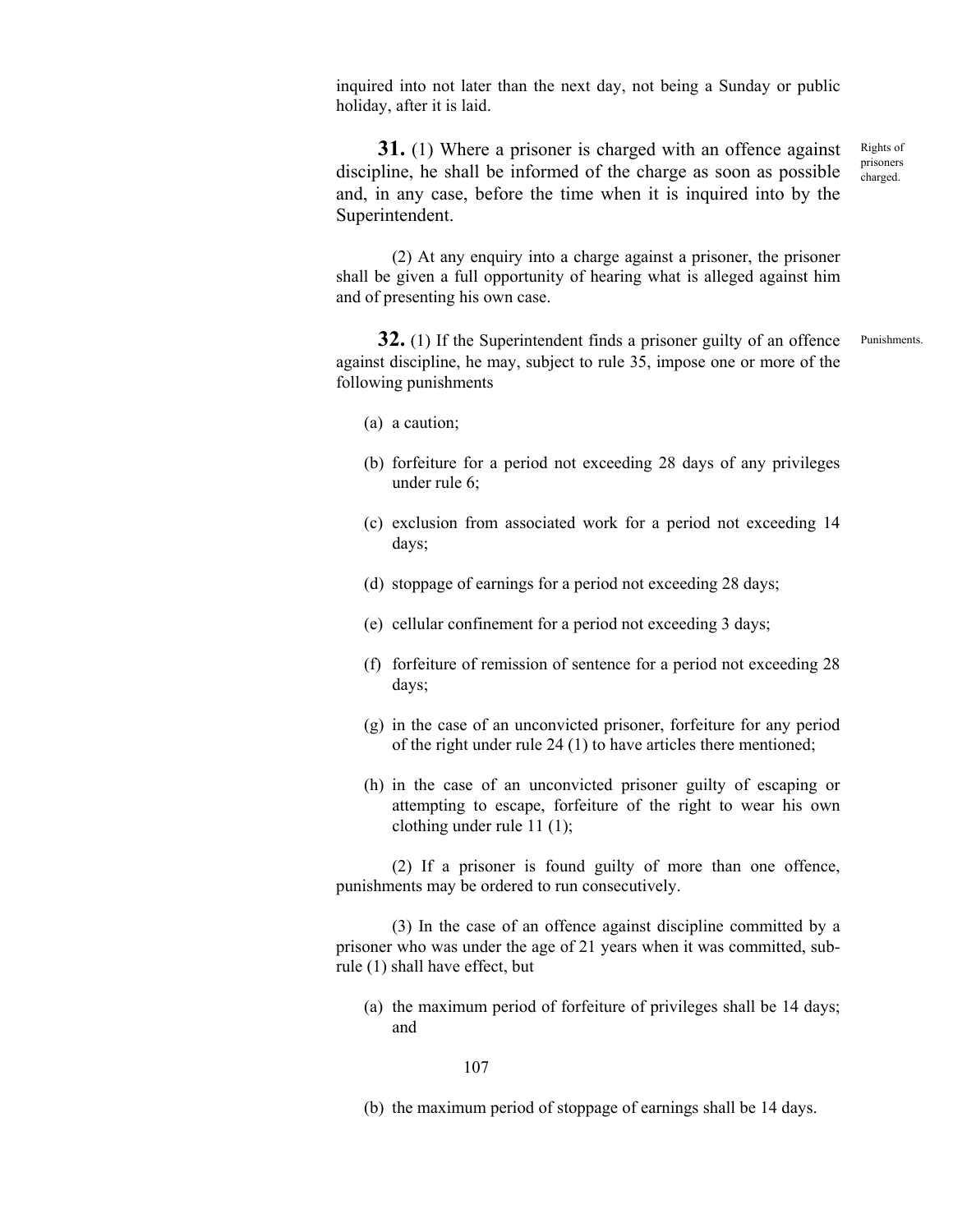Referrals to Committee.

 **33.** (1) Where at an inquiry held pursuant to rule 31 (3) the Superintendent decides that, if the prisoner were found guilty, the punishments provided under rule 32 would, having regard to the nature and circumstances of the offence, be inadequate, the Superintendent may refer the charge to the Committee.

 (2) Where a charge is referred to the Committee, the Chairman shall summon a special meeting at which not more than five nor fewer than two members shall be present.

 (3) The Committee shall inquire into the charge, and if it finds the prisoner guilty it may, subject to sub-rule (4), impose one or more of the following punishments:

- (a) a caution;
- (b) forfeiture or postponement for any period of any privileges under rule 6;
- (c) stoppage of earnings for a period not exceeding 56 days;
- (d) cellular confinement for a period not exceeding 56 days;
- (e) exclusion from associated work for a period not exceeding 56 days;
- (f) forfeiture of remission of sentence of a period not exceeding 120 days;
- (g) the punishments referred to in rule  $32(1)(g)$  and (h).

 (4) If a prisoner is found guilty of more than one offence, punishments may be ordered to run consecutively, but where forfeiture of remission is concerned the total period forfeited shall not exceed 180 days.

 (5) In the case of an offence against discipline committed by a prisoner who was under the age of 21 years when it was committed, subrule (3) shall have effect but

- (a) the maximum period of forfeiture or postponement of privileges shall be 28 days;
- (b) the maximum period of exclusion from associated work and stoppage of earnings shall be 28 days;

#### 108

(c) the maximum period of cellular confinement shall be 7 days;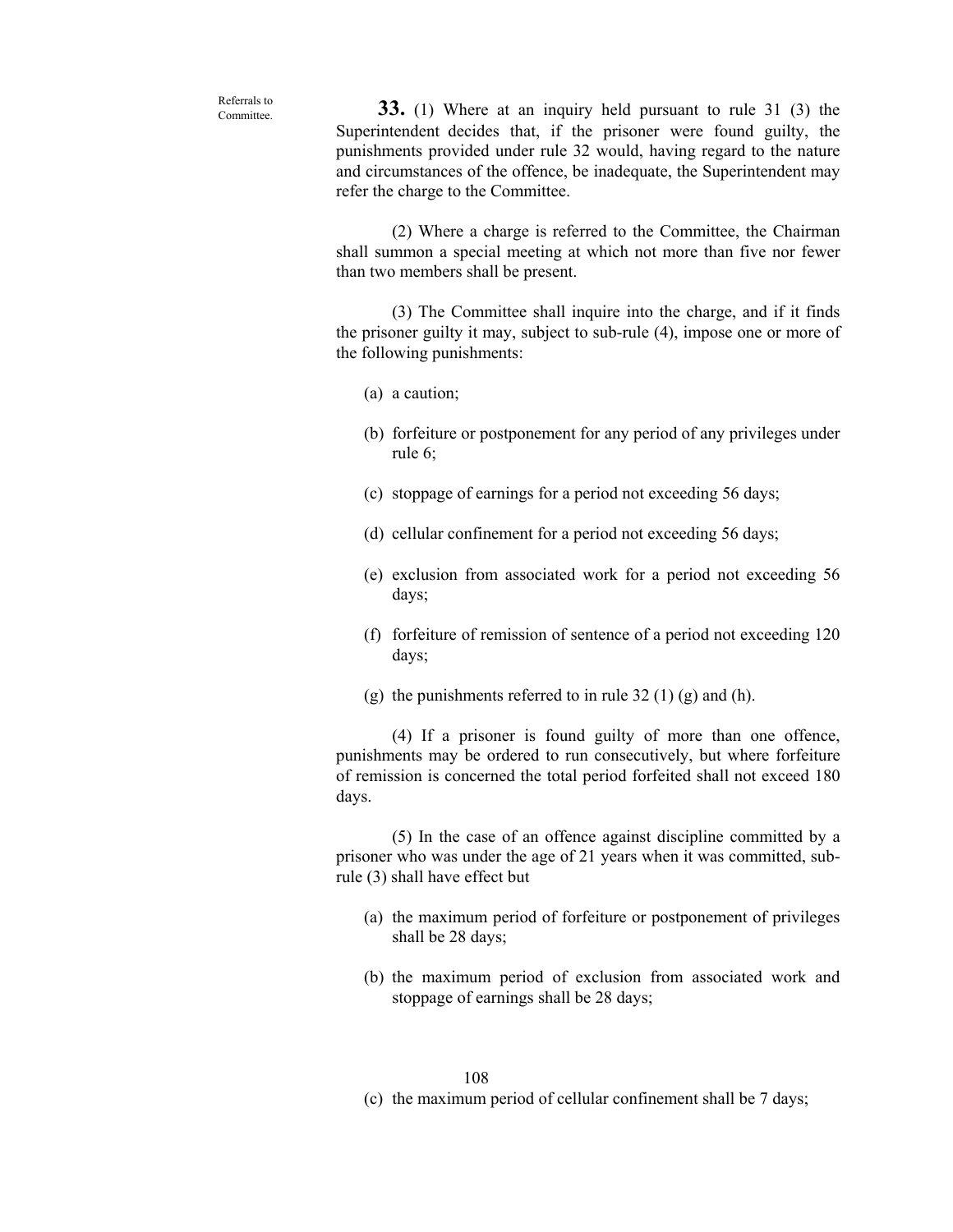- (d) the maximum period of forfeiture of remission of sentence shall be 90 days; and
- (e) the maximum period of forfeiture of remission arising from punishments ordered to run consecutively on charges arising from an incident shall be 135 days.

 **34.** (1) A punishment of stoppage of earnings may, instead of forfeiting all a prisoner's earnings for a specified period not exceeding 28 or 56 days, as the case may be, may be expressed so as to forfeit a proportion (not being less than one half) of his earnings for a period not exceeding a correspondingly greater number of days. Particular punishments.

 (2) No punishment of cellular confinement shall be imposed unless the medical officer has certified that the prisoner is in a fit state of health to be so dealt with.

 (3) In the case of an offence against discipline committed by an unconvicted prisoner, a punishment of prospective or contingent forfeiture of remission may be made and such punishment shall have effect only if a sentence of imprisonment is imposed upon conviction of the prisoner, in which case it shall have effect even if the sentence is stated to be reduced by the period during which the prisoner was a convicted prisoner.

 **35.** (1) Subject to any directions of the Superintendent, the power to impose a punishment (other than a caution) under this Part, shall include the power to suspend for up to six months the operation of the punishment unless, within the period of the suspension, the prisoner commits another offence against discipline.

Suspension, remission and mitigation of punishments.

(2) Where a prisoner upon whom a suspended punishment is imposed commits another offence against discipline, the Superintendent or Committee, as the case may be, may

- (a) direct that the suspended punishment take effect;
- (b) direct that it take effect subject to a specified reduction of its period or amount;
- (c) suspend the operation of the suspended punishment for a further period of up to six months; or

109 (d) give no directions with respect to the suspended punishment.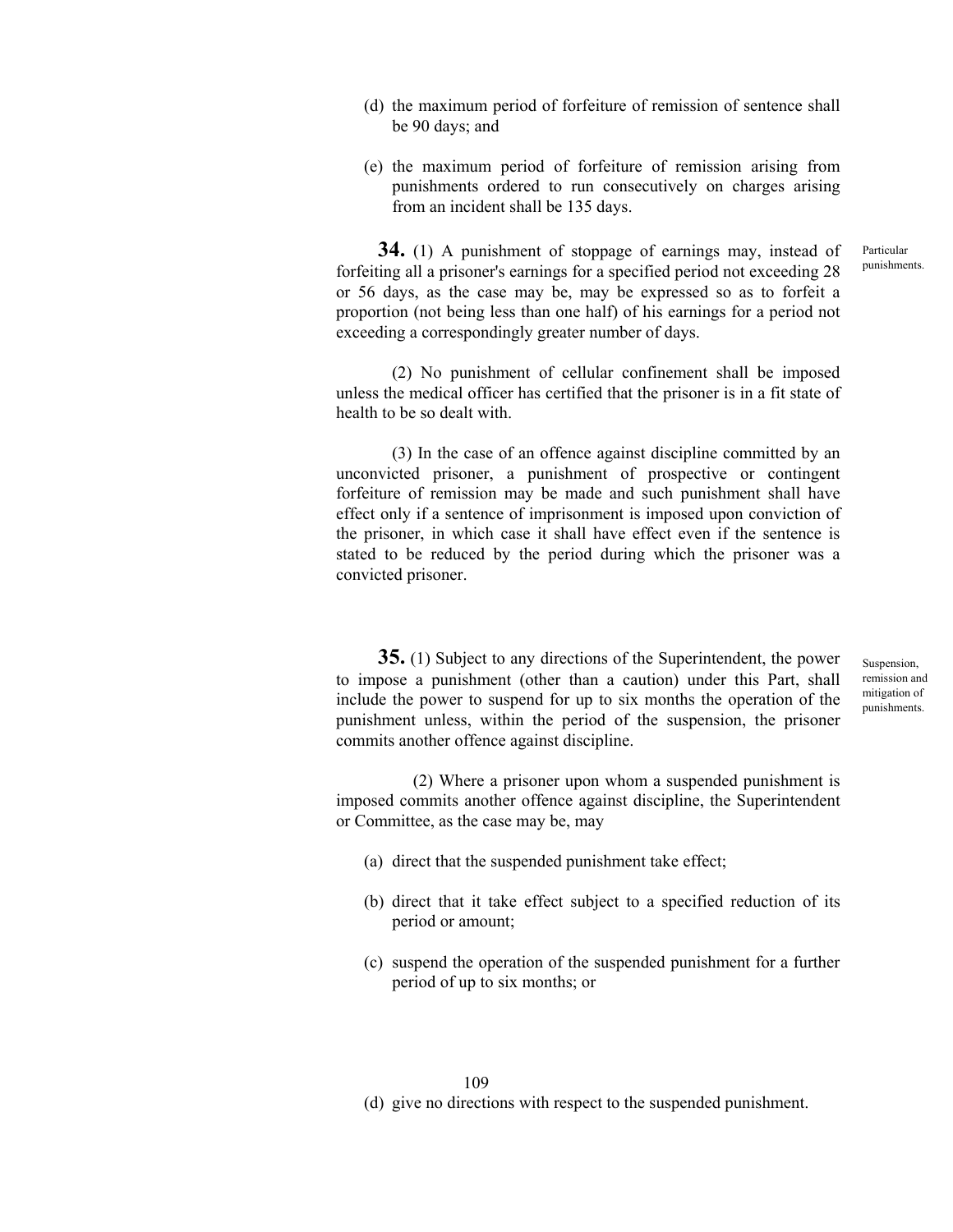(3) The Superintendent may quash any finding of guilt and may remit any punishment or mitigate it either by reducing it or by substituting another which is, in his opinion, less severe.

 (4) Subject to any directions of the Governor, the Committee may recommend to the Governor that any punishment imposed by the Superintendent be remitted or mitigated.

## **PART III FUNCTIONS AND CONDUCT OF OFFICERS**

**36.** (1) It shall be the duty of every Officer to conform to these Rules, to assist and support the Superintendent in their observance, and to obey the lawful instructions of the Superintendent. (2) An Officer shall inform the Superintendent promptly of any abuse or impropriety which comes to his knowledge. **37.** An Officer or servant of the prison shall submit himself to be searched in the prison if so required by the Superintendent. **38.** (1) No Officer shall take part in any business or pecuniary transaction with or on behalf of a prisoner without leave of the Superintendent. **39.** (1) No Officer shall make, directly or indirectly, any unauthorised communication to a representative of the press or any other person concerning matters which have become known to him in the course of his duty. (2) No Officer shall, without authority, publish any matter or make any public pronouncement relating to the prison administration. General duty of Officers. Search of Officers. Dealings with Prisoners. Communications to the press, etc.

 **40.** The Code of Discipline set out in Schedule 1 shall have effect in relation to the Superintendent and all Officers. Code of Discipline.Schedule 1.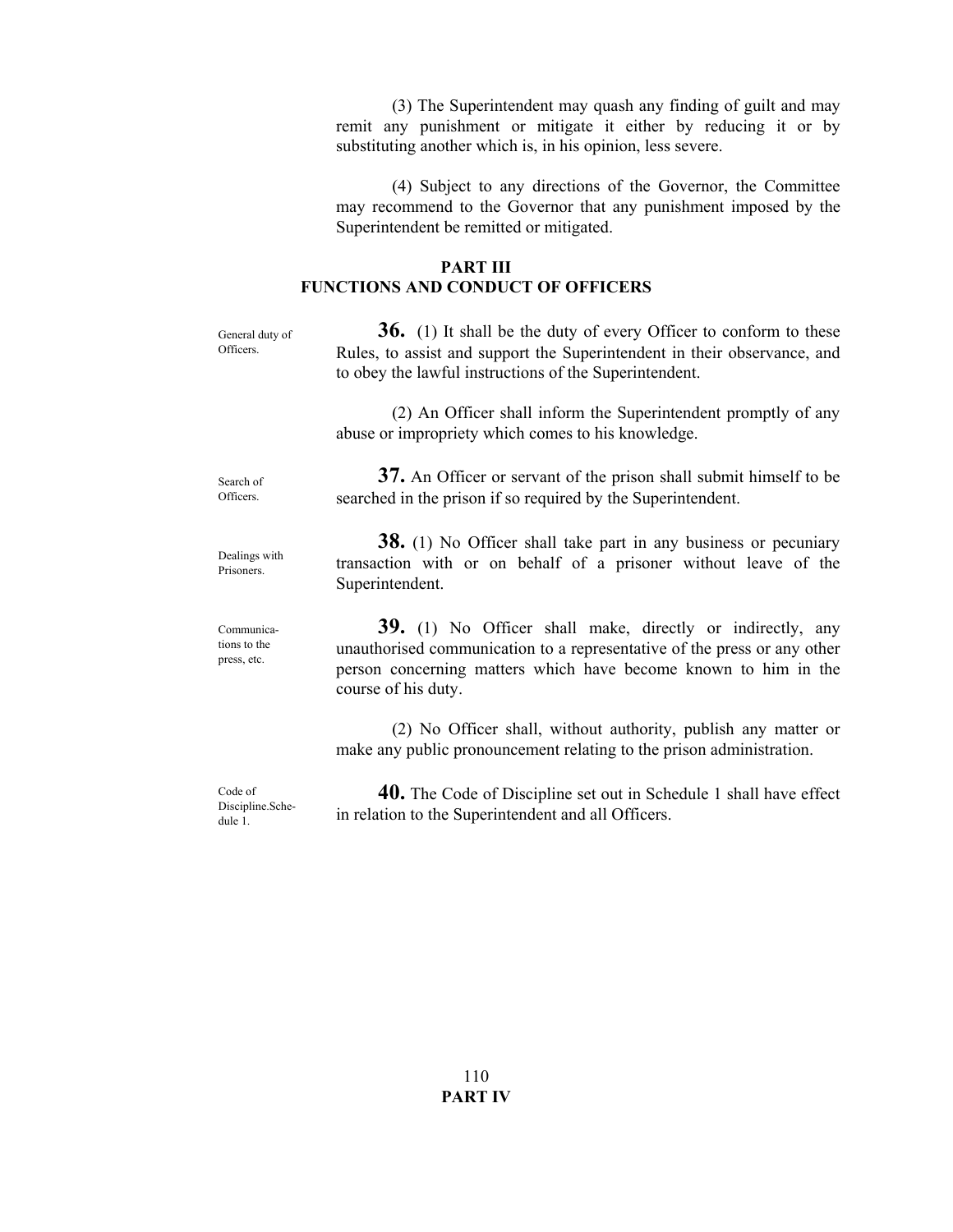## **THE PRISON VISITING COMMITTEE**

 **41.** (1) For the purpose of exercising the functions conferred upon it by these Rules, there shall be a body to be known as the Prison Visiting Committee which shall consist of a Chairman and not less than two nor more than six other members, any of whom may be a Justice of the Peace, appointed by the Governor in accordance with the form set out in Schedule 2.

 (2) A person appointed to be a member of the Committee shall hold office for a period not exceeding three years, as may be determined by the Governor, and shall be eligible for reappointment.

 (3) A member may at any time resign his office by notice in writing to the Governor.

 (4) At any meeting of the Committee any three members shall constitute a quorum.

 (5) The Chairman shall preside at meetings of the Committee but in the event of his absence from any meeting the members present shall appoint any other member to preside at that meeting.

 (6) No person interested in any contract for the supply of goods or services to a prison shall be a member of the Committee.

 (7) The Committee shall meet at the Prison once in each month or, if it resolves for reasons specified in the resolution that less frequent meetings are sufficient, not fewer than eight times in 12 months.

 (8) The proceedings of the Committee shall not be invalidated by any vacancy in the membership or any defect in the appointment of a member.

 (9) Decisions of the Committee shall be reached by a majority of the members present and voting, and in the case of an equality of votes the Chairman or member presiding shall have a casting vote.

 (10) The Committee shall otherwise regulate its procedure as it thinks fit.

**42.** (1) The Committee shall satisfy itself as to the state of the prison and the treatment of prisoners and in particular it shall

Duties of Committee.

Constitution and proceeding of Prison Visiting Committee.

Schedule 2.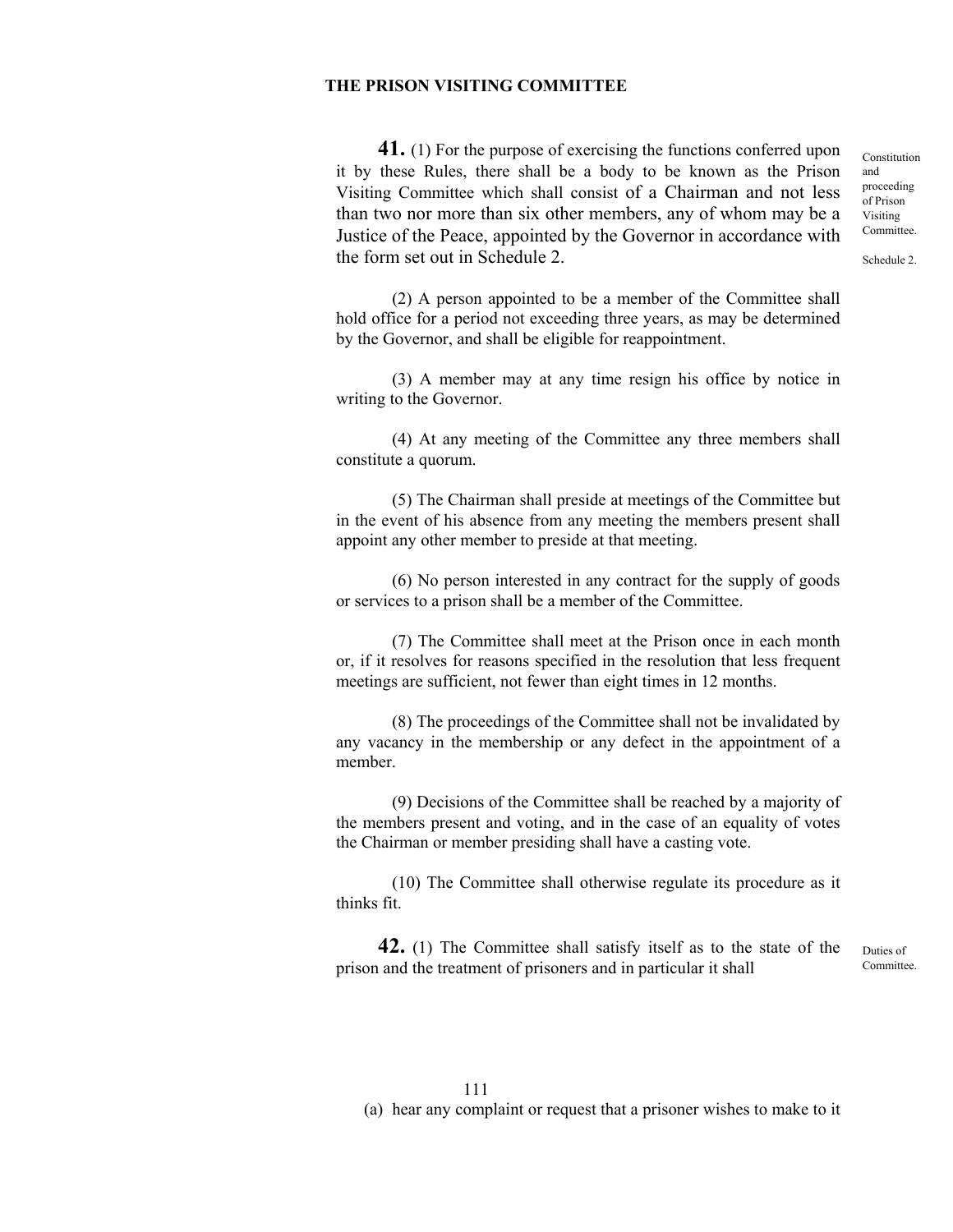or any member; (b) arrange for the food of the prisoners to be inspected by a member of the Committee at frequent intervals; (c) inquire into any report made to it that a prisoner's health, mental or physical, is likely to be injuriously affected by any conditions of his imprisonment; (d) inquire into and report upon any matter into which the Governor may ask them to inquire; (e) direct the attention of the Superintendent to any matter it considers calls for his attention, and report to the Governor on any matter which it considers expedient to report upon; (f) inform the Governor immediately of any abuse which comes to its knowledge. (2) The Committee shall, in a case of any abuse or neglect by an Officer of his functions, recommend to the Superintendent the suspension of the Officer until the decision in the case is known. **43.** (1) The members of the Committee shall arrange a rota whereby at least one member visits each prison between meetings of the Committee. (2) The members of the Committee shall have access to all parts of the prison, the prison records and all prisoners of any prison. **44.** The Committee shall make an annual report to the Superintendent at the end of each year concerning the state of prisons and their administration, and including any recommendations it considers appropriate. **PART V SUPPLEMENTARY 45.** (1) Any person or vehicle entering or leaving a prison may be stopped, examined and searched. (2) The Superintendent may direct the removal from a prison of any person who does not leave upon being required to do so. Visiting of prisons. Annual report. Control of access to prisons.

> (3) No person outside the prison shall be permitted to view it unless authorised by the Superintendent.

> > 112 (4) No person viewing a prison shall be permitted to take a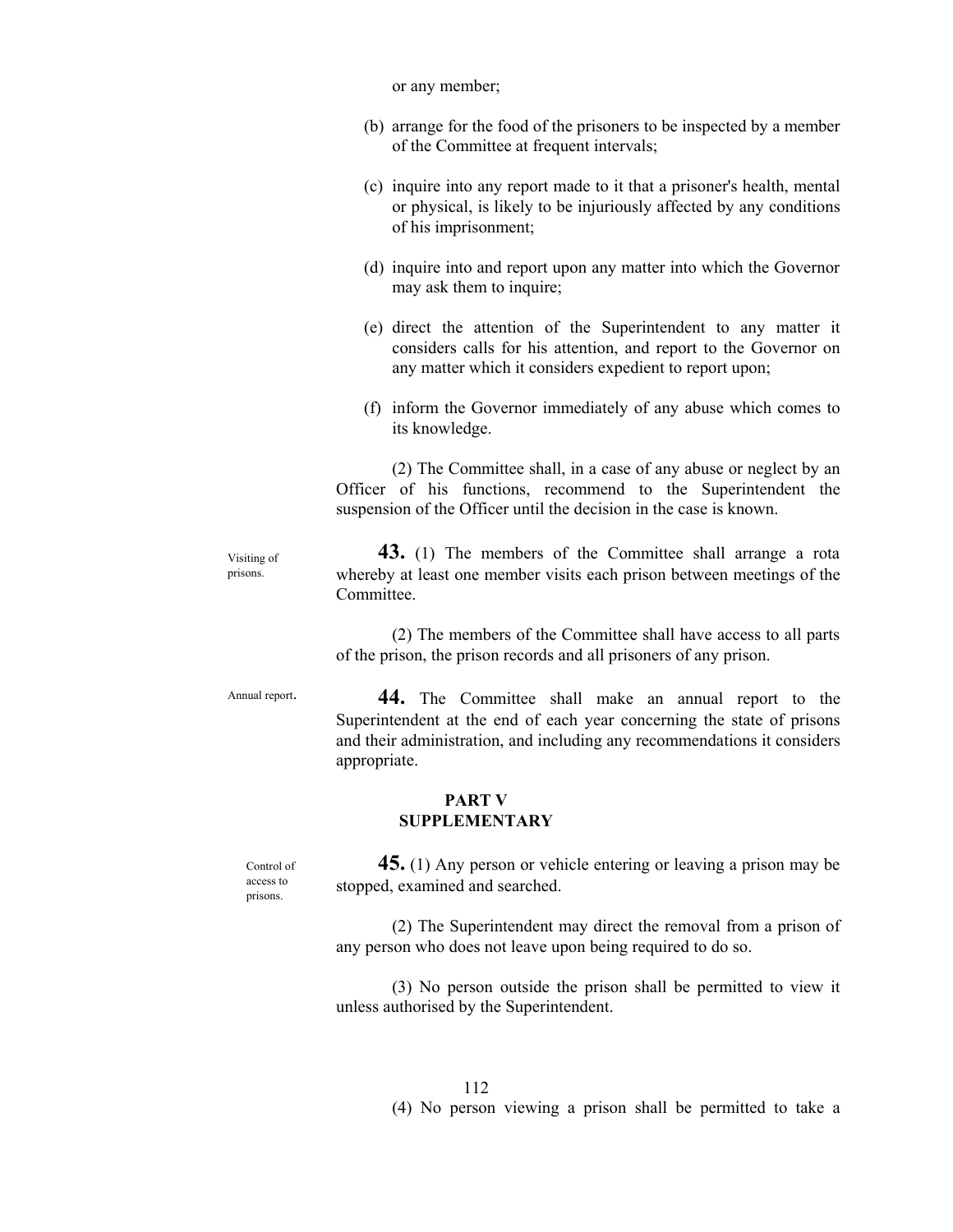photograph or make sketch of the prison, nor to communicate with a prisoner unless authorised by the Superintendent.

**46.** The Superintendent may, with the leave of the Governor, Delegation by delegate any of his functions under these Rules to an Officer. Super-intendent.

**47.** The Prison Rules, 1956 are revoked.

Revocation.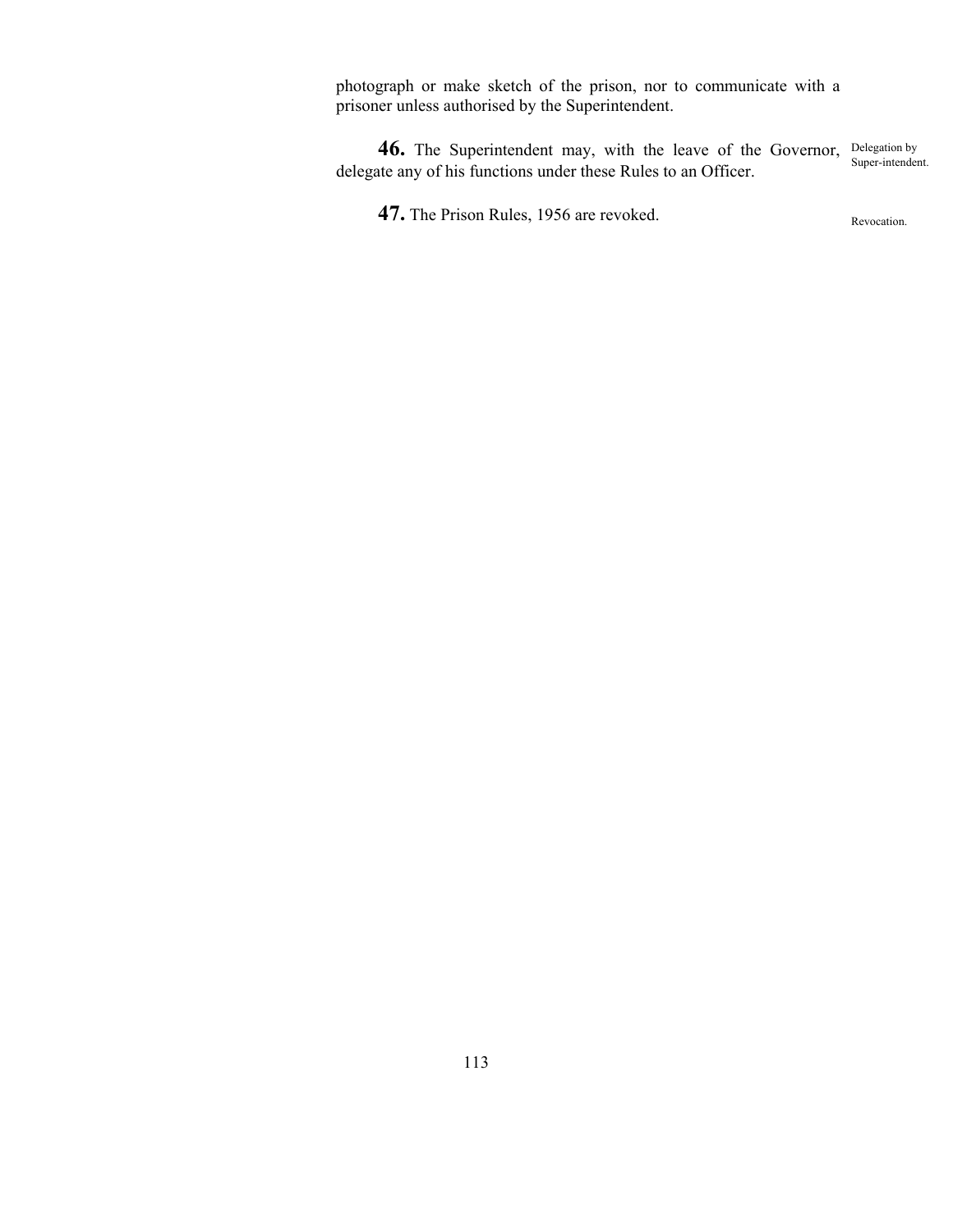#### **SCHEDULE 1**

#### **CODE OF DISCIPLINE**

[Rule 40]

#### A. The Superintendent

 **1.** (1) The Superintendent shall have the general control and management of prison and

- (a) shall reside in such quarters as may be assigned to him by the Governor;
- (b) shall not follow or be concerned in any other occupation or trade, unless specially authorised by the Governor;
- (c) shall not derive, directly or indirectly, any emolument or benefit, pecuniary or otherwise, from the supplies furnished for the use of the prison, or from the sale of any article produced in the prison;
- (d) shall not let for hire any portion of his quarters or any part of the prison buildings or grounds.

(2) The Superintendent shall be allowed medical attendance and medicine for himself at the public expense.

 **2.** The Superintendent shall not absent himself for a night from the quarters assigned to him without the permission of the Governor.

**3.** The Superintendent shall

- (a) conform to the provisions of these rules and of all the laws relating to the prison;
- (b) require obedience to the same from all Officers;
- (c) enforce them on the prisoners; and
- (d) be responsible for every relaxation or infringement of such rules and laws.

 **4.** (1) The Superintendent shall inspect every part of the men's prison, and see every prisoner at least once in every twenty-four hours, and shall in like manner inspect the women's prison at least twice a week, and in default of such inspections shall state in his journal how far he has omitted them, and the cause thereof.

Residence, employment, etc., of the Superintendent.

Absence.

Observance or enforcement of prison laws.

Inspection of prison.

114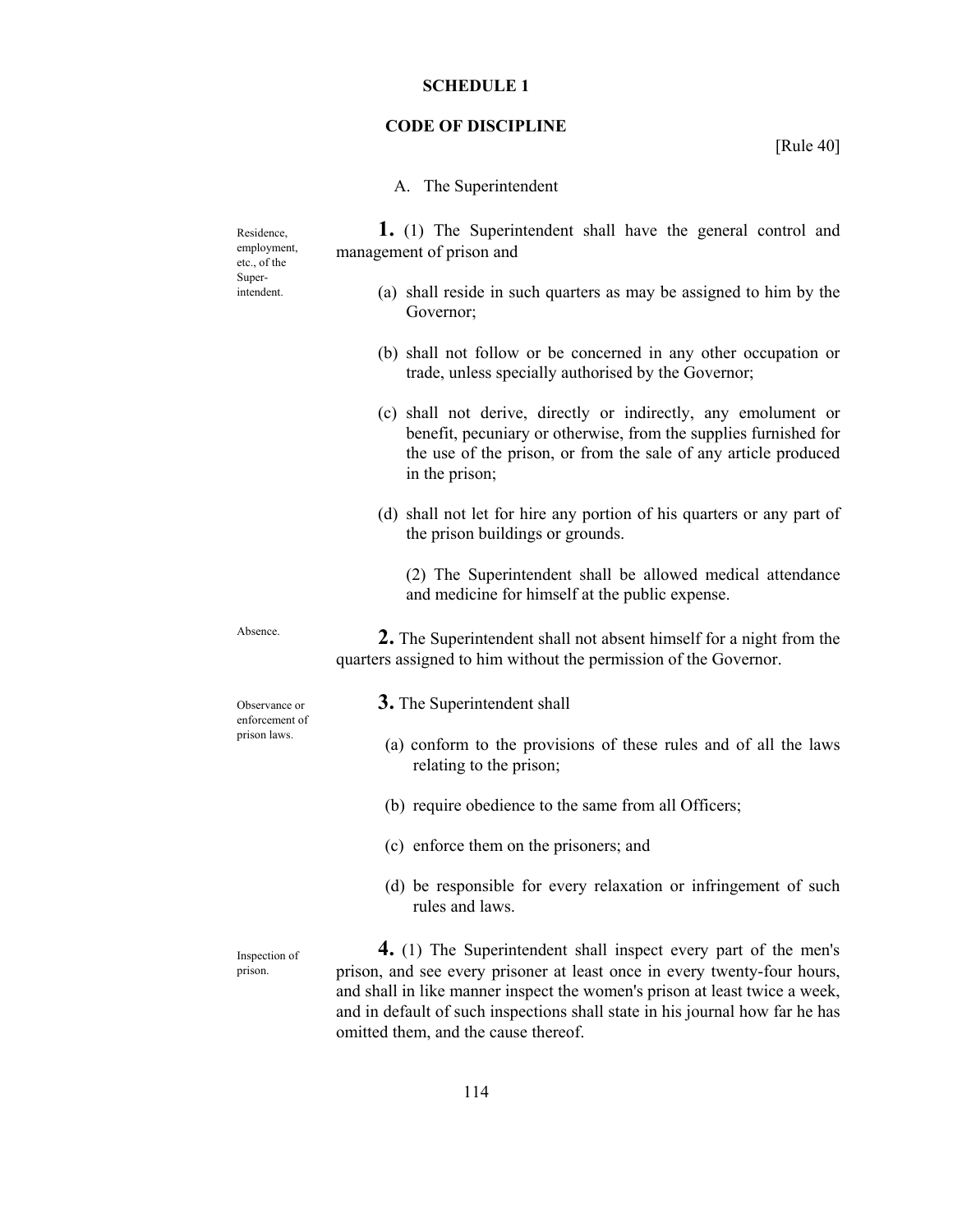(2) The Superintendent shall, at least five times in each month, go through the men's prison at an uncertain hour of the night, and he shall record in his journal, the date and time of the visit and the state of the prison at the time.

 (3) When visiting the women's prison he shall be accompanied by the Matron or some other female Officer on duty at the time.

 (4) He Superintendent shall not allow anyone to enter or leave the prison between the hours of locking at night and unlocking in the morning except the Governor or members of the Committee.

 (5) This rule shall not apply to the admission of prisoners unavoidably brought to the prison at night, or to prisoners who have to be transported to hospital.

 **5.** The Superintendent shall at least once in every twenty-four hours visit each cell at the prison in which a prisoner is undergoing cellular confinement, and shall see that every prisoner under punishment is visited, during the day, at intervals of not more than three hours by the appointed officer.

 **6.** The Superintendent shall take care that no prisoner is subjected to any corporal, cellular, or dietary punishment which the medical officer has not certified that he is capable of undergoing.

**7.** The Superintendent shall not allow any person unconnected with the prison to sleep therein without the written permission of the Governor.

 **8.** The Superintendent shall not permit any person not being an Officer to have any communication with any prisoner, except as provided by these Rules.

 **9.** (1) The Superintendent shall take every precaution to guard against the escape of any prisoner, and shall cause a daily examination to be made of all cells, bars, bolts, locks, and related matters.

(2) In the event of an escape being effected, the Superintendent shall immediately report it to the Governor and to the Police.

(3) The Superintendent shall also adopt proper precautions against fire.

Inspection of cells.

Medical certificate prior to punishment.

Prohibition of unauthorised person sleeping in prison.

Communication with prisoners.

Precaution against Escapes and fires.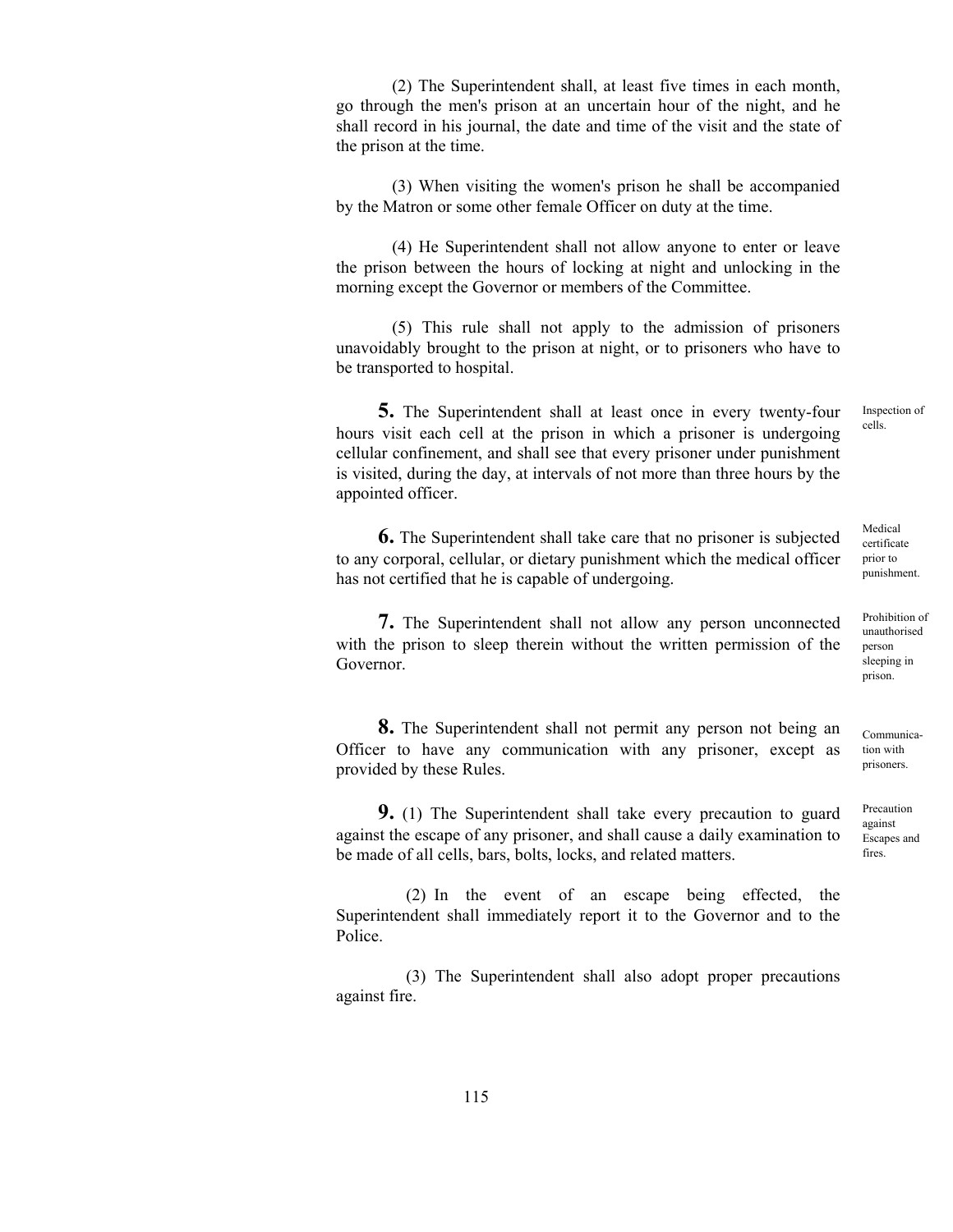Escape of prisoners.

 **10.** The Superintendent shall enquire into the escape of any prisoner and the conduct of the officers in charge at the time.

Inspection of Supplies.

 **11.** (1) The Superintendent shall satisfy himself that the food, clothing and other supplies furnished by the contractors are wholesome and good, and are in quality, description, and weight, in accordance with the requisitions and contracts and shall reject all supplies which are not satisfactory.

 (2) All contractors' accounts for articles supplied shall be certified by him and he shall frequently inspect the diets of prisoners and see that they are of the proper description, quantity and quality.

Prisoners' complaints.

illness of Officer or prisoner.

 **12.** The Superintendent shall at all reasonable times be ready to hear the complaints of any prisoner and, should he deem it necessary, shall report the same to the Committee.

(2) All such complaints shall be entered in his journal.

 **13.** (1) The Superintendent shall report to the medical officer, without delay, the sudden illness of any Officer or prisoner, and shall acquaint him with the names of all prisoners who complain of illness or are undergoing cellular confinement. Notification of

> (2) The Superintendent shall report to the medical officer any case of insanity or apparent insanity occurring amongst the prisoners, or any case in which the life of any prisoner seems to him likely to be endangered by further continuance in prison or by the discipline thereof.

> **14.** The Superintendent shall carry or cause to be carried into effect any orders of the medical officer with reference to health and cleanliness.

> **15.** The Superintendent shall give notice to a minister of the religious denomination to which any prisoner belongs in any case where he is informed by the medical officer that the life of such prisoner appears to be in danger.

> **16.** The Superintendent shall notify, whenever practicable, the relatives or friends of any officer or prisoner whom the medical officer reports to be seriously ill.

> **17.** On receipt of any report from the medical officer that the mind or body of any prisoner is likely to be injured by the discipline or by further detention in prison the

Observance of medical officer's orders.

Notification of clergymen.

Notification of relatives and friends

Prisoners whose health endangered.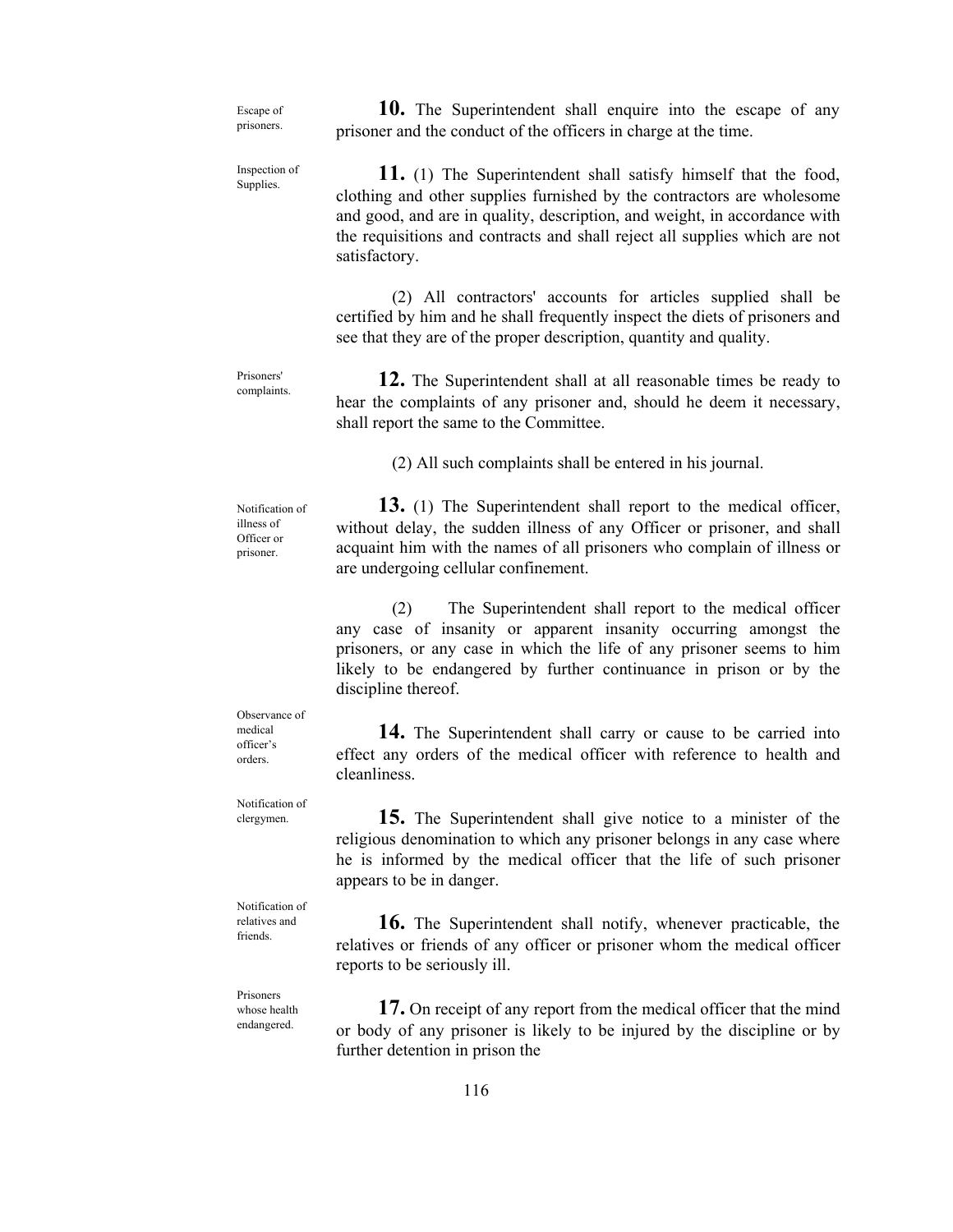Superintendent shall give such directions as may be requisite, reporting every such case to the Governor.

 **18.** The Superintendent shall take care that all convicted prisoners are regularly worked in accordance with the rules for employment of prisoners. Employment of prisoners.

 **19.**The Superintendent shall attend all corporal punishment and shall enter in his journal any orders which the medical officer may have given on such occasion.

 **20.** (1) The Superintendent shall be responsible for all stores, clothing and related matters, and for all deficiencies in the same. Responsibility for prison stores.

- (2) The Superintendent shall direct the issue of the proper supplies and take care that no article of any description is issued until it is properly marked with the prison marks.
- (3) The Superintendent shall carefully study the requirements of the prison for the purpose of promoting economy and preventing waste.

 **21.** (1) Once in each year the Superintendent shall prepare and forward to the Governor a list of articles to be condemned as unfit for further use and shall dispose of such articles as directed. Condemnation of articles.

 (2) The Superintendent shall take stock of all prison property on or before the 31st March each year and shall keep a certified inventory thereof.

 **22.** The Superintendent shall annually prepare and forward to the Governor a report upon the condition and working of the prison. Annual report.

 **23.** The Superintendent shall periodically inform a minister of religion of a prisoner who belongs to that religion.

 **24.** (1) The Superintendent shall exercise his authority with firmness, temper, and humanity, and abstain from all irritating language. Conduct of

- (2) He shall not strike a prisoner, unless compelled to do so in self defence.
- (3) He shall enforce similar conduct on the part of the officers, under penalty of their dismissal.

 **25.** (1) Where an Officer is charged with any of the offences mentioned in sub-paragraph (7) the Superintendent Offences by Officers.

Punishment.

Notification of religion of prisoners.

**Officers**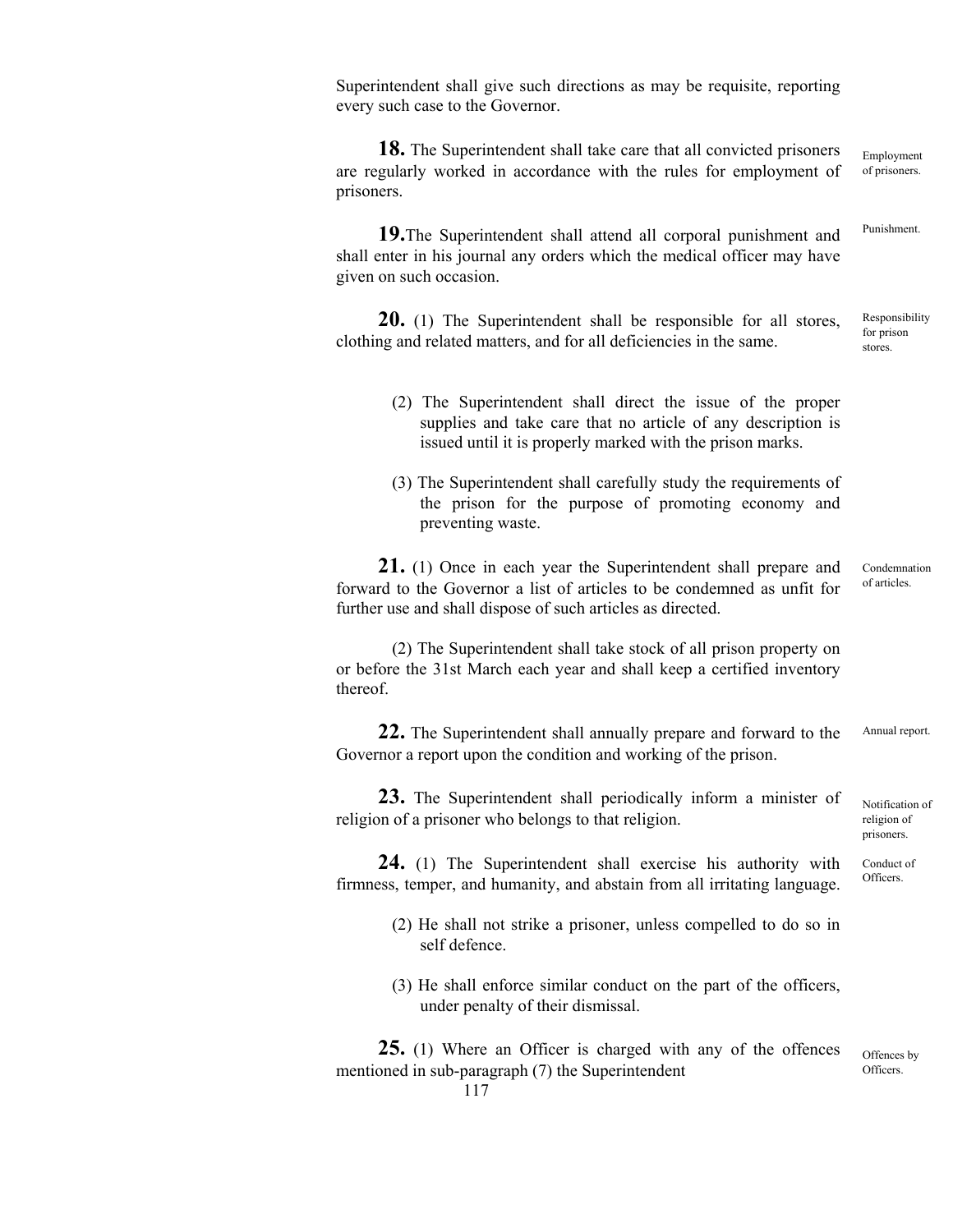shall, save as hereinafter mentioned, hold an investigation into the charge and if on completion of the investigation he is satisfied that the offence is proved, he may impose a fine not exceeding one hundred and fifty dollars for each such offence.

 (2) Where the Superintendent considers the offence with which an Officer is charged to be of a serious nature he shall not hold an investigation into the charge but shall report the matter to the Chairman or one of the other members of the Committee, and the Committee shall without undue delay investigate the charge and if after such investigation the Committee is satisfied that the offence is proved it may recommend to the Superintendent that he award any of the following punishments:

- (a) reduction in rank or grade;
- (b) suspension, stoppage or deferment of increment;
- (c) forfeiture of good conduct pay or of any benefit arising from service;
- (d) forfeiture of not more than half a month's salary;
- (e) admonition;
- (f) reprimand;
- (g) severe reprimand;
- (h) recommendation for dismissal.

 (3) In any investigation held by the Superintendent or the Committee pursuant to the provisions of this rule the person charged shall be given a proper opportunity of presenting his case.

 (4) Any Officer against whom any such fine is imposed or any such punishment awarded may, within seven days of his conviction, appeal in writing to the Governor and the Governor may allow the appeal, reduce or confirm the fine or punishment or make such other order as he may deem fit.

 (5) Where an offence against an Officer is to be tried by the Committee the Superintendent may with the approval of the Governor suspend the Officer from his duties pending the decision of the Committee or the Governor, as the case may be, and while his suspension continues such Officer shall be allowed to receive such portion of his salary not being less than one half, as the Governor shall think fit.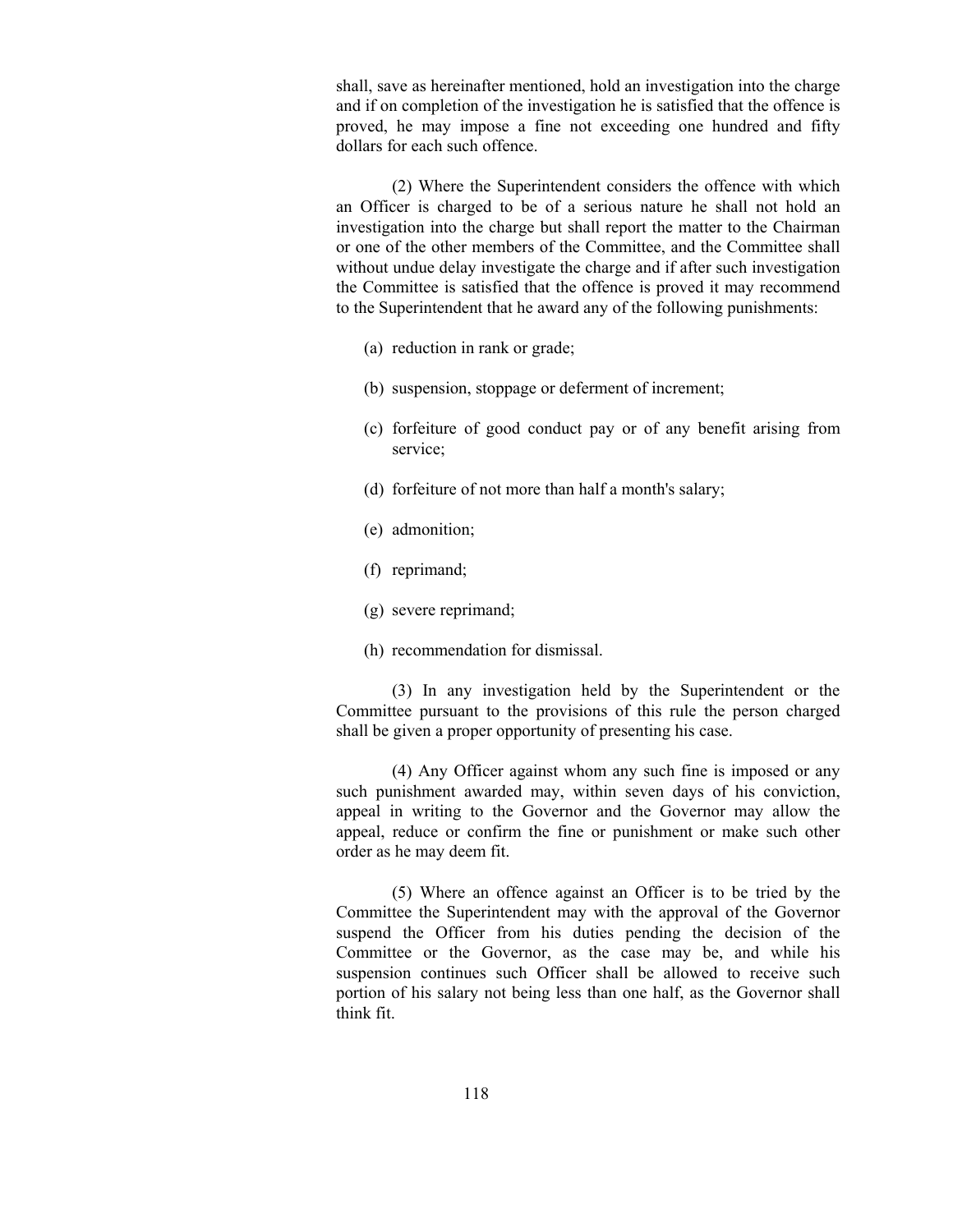(6) Where an Officer has been guilty of and fined for any offence specified in paragraph (7), the name of the offender, the date and description of the offence, the amount of the fine and the authority by whom he was punished shall be entered in the Officers' Punishment Book.

 (7) The offences to which reference is made in sub-paragraphs (1) and (6) are as follows:

- (a) reporting late for duty;
- (b) leaving a cell or principal door or gate unlocked;
- (c) entering a prisoner's cell at night contrary to orders;
- (d) allowing any unauthorized person to communicate with a prisoner;
- (e) leaving keys in a door or lying about;
- (f) cursing, swearing, or using indecent or immoral language;
- (g) neglecting to guard, supervise or attend prisoners under his charge;
- (h) speaking of the prison arrangements in the hearing of a prisoner or of any person not connected with the prison;
- (i) carelessly searching, or neglecting when necessary or directed, to search a prisoner or a visitor;
- (j) neglecting to have the cell lights lit at the proper times;
- (k) neglecting to examine the cells and fastenings of the cells under his charge, and to examine and search the wards, cells, bedding, and clothing;
- (l) allowing tools, materials, or other articles to be lying about out of their appointed places;
- (m) allowing dirt to accumulate in the wards, cells, passages, or other places under his charge;
- (n) omitting to report any misconduct, breach of rules or omission of duty in himself, another Officer, or a prisoner, or any injury done to the prison furniture, or to the walls, windows, partitions, or any part of the prison;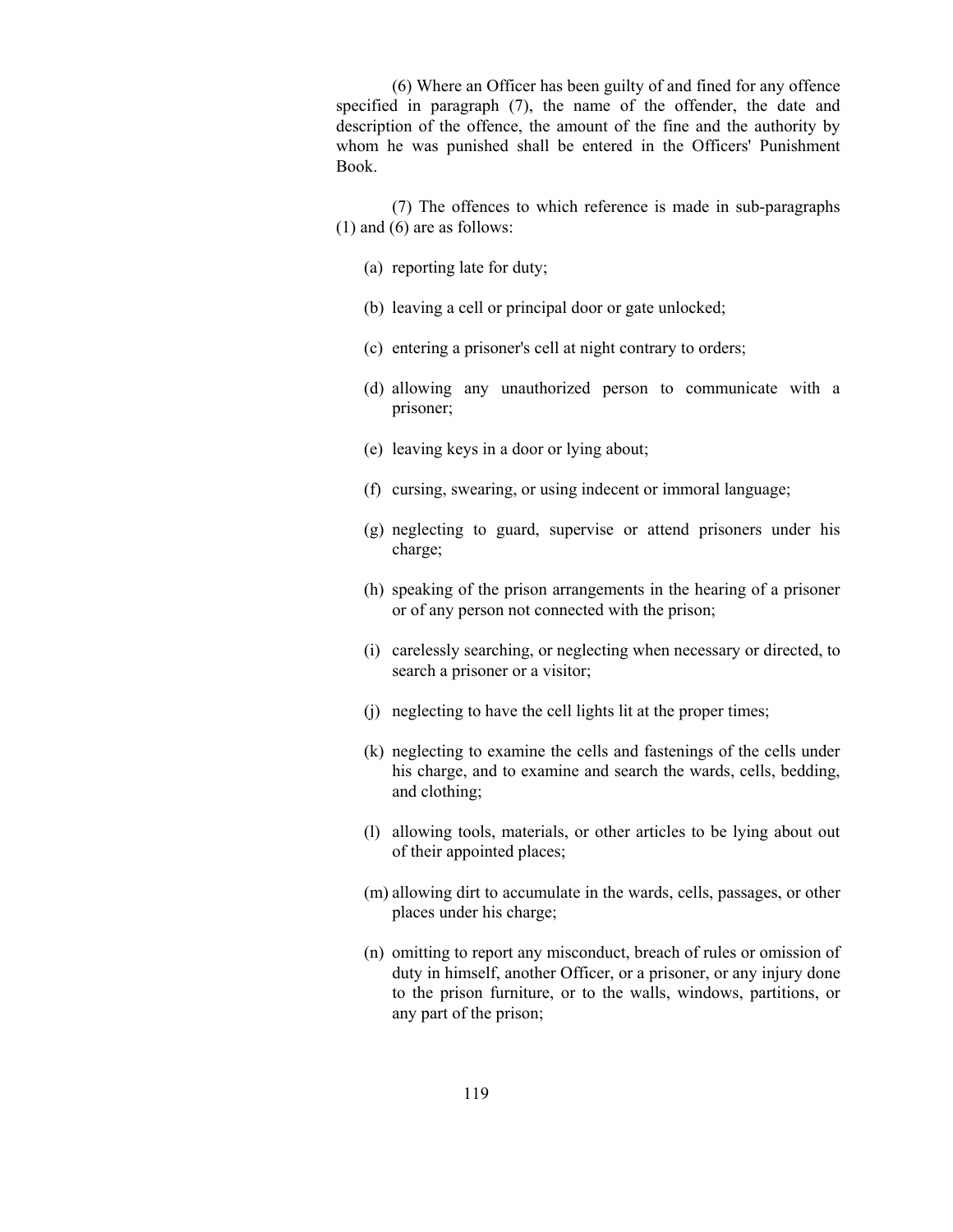- (o) inattention when in charge of prisoners;
- (p) allowing unauthorised persons to remain in the vicinity of the prison;
- (q) appearing on duty out of uniform, or improperly or slovenly dressed or dirty;
- (r) quitting his post without authority and before being properly relieved;
- (s) wrangling, talking of his own private affairs in the hearing of prisoners or making unnecessary noise, either within the prison or when on duty outside;
- (t) in any way obstructing the duties of the prison;
- (u) omitting, when sick and unable to attend the prison to send notice to the Superintendent and to the medical officer;
- (v) neglecting to count the prisoners at the time prescribed by these Rules, or by the Superintendent;
- (w) allowing prisoners to stray from their work, neglecting to keep them in view;
- (x) smoking or reading whilst on duty;
- (y) drunkenness, disobedience of, or negligence in carrying out, the prison rules, or any orders or directions given by any proper authority;
- (z) when on duty as Gate Keeper
	- (i) neglecting to keep the gates locked except when absolutely necessary to admit authorised persons and things;
	- (ii) allowing a prisoner to leave the prison without being attended by an Officer;
	- (iii) allowing unauthorized persons or improper things to go in or out of the prison;
	- (iv) allowing any person to loiter about the gate;
- (aa) disobedience of, or negligence with respect to, these Rules or any lawful order given by any person in authority connected with the prison;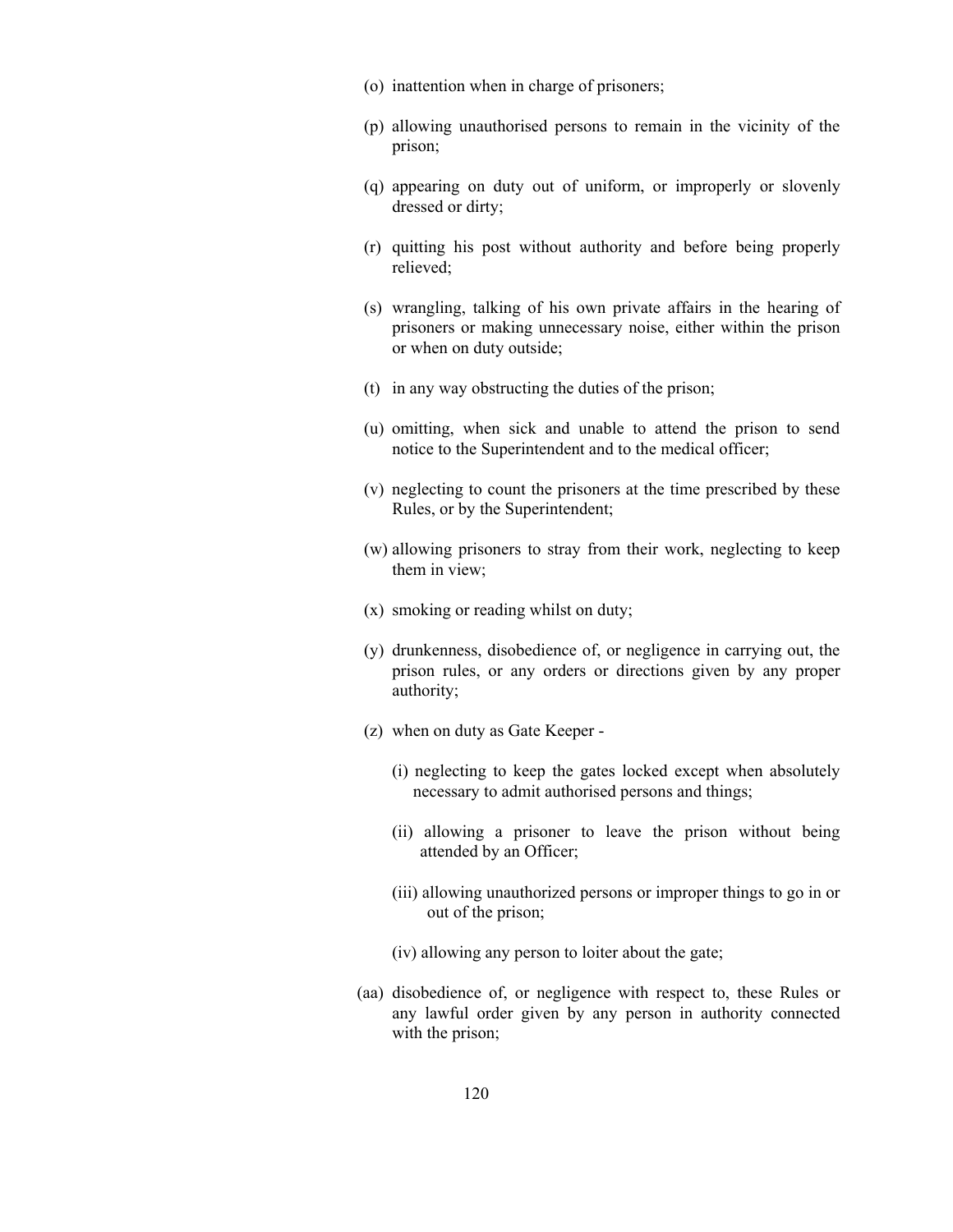(bb) conduct to the prejudice of good order or prison discipline.

 **26.** (1) The Superintendent shall, after consultation with the Committee, make reports at the intervals specified in sub-paragraph (2) to the Governor with a copy to the Minister and each report shall be accompanied by the written recommendation of the Committee as described in paragraph (3) in respect of each prisoner to which the report refers.

- (2) The written report referred to in sub-paragraph (1) shall be made –
- (a) after four years of the sentence has been served and thereafter at two yearly intervals in respect of all prisoners who were of the age of twenty years or more at the date of their conviction and who are serving a sentence of four years or more; and
- (b) after twelve months of the sentence has been served and thereafter at twelve monthly intervals in respect of prisoners serving a sentence of twelve months or more and who had not attained the age of twenty years at the date of their conviction.

 (3) Each report to be submitted under the provisions of this rule shall describe the prisoners' mental and bodily condition with particular reference to the effect of the imprisonment upon his health, his demeanour and his attitude towards the offence and towards crime generally and upon his conduct and industry and on any other point which might be of assistance to the Governor in considering his case.

 **27.** The Superintendent shall be responsible for the following and such other books and records as may from time to time be required at a prison being kept properly and up-to-date: **Records** 

- (a) a Prison Register;
- (b) a Journal of all occurrences of importance in the prison;
- (c) a Prisoners' Punishment Book;
- (d) a book recording interviews with prisoners by the Superintendent;

Reports on certain prisoners.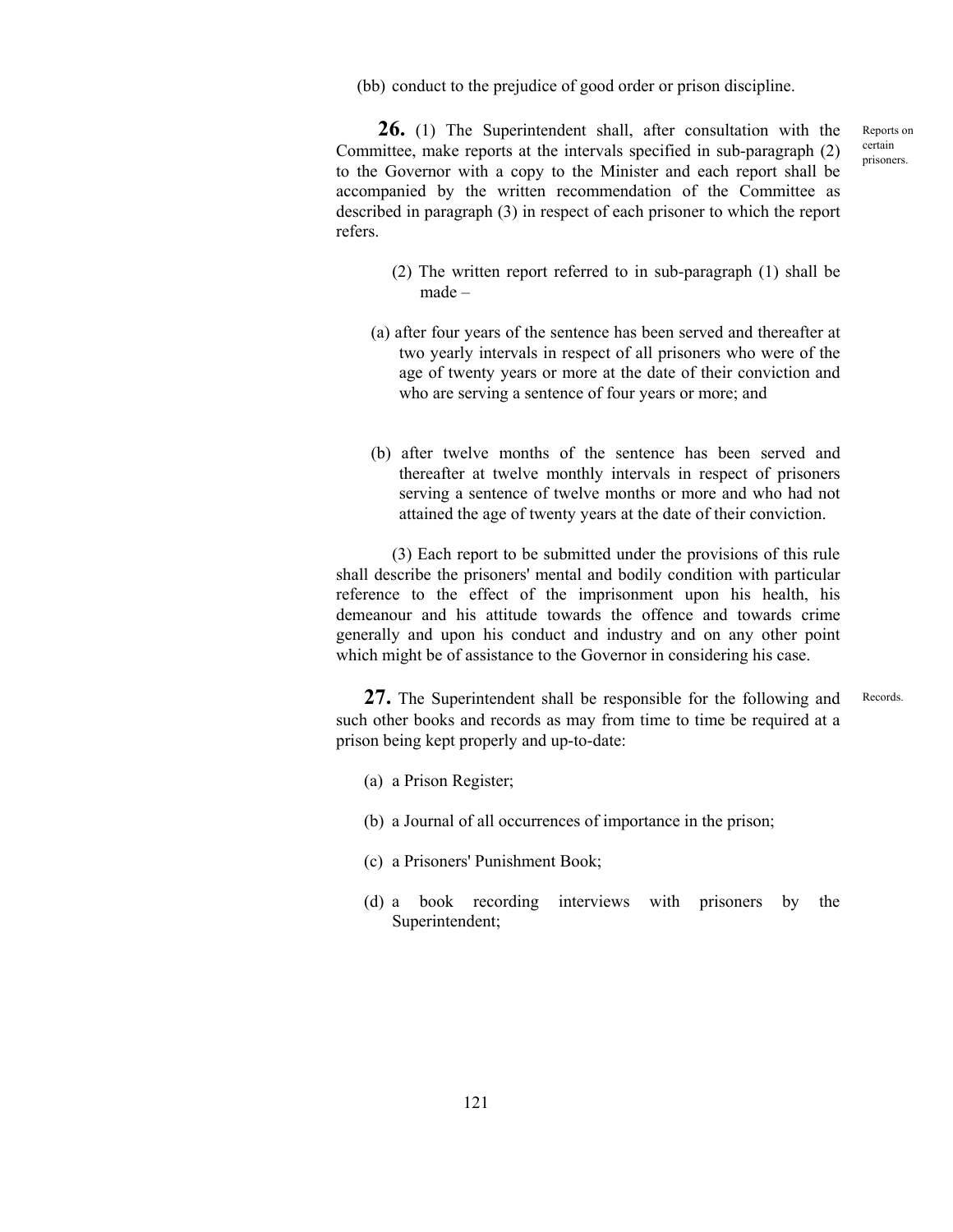- (e) an Inventory Book of all articles belonging to the prison;
- (f) an Order Book for the entry of any standing orders relative to the discipline of the prison;
- (g) a record of officers' services, defaults and related matters;
- (h) a Provision Ledger;
- (i) an Official Visitors' Book;
- (j) a General Visitors' Book;
- (k) a Diet Book, showing the daily number of prisoners on regular and special diets;
- (l) a record of previous convictions;
- (m) a Cash Book for all receipts and payments;
- (n) a Monthly Pay and Stoppage Book;
- (o) a Diary of daily occurrences;
- (p) a Prisoners' Property Book.

 **28.** The Superintendent shall accompany the Governor and the Committee on their inspection of the prison.

 **29.** The Superintendent shall, upon the release of any prisoner unprovided with clothing, ascertain whether his relatives or friends can furnish him with clothing, and, if they cannot, he shall, after consultation with the Chairman of the Committee, supply the prisoner from public funds and at the lowest possible cost with such clothing as may be necessary.

 **30.** The Superintendent shall transmit to the Governor the names and descriptions of such prisoners as are eligible for discharge under the rules herein provided for remission of sentences.

**31.** The Superintendent shall see that no trees are allowed to grow against the outer walls of the prison and that no rubbish or other article is laid against them.

 **32.** The Superintendent shall frequently inspect the work performed by prisoners both inside and outside the prison walls, so as to satisfy himself that every prisoner at Inspection of

unprovided with clothing.

Visits of inspection.

Release of prisoner

Prisoners eligible for discharge.

Care of prison walls.

work.

prisoners'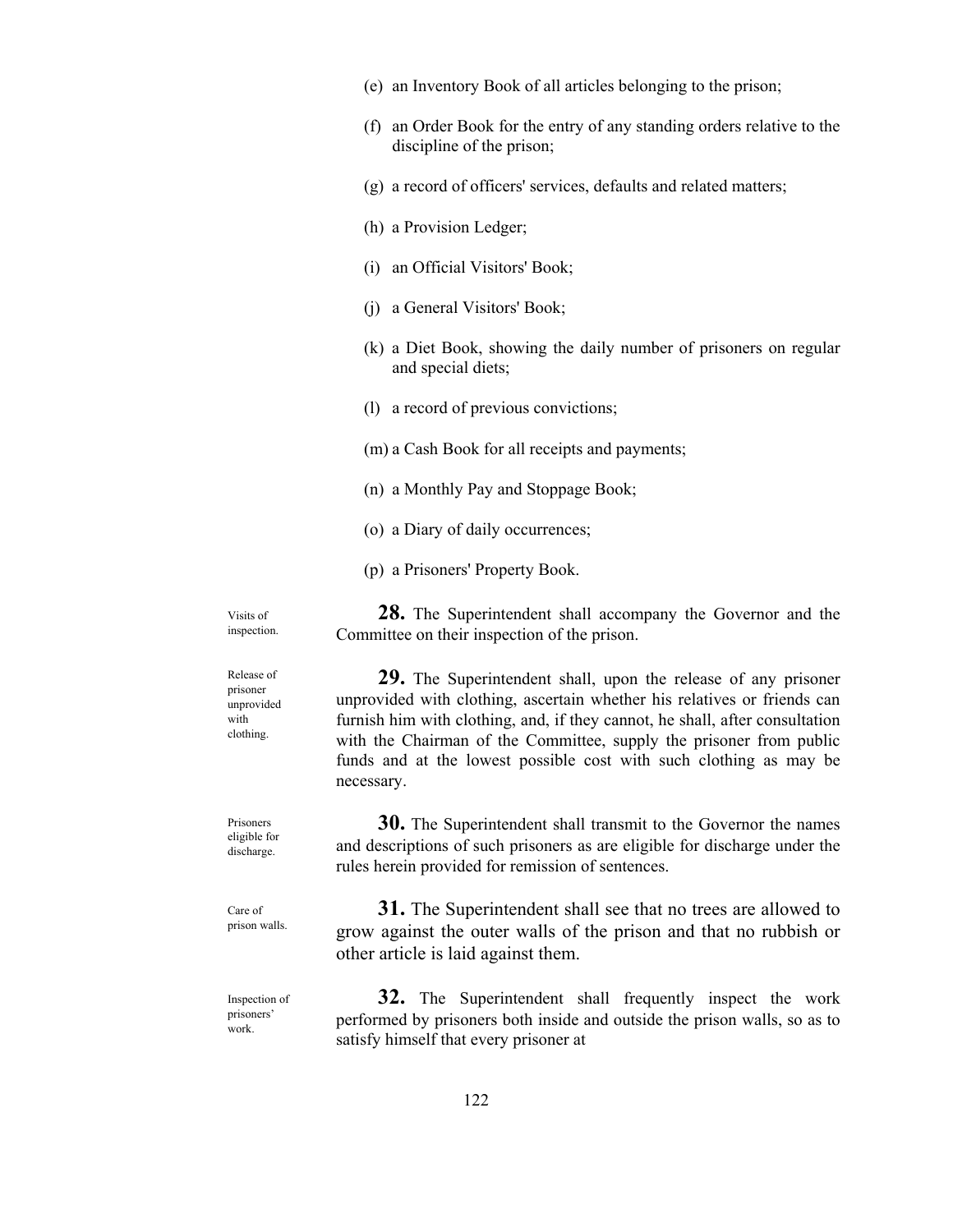work is working diligently and shall also cause the Officers to do the same.

 (2) Such inspection of outside work shall be recorded in a book kept for that purpose in the prison.

**33.** The Superintendent shall forthwith forward to the proper authority all fines and costs received by him from prisoners committed in default of payment.

## B. The Medical Officer

 **1.** (1) The medical officer shall certify the class of labour for which every prisoner is fit on admission, and from time to time thereafter.

 (2) No prisoner shall be employed at any labour for which he is not certified as being medically fit.

 (3) The Medical Officer shall also assist, when necessary, in assigning the task of labour according to the physical capacity of a prisoner.

 **2.** (1) The medical officer shall attend to and prescribe for all sick prisoners, and all officers of the prison who shall require his attendance at the prison. Sick prisoners and officers.

 (2) Without prejudice to rule 3(3) he shall examine all prisoners on admission and record in the Medical Minute Book the cases of any who are found to be in an unfit state to be sent to prison; he shall also certify that a prisoner, previous to his being transferred to any other authorised place of confinement, is in a fit state of health to be removed.

 **3.** (1) Whenever the Medical Officer has reasons to believe that the mind or body of a prisoner is or is likely to be injuriously affected by the discipline or treatment of the prison he shall record the case in the Medical Minute Book for the information or the Superintendent and shall give such directions as he may think proper.

 (2) The Medical Officer shall also report to the Superintendent whenever he shall be of the opinion that the life of any prisoner is endangered by his continuance in prison, with the grounds of his opinion.

 **4.** (1) The medical officer shall be in attendance at the prison at least once a week or as often as is necessary and shall arrange his several visits and duties so as not to disturb the routine or discipline of the prison.

Health of prisoner endangered by further

imprisonment.

**Visits**.

collected.

Class of labour to be performed by prisoner.

Disposal of fines and costs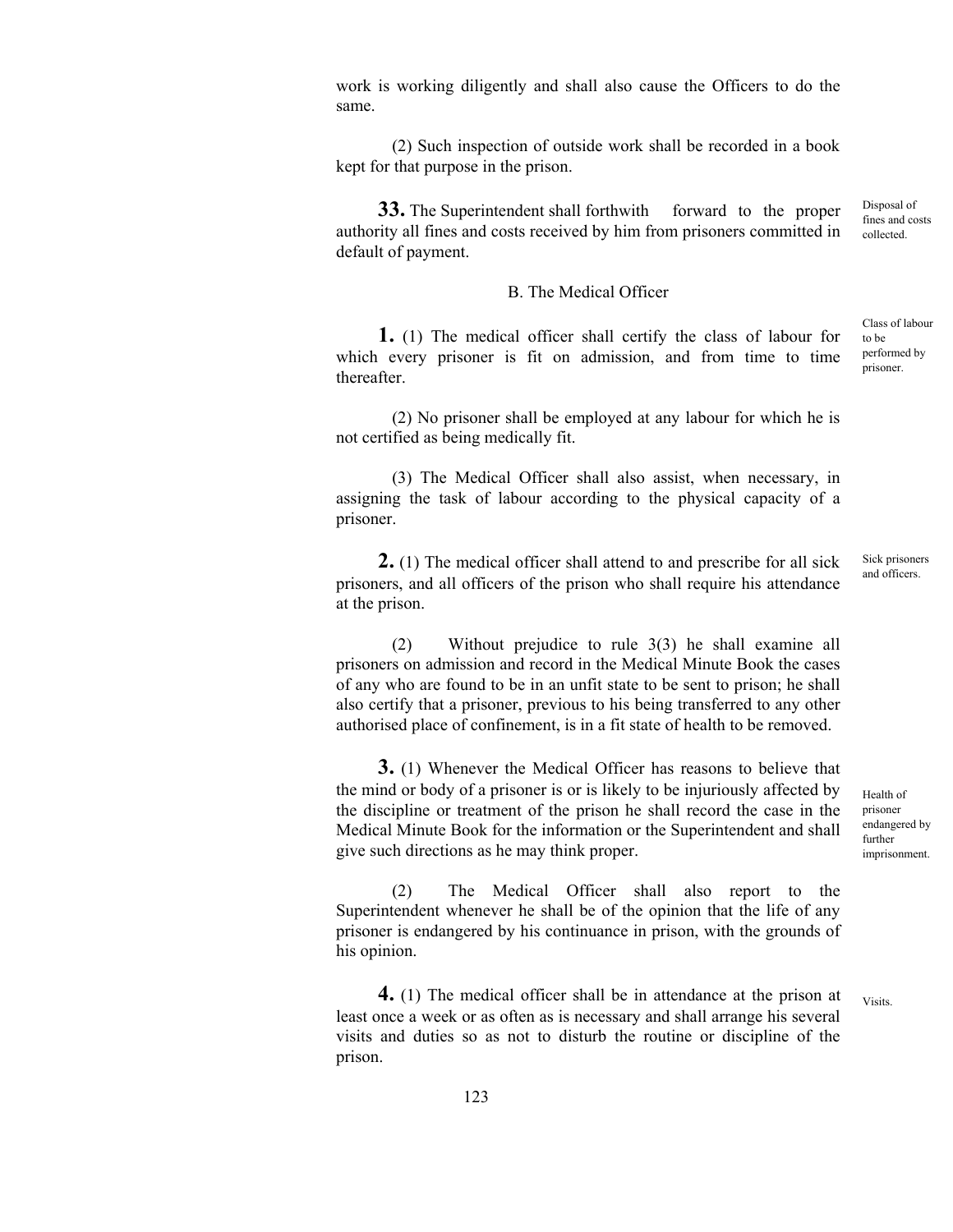(2) He shall enter in the Prisoners' Medical Journal the name of each prisoner, together with such directions for his treatment, diet, clothing, exercise and related matters, and such other observations as he shall see fit.

 (3) The Journal shall be signed by him and handed over at least once a fortnight to the Superintendent, for his information and guidance.

 **5.** (1) The Medical Officer shall keep an Officers' Medical Journal of all Officers who may apply to him for advice, and shall, on receiving information from the Superintendent that any officer has absented himself on the plea of illness, request the officer to report to him and shall record in the said Journal whether such Officer is fit or unfit for duty, and if unfit, the period of time for which he is excused.

 (2) The Journal when signed by him shall be handed over to the Superintendent for his information and guidance.

 **6.** (1) The medical officer shall keep at the prison the following books:

(a) a Prisoners' Medical Journal;

- (b) a Prison Officers' Medical Journal;
- (c) a Medical Minute Book;

(d) a Hospital Case Book.

 (2) The form of these books shall be settled by him from time to time with the approval of the Superintendent subject always to revision by the Governor in Council.

Inspection of prison.

Illness of officer.

Books to be kept by medical officer.

> **7.** (1) The medical officer shall not less than once a quarter inspect every part of the prison and record in the Medical Minute Book the result of his inspection, together with any observations he may think fit to make on the cleanliness, drainage, or ventilation, the quality of the provisions, the sufficiency of the clothing or bedding, the quantity or quality of the water, or anything which may in his opinion affect the health of the prisoners.

> (2) He shall also frequently inspect the prisoners' diet and satisfy himself that it is of proper quantity, quality and description, and shall keep a record of any irregularity in the Medical Minute Book.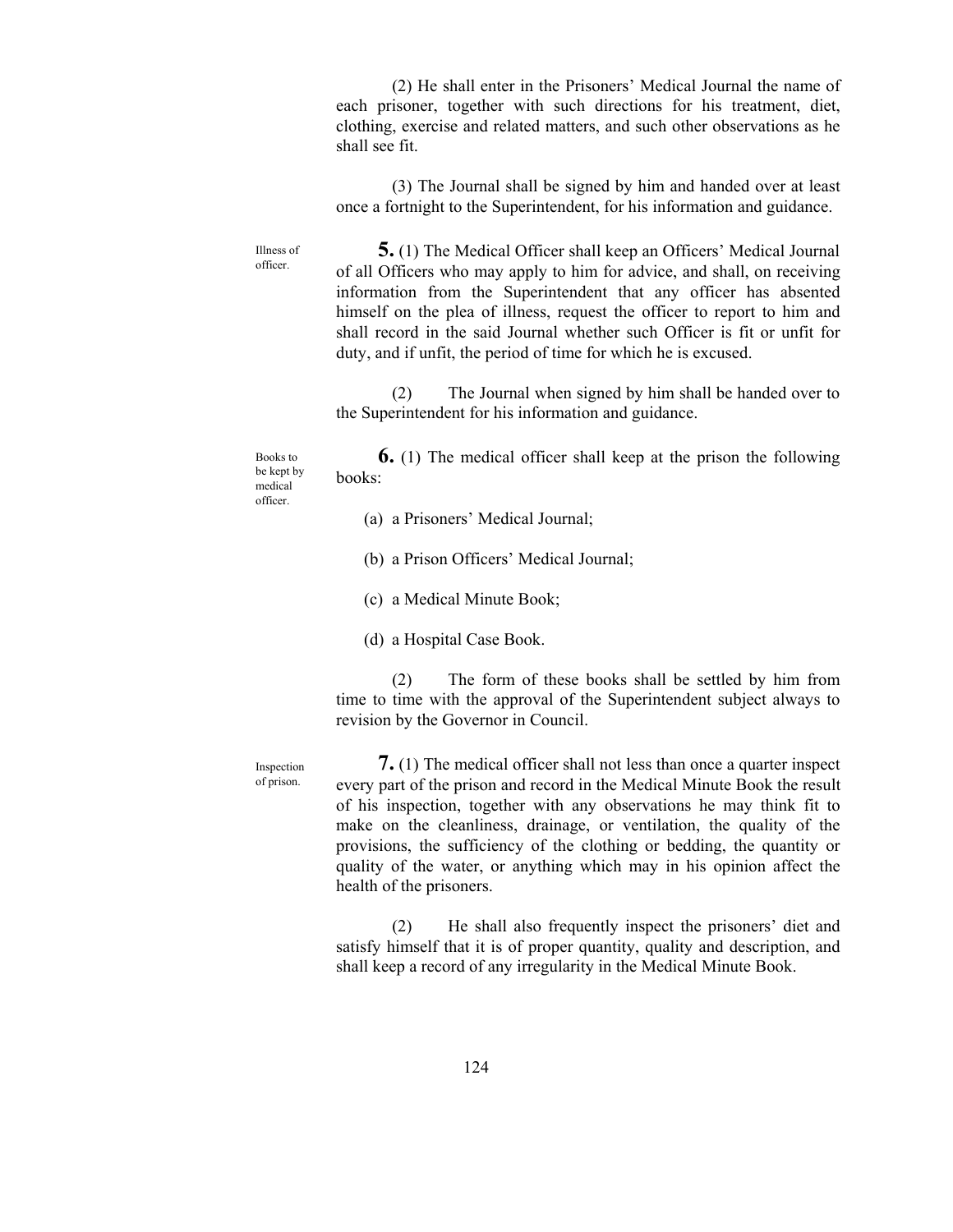**8.** The Medical Officer shall occasionally inspect the prisoners at work in order to observe the effect it has upon them.

 **9.** The Medical Officer shall visit every prisoner under punishment in cellular confinement and record the visit in the Prisoners' Medical Journal. Prisoners in

 **10.** The Medical Officer shall attend all corporal punishment and his instructions for preventing injury to health shall be carried out.

 **11 .** The Medical Officer shall give notice to the Superintendent when any case of illness appears to him to assume a dangerous aspect.

 **12.** The Medical Officer shall on the death of any prisoner or a child in prison enter in the Prisoners' Medical Journal the following particulars:

(a) the time the deceased was taken ill;

- (b) when the circumstances were first communicated to him;
- (c) the nature of the disease, and when it assumed a dangerous aspect;
- (d) whether there were any special circumstances connected with the case;
- (e) when the prisoner or the child died;
- (f) when the Coroner sat;
- (g) the verdict; and
- (h) any comments made by the Governor.

 **13.** No sick prisoner shall at the expiration of his sentence be released from prison, unless in the opinion of the Medical Officer he can be released with safety to health, or such prisoner refuses to stay. Discharge of sick prisoners.

C. Officers (General)

 **1.** (1) An Officer shall strictly conform to and obey all rules and orders of the Superintendent and assist to their utmost in maintaining order and discipline. Maintenance of order and discipline.

125

Inspection of prisoners at work.

cellular confinement.

Punishment.

Report of dangerous illness.

Death of prisoner.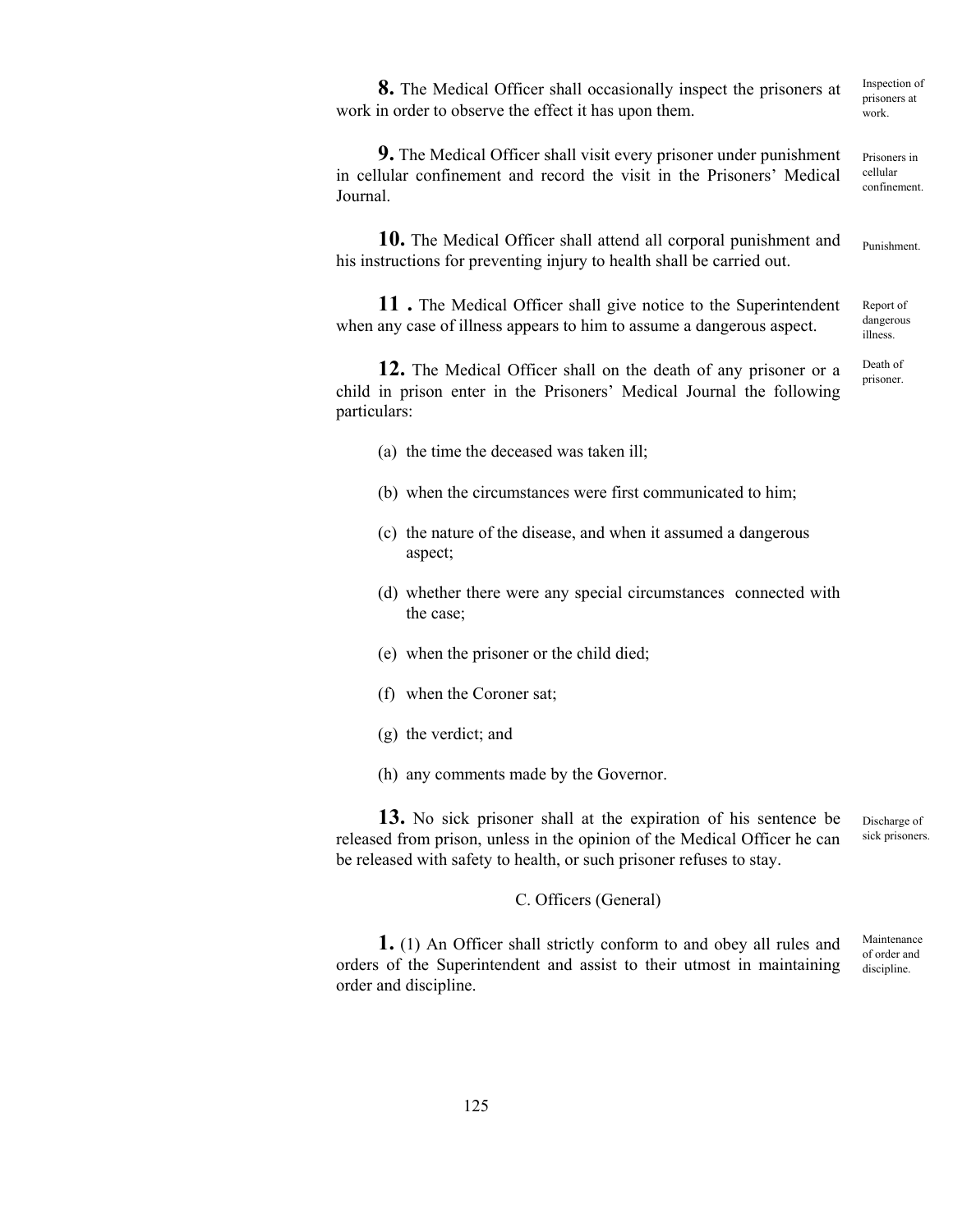(2) To this end punishment for prison offences may sometimes be resorted to upon their report, but good temper and good example on their part will have great influence on prisoners in preventing the frequent recurrence of offences and the necessity for such punishments. **2.** (1) Neither the Superintendent nor an officer shall allow any familiarity between a prisoner and himself, nor shall he discuss his duties, any matters of discipline or prison arrangements, within the hearing of a prisoner. (2) No Officer shall by word, gesture, or demeanour, do anything which may tend to irritate any prisoner. **3.** (1) An Officer shall inform the Superintendent of any prisoner who desires to see him or to make any complaint or refer any request to him or to any other superior authority. (2) Any neglect in carrying out this rule will be severely dealt with. **4.** An Officer shall not be permitted to receive any visitors in a prison without the special permission of the Superintendent. **5.** (1) An Officer shall not compel any prisoner to go to work who complaint of illness but shall report all such cases to the Superintendent. (2) An Officer shall direct the attention of the Superintendent to any prisoner who may appear to them to be suffering from illness, although he may not complain, or whose state of mind may appear to him deserving of special notice and care. **6.** An Officer in charge of stores, tools or other Government articles, will be held responsible for them, and will be liable to pay for any articles committed to his charge which may be negligently lost or damaged, or for any other damage which he may commit. **7.** (1) An Officer shall when he relieves another officer on duty, point out to his successors all matters of special importance, check over all tools, other articles committed to his care and explain any directions of the Superintendent affecting any particular prisoner or the work to be Conduct towards prisoners. Report of prisoners' complaints , etc. Visitors. Report of prisoner's illness. Responsibi lity for stores, tools etc. Duties on relieving each other.

> (2) No Officer shall, on any pretext whatsoever, leave prisoners entrusted to his care until he has received an

performed.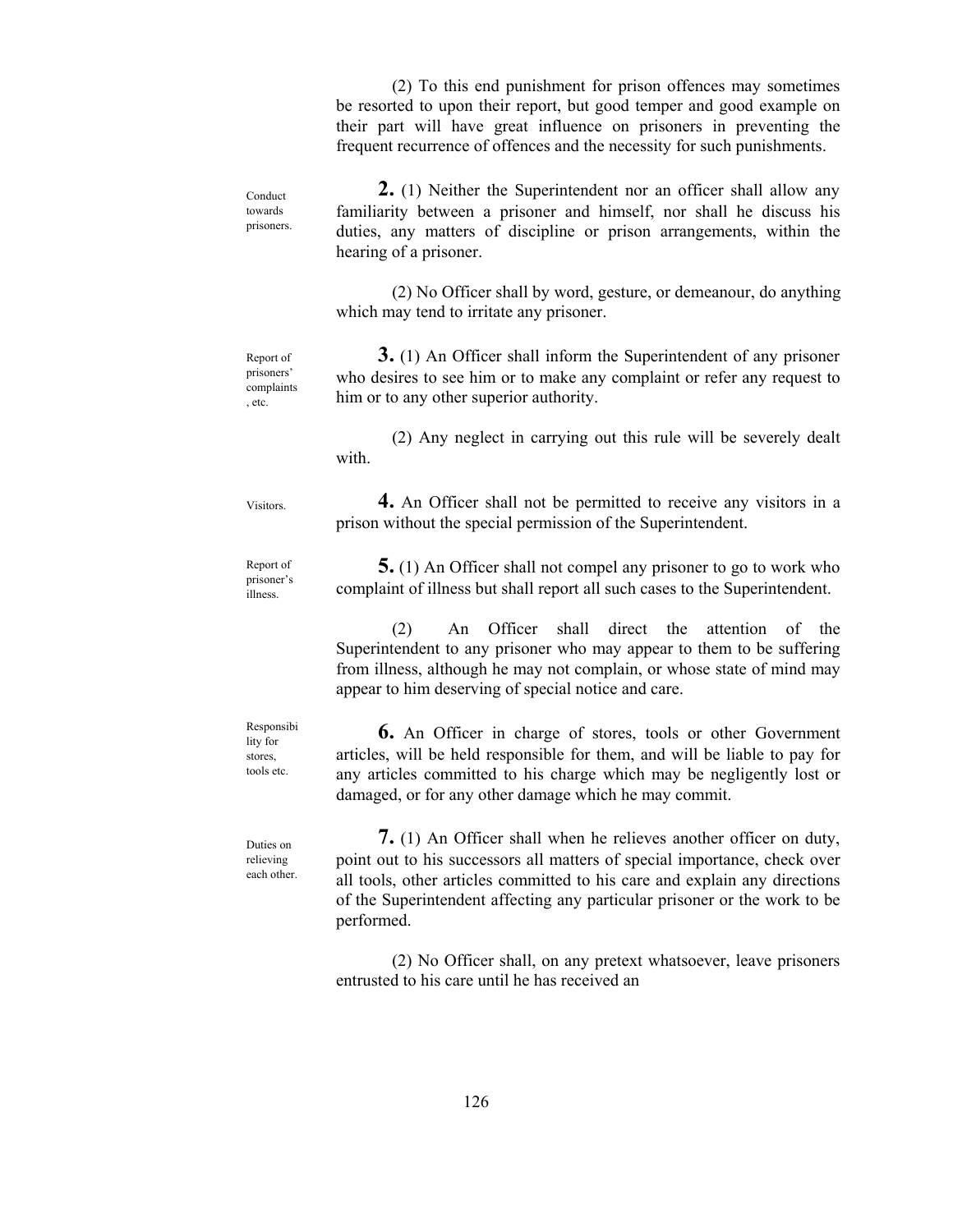audible and proper acknowledgement for them from the Officer to whom he is handing over.

 **8.** An Officer shall pay particular attention to prisoners under punishment in cellular confinement and see that they are provided with necessaries, that their slops are frequently removed, and that they are visited at the regular times, and that they receive one hour's exercise daily in the open air.

 **9.** (1) No Officer shall correspond or hold any intercourse with the friends or relatives of any prisoner, unless expressly authorized by the Superintendent, nor shall he make any unauthorized communication concerning the prison or prisoners to any person whatsoever. Correspondence, etc., prisoners's friends.

 (2) He shall also carefully abstain from forming acquaintance with discharged prisoners.

 **10.** (1) No Officer shall be absent during the regular hours of attendance without the permission of the Superintendent. Absence of Officers.

 (2) When absent for his meals, or on other authorised occasions, an Officer shall return to his duty at the appointed time.

 **11.** An Officer entrusted with keys shall not on any pretext take them out of the prison, but shall, when leaving the prison on any occasion, deliver his keys to such Officer as the Superintendent may depute for that purpose. Prison keys.

 **12.** An Officer shall at all times confine himself to his respective post, unless specially ordered to go to another part of the establishment in the performance of other duties. Attendance at posts.

**13.** It shall be the duty of all Officers to make an immediate report to the Superintendent of any misconduct or willful breach of the Prisons Rules.

**14.** (1) Conversations between Officers on duty and prisoners, apart from any remarks that may be necessary for the proper performance of duty, work or maintenance of order and discipline, shall be kept to a minimum.

 (2) Conversations between prisoners at work shall be kept to a minimum and no idle talking on general subjects shall be permitted.

 (3) Out of working hours the making of a remark or two need not be forbidden, but when the remarks are

127

Conversation,

Report of misconduct, etc.

etc.

cellular confinement.

with

Prisoners in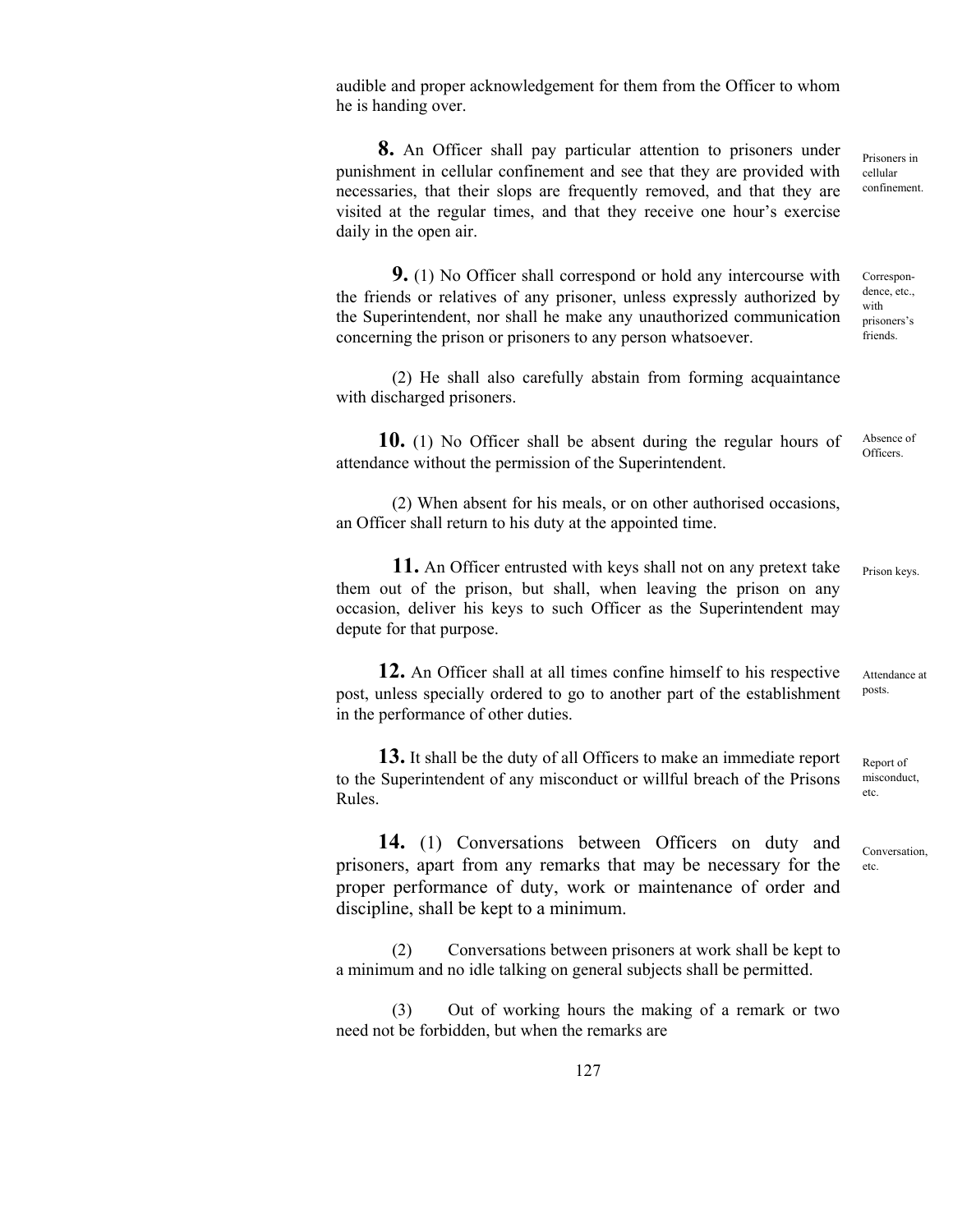continued and the Officer sees a gossiping conversation is developing he shall direct the prisoners to stop, and if they fail to do so after one or more such orders, he may report them. (4) Reports shall not be for talking but for disobedience of orders by taking after being told to stop. (5) If there are any special reasons for preventing all communication between prisoners, the right plan is to keep them separated. **15.** (1) An Officer shall at all times pay strict attention to cleanliness of person and dress and shall always appear, when on duty, properly shaved (in the case of a man), well groomed and dressed in such uniforms as may be allowed them. (2) All accoutrements, badges and related matters shall be kept perfectly clean and bright at all times. (3) No civilian clothing may be worn together with uniforms. (4) Caps shall be worn on duty in the prison and off duty. **16.** An Officer shall not wear uniforms except when on duty or going to or coming from the prison for the purposes of duty. **17.** An Officer occupying quarters shall be answerable for any damage thereto committed by him willfully or negligently during his occupancy and shall refund the cost of repairing the same before the amount due to him as salary is paid. **18.** It is the duty of all Officers to report to the Superintendent of Prisons any proceedings that may come to their knowledge having the character of a combination amongst the Officers with regard to their duties or positions in the prison, and any complaint of one officer against another shall be made within twenty-four hours of the occurrence complained of. **19.** (1) No officer shall strike a prisoner unless compelled to do so in self-defence or when ordered to inflict corporal punishment. Dress and appearance. Wearing of uniforms. Damage to quarters. Combination amongst Officers. Restriction on striking prisoners.

> (2) When in charge of a gang beyond the prison walls, an officer may place a prisoner in hand-cuffs in case of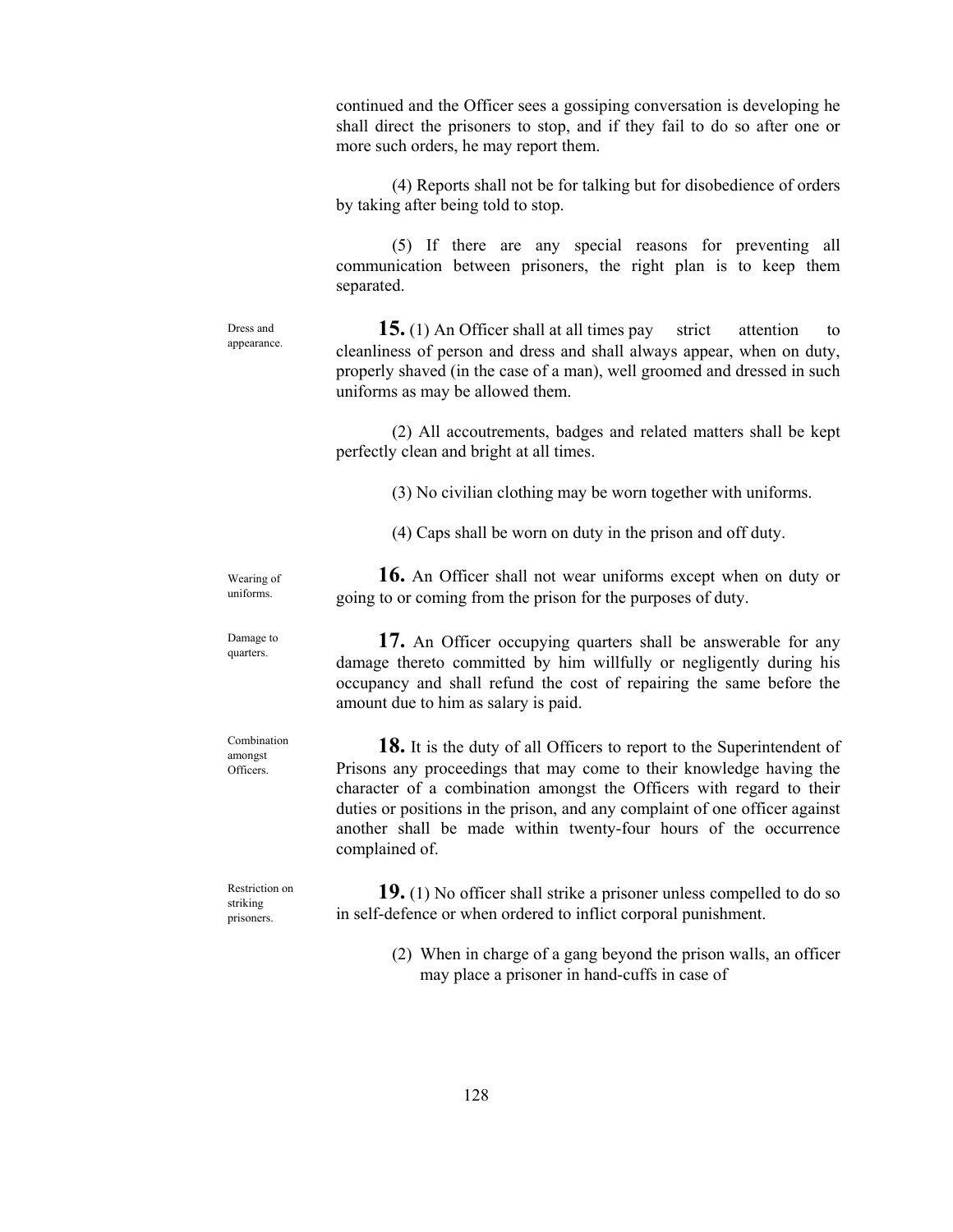gross misconduct, or for the purpose of security, reporting the occurrence to the Superintendent on his return to the prison.

**20.** (1) An officer shall carefully observe the character and habits of the prisoners under his charge and shall afford unreserved information on such subjects, it being of the utmost importance that the Superintendent shall be fully informed on these points.

 (2) Any unfairness or partiality in this respect will be dealt with as a serious offence.

**21.** (1) An Officer shall count the prisoners under his charge at locking up and at unlocking time and shall report the state of his respective division and the numbers present. Counting, etc., of prisoners.

 (2) An Officer shall examine daily the state of the cells, bedding, locks, bolts, and other articles, and shall seize all prohibited articles and deliver them to the Superintendent.

**22.** (1) An Officer proceeding with prisoners to work beyond the prisons walls shall be furnished with the name of each prisoner entered therein.

 (2) He shall, before leaving, check the name of each prisoner with the Superintendent or other appointed Officer, after which he shall be held responsible for the safe custody and proper conduct of such prisoners.

 (3) He shall see that they do not straggle, or hold communication with any unauthorised person.

 (4) Upon his return to the prison he shall check the name of each prisoner as before with the appointed Officer and give up his book to be signed.

**23.** (1) An Officer shall thoroughly search every prisoner on his return to the prison, for the purpose of ascertaining whether he has any prohibited articles secreted on his person.

 (2) All tools and other implements are to be checked at the commencement and completion of work and handed over to the officer deputed for that purpose.

**24.** (1) An Officer placed in authority over prisoners shall be a person of good moral principles.

 (2) Any disreputable conduct will render an Officer liable to dismissal.

Duty of Officers in charge of gangs at work outside the prison.

Observation of prisoners character, etc.

Searching of prisoners on return to prison.

Standard of conduct required of an officer.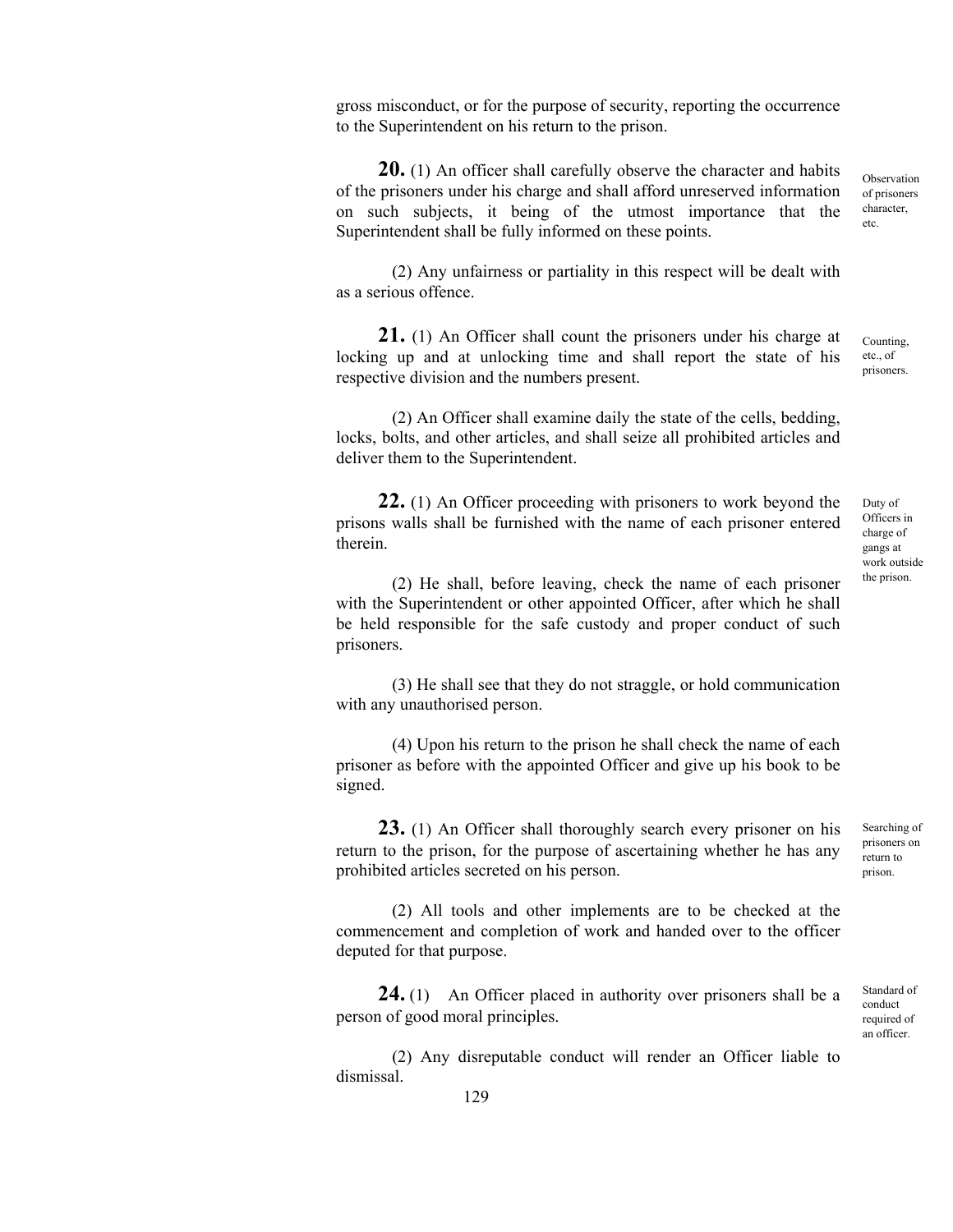(3) Intoxication will be liable to be visited with dismissal and it will not be taken into consideration at what place it occurred or whether it be a greater or less degree of intoxication, nor will it be regarded as any excuse that the person offending may claim to have been at the time capable of performing his duties, it being absolutely necessary that all persons connected with the prison shall be perfectly sober at all times.

 (4) Swearing, cursing, the use of improper language, incurring debts which he is unable to pay, frequently brothels, keeping bad company and gambling will be considered sufficient grounds for the discontinuance of an officer's service.

**25.** No Officer, or any person in trust for him or employed by him, shall sell or have any benefit or advantage from the sale of any article to any prisoner, nor shall he have pecuniary dealings whatever with any prisoner or employ any prisoner on his private account or in any official capacity in the discipline of the prison.

 **26.** No Officer shall directly or indirectly have any interest in any contract or agreement for the supply of the prison, nor shall he receive, directly or indirectly, under any pretence whatever, any fee or present from any contractor or person tendering any contract with the establishment, but he may, if the terms of the contract permit it, purchase provisions for the use of himself and family at the contract rates.

**27.** No Officer shall at any time receive money, fees or gratuity of any kind for the admission of any visitors to the prison or to prisoners, or from or on behalf of any prisoner, on any pretext whatsoever.

**28.** (1) No officer shall introduce into, keep or use in the prison tobacco or liquor of any kind or any newspaper, book or other publication, except under such restrictions as may from time to time be laid down by the Superintendent.

 (2) An Officer in charge of gangs employed outside the prison walls shall on no account use tobacco or spirituous liquors whilst in charge of such gangs.

**29.** (1) Every Officer or servant of the establishment who shall (except for lawful purposes and with the authority of the Superintendent) bring in or carry out, or endeavour to bring in or carry out, or knowingly allow to be brought in or carried out of the prison, or convey or attempt to convey, or knowingly allow to be conveyed to or for any prisoner within

Pecuniary dealings, etc., with prisoners forbidden.

Interest in prison contract forbidden.

Using or bringing in prohibited

articles.

Punishments for dealings with prohibited articles.

Receipt of fees prohibited.

130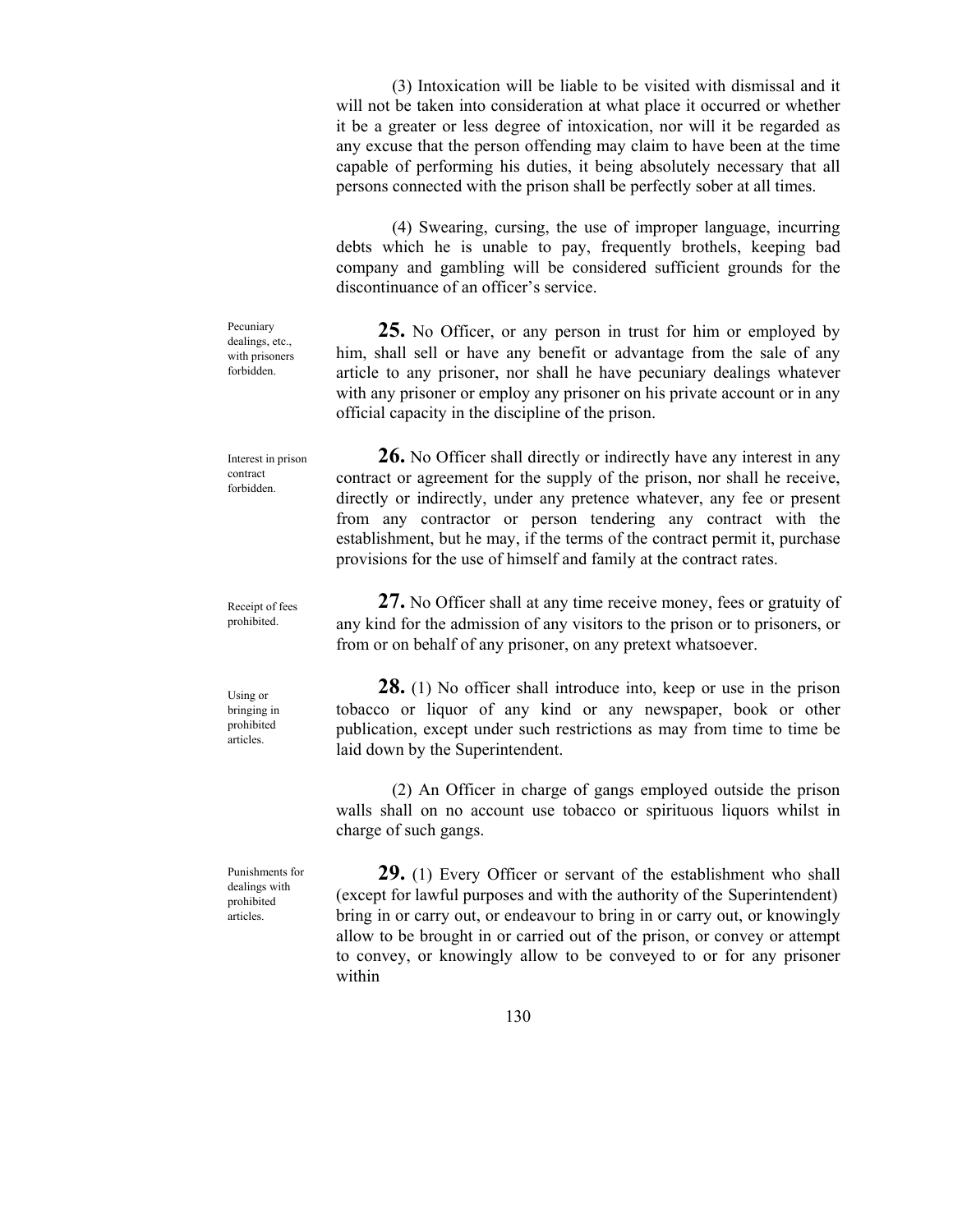or without the prison walls, any money clothing, provisions, tobacco, letters, papers or other articles whatsoever not allowed by the rules of the prison, shall be suspended from his duties and placed under arrest by the superintendent who shall forthwith report the offence to the Governor.

(2) Such conduct shall be liable to be punished by fine or imprisonment under the provisions of the law relating to prisons.

**30.** (1) An Officer shall be watchful to detect and prevent any person secreting prohibited articles for the prisoners when employed outside the walls or within a prison and shall immediately report any such occurrence.

 (2) He shall especially guard against the clothes of workmen or others being left lying about in places accessible to the prisoners and shall report at the earliest opportunity any circumstance of this kind or the loitering of improper or suspicious persons about the prison or in the vicinity of prisoners working outside.

**31.** (1) Special care shall be taken that no ladder, ropes, implements or materials of any kind likely to facilitate escape are left lying about the yard or elsewhere.

(2) All such articles when not in use shall be kept in their appointed places.

 (3) Every Officer shall immediately report any instance of such articles being left about in contravention of this rule.

**32.** No Officer shall on any account enter the cell of any prisoner at night unless accompanied by another officer, and even then only in cases of illness or other emergency.

**33.** An Officer residing in the prison and off duty shall be in his quarters punctually at 10:00 p.m., and he will not be admitted to the prison after that time until next morning at 5:30.

**34.** An Officer shall, when superintending interviews between prisoners and their friends, repress and prevent as far as may be in his power all improper communication.

**35.** An Officer shall be entitled to medical attendance and medicine at the public expense.

**36.** (1) An Officer may be allowed uniforms and those uniforms shall be issued when necessary on the approval of Uniforms.

131

the Superintendent, but the issues shall not exceed a fixed limit.

Introduction of prohibited articles by outside persons.

Removal of articles facilitating escape.

Entering cell at night.

Hours of return to quarters at night.

Duty when superintending interviews.

Medical attendance.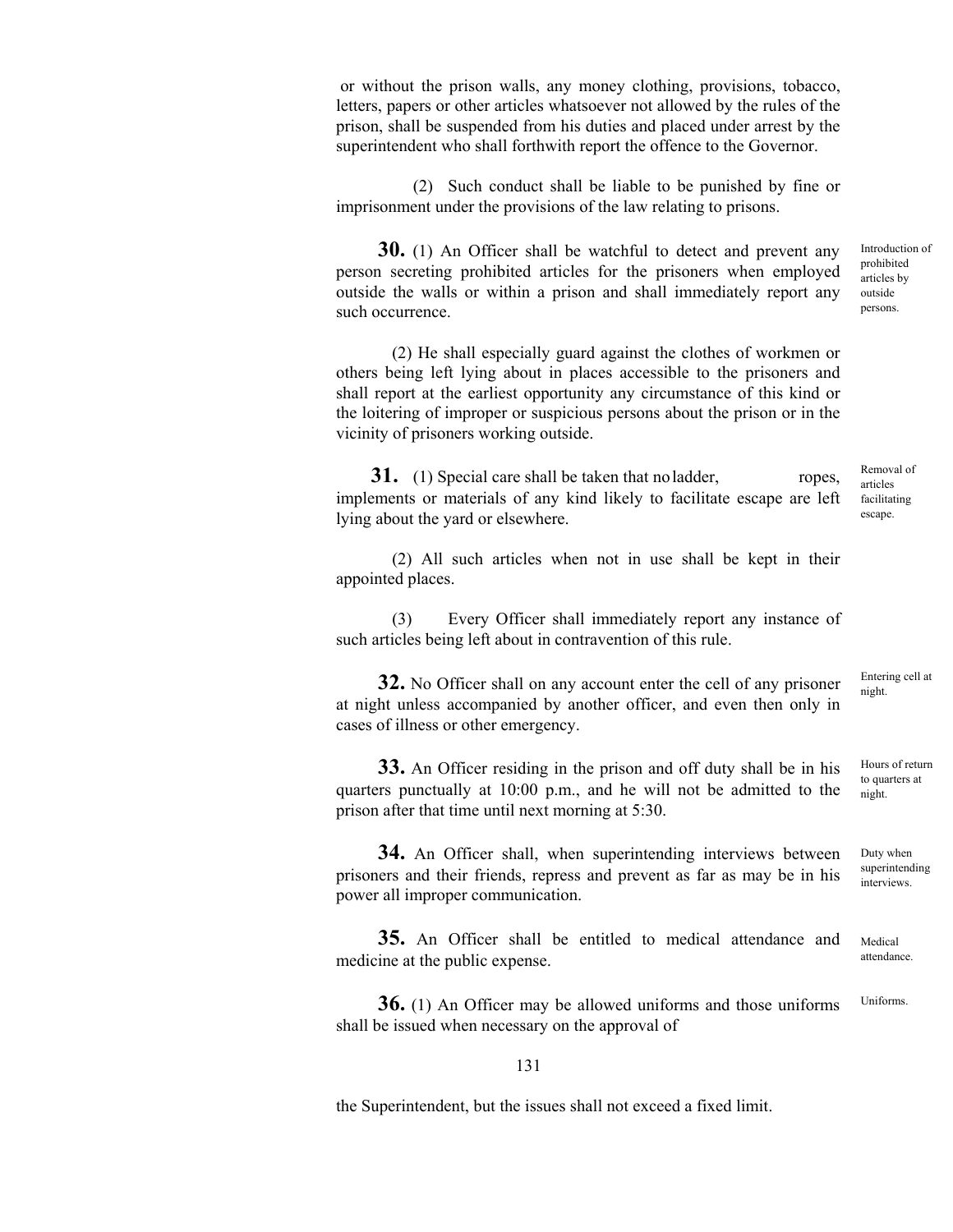(2) The uniforms shall remain the property of the government and all worn articles should be returned for condemnation before any fresh issues are made.

**37.** An Officer shall keep all articles of uniform in proper repair at his own expense, unless the Superintendent is satisfied that any damage to an article of uniform was incurred whilst in the execution of duty and through no fault of an Officer.

**38.** (1) Whenever an Officer quits the service on resignation, dismissal or otherwise, he shall return into store all articles of uniform in his possession and all bedding and equipment issued to him.

 (2) In default of so doing, their value at the time may either be charged to him and deducted out of any salary due at the time of his quitting the service or he may be proceeded against for unlawful detention of prison property.

### D. The Matron

 **1.** (1) The Matron, if any, shall be under the immediate direction of the Superintendent.

 (2) The Matron shall be responsible for organising rehabilitation activities for the female prisoners.

 **2.** The Matron shall make herself fully acquainted with the Prison Rules and shall enforce them so far as they apply to the female prisoners and any Officers under her.

 **3.** The Matron shall not absent herself from prison at any time without leave from the Superintendent and during her absence she shall give charge to such other woman officer as the Superintendent may direct.

**4.** The Matron shall make such visit of inspection during the night as the Superintendent may direct.

 **5.** The Matron shall be directly responsible in the women's prison for the distribution of the prisoners' meals according to the prescribed scale of diet, and shall report to the Superintendent whether the food is properly cooked and of sufficient quantity. Superintendence

**Officers** responsible for upkeep of uniforms.

Return of uniform on leaving the services.

Duties.

Enforcement of rules.

Absence.

Night Inspections.

of meals.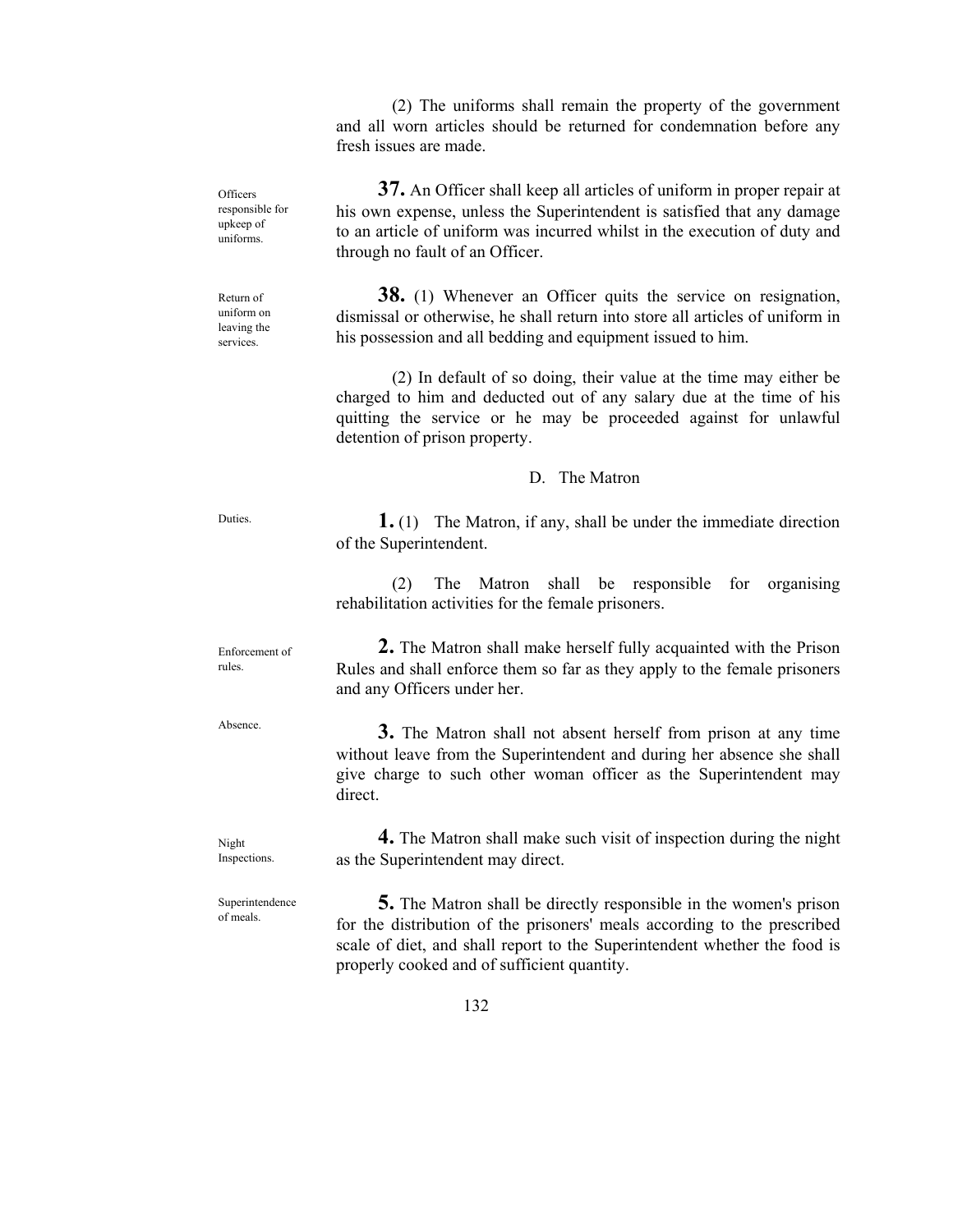Instruction of prisoners in their work.

Misconduct of woman prisoner.

Subject to general rules for **Officers** 

Powers and duties in the absence of the Superintendent.

Medical Officer's directions.

**Dietary** cleanliness, etc.

 **6.** The Matron shall give instruction to female prisoners in sewing, washing and other approved labour, and shall be directly responsible under the Superintendent for the enforcement of the proper tasks.

 **7.** The Matron shall report to the Superintendent any misconduct or breach of the rules by a female prisoner and also touching anything in the discipline and condition of the women's prison.

 **8.** The Matron and every other female Officer shall be subject to the general rules for Officers so far as they apply to them.

 **9.** In the absence of the Superintendent the Matron shall, in the women's prison, perform the duties of, and have such of the duties and powers (except as to the punishment of prisoners) as may be required from, or conferred upon, the Superintendent by these Rules.

E. The Officer in Charge of Sick Prisoners

 **1.** (1) The Officer in charge of sick prisoners shall take charge of the sick under the directions of the Medical Officer and shall see that all medicines, and other related articles ordered by him are regularly administered to and taken by the patients and that they conform in every respect to his direction.

 (2) He shall also have charge of the books and records connected with the sick in the prison.

 **2.** (1) The Officer in charge of sick prisoners shall see that all sick prisoners receive their regular meals or any special diet or article ordered by the Medical Officer.

 (2) The Officer shall pay strict attention to the cleanliness of the infirmary and of the sick prisoners, also to their clothing and bedding, and shall report to the Superintendent any irregularity or misconduct on the part of such prisoners.

# **SCHEDULE 2**